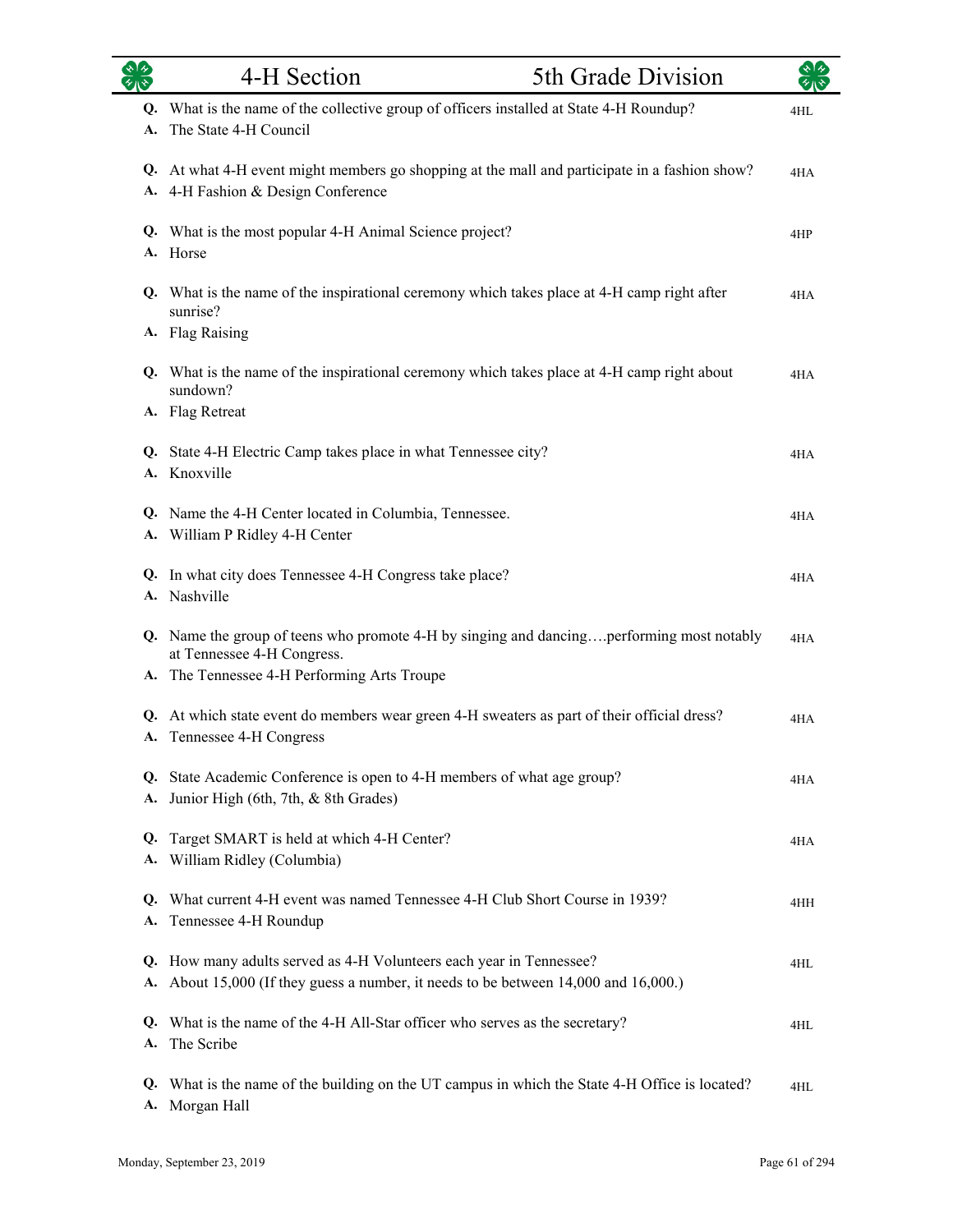| 多        | 4-H Section                                                                                                                                                                               | 5th Grade Division |     |
|----------|-------------------------------------------------------------------------------------------------------------------------------------------------------------------------------------------|--------------------|-----|
|          | Q. Former 4-H members, who are students at Tennessee Tech, MTSU and the University of<br>Tennessee, can still take part in 4-H activities through what organization?<br>A. Collegiate 4-H |                    | 4HL |
|          | Q. What does the term "extemporaneous" mean as it relates to 4-H? (Pronounced X-TEMP-POUR-<br>RAIN-EE-US)                                                                                 |                    | 4HC |
| А.       | An unprepared speech (Senior members do this in addition to a prepared speech)                                                                                                            |                    |     |
| А.       | Q. What is the name of the inspirational ceremony held at the end of each day at 4-H camp?<br>Vespers                                                                                     |                    | 4HA |
| Q.<br>A. | What is the purpose of the 4-H Clover Bowl in Tennessee?<br>To acquaint 4-H members with themselves and their surroundings.                                                               |                    | 4HC |
|          | Q. Where has National 4-H Congress been held since 1997?<br>A. Atlanta, Georgia                                                                                                           |                    | 4HA |
|          | Q. What is the term for a 4th grade 4-H member?<br>A. Explorer (4-H'er)                                                                                                                   |                    | 4HE |
| А.       | Q. What is the correct size for a 4-H poster?<br>14 by 22 inches                                                                                                                          |                    | 4HC |
| А.       | Q. What 4-H activity deals with the learning of decision making skills?<br>Judging Teams                                                                                                  |                    | 4HC |
|          | Q. A 4-H Art Poster must be orientented in what direction?<br>A. Horizontal or Landscaped                                                                                                 |                    | 4HC |
| Q.<br>A. | A demonstration should last how long?<br>Three to Five Minutes                                                                                                                            |                    | 4HC |
| А.       | At which State 4-H event do 4-H members act as representatives and senators?<br>Tennessee 4-H Congress                                                                                    |                    | 4HA |
| Q.<br>A. | The State 4-H Horse show is held each year in what Tennessee city?<br>Shelbyville                                                                                                         |                    | 4HC |
|          | Q. 4-H members pledge their health to what?<br>A. Better Living                                                                                                                           |                    | 4HS |
|          | Q. How many judging teams are offered in Tennessee 4-H?<br>A. 13                                                                                                                          |                    | 4HC |
|          | Q. State 4-H winners in Leadership, Citizenship, and Public Speaking are crowned at what 4-H<br>event?<br>A. Tennessee 4-H Congress                                                       |                    | 4HA |
| A.       | Q. What 4-H event traditionally takes place right after Thanksgiving?<br>National 4-H Congress                                                                                            |                    | 4HA |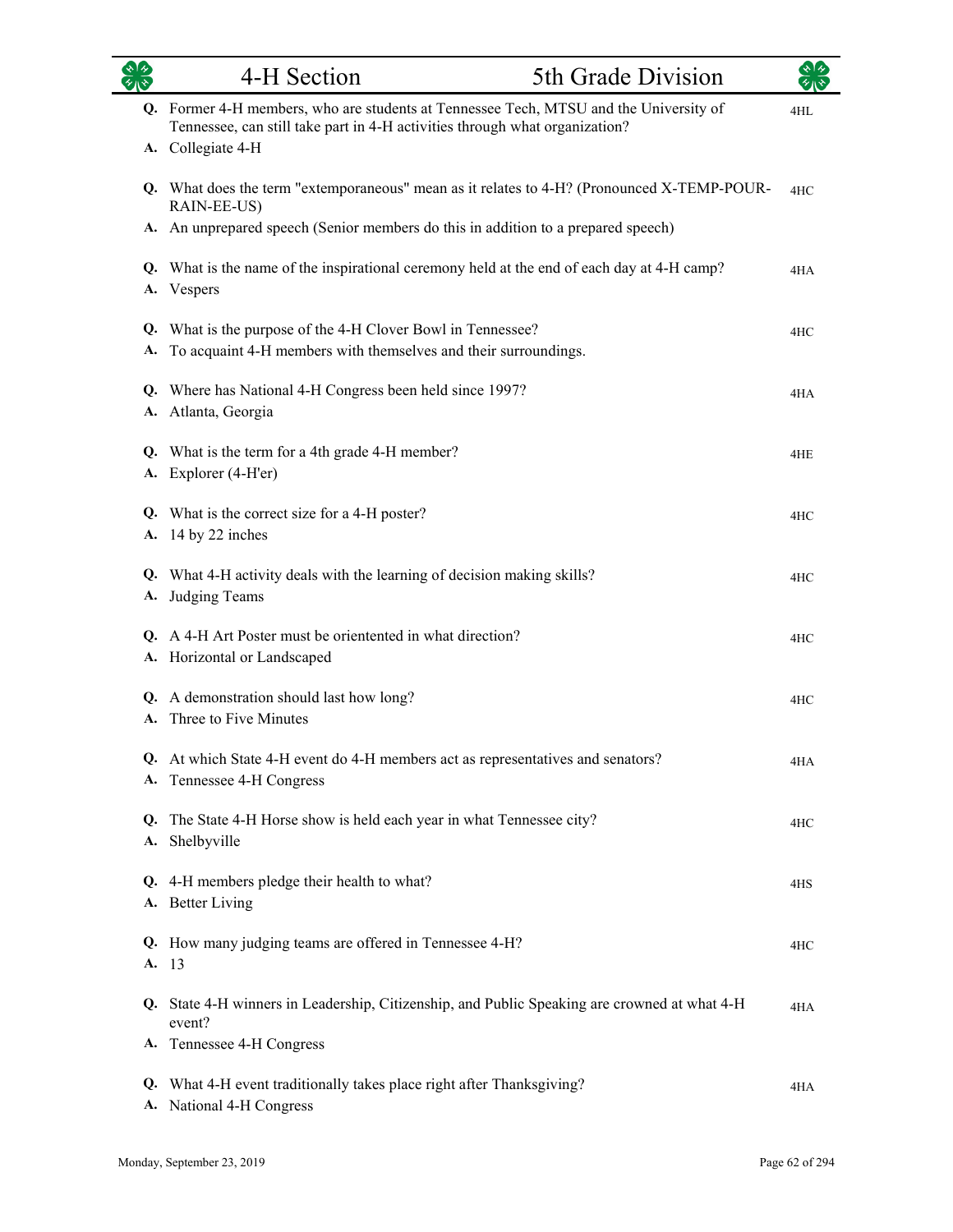|          | 4-H Section                                                                                                                                  | 5th Grade Division |     |
|----------|----------------------------------------------------------------------------------------------------------------------------------------------|--------------------|-----|
| A.       | Q. How long does a person have to answer a Clover Bowl question after "buzzing in?"<br>10 seconds                                            |                    | 4HC |
| Q.<br>А. | The Clyde Austin 4-H Center is located in what Tennessee town?<br>Greeneville                                                                |                    | 4HA |
| Q.<br>A. | The Clyde M. York 4-H Center is located in what Tennessee town?<br>Crossville                                                                |                    | 4HA |
| А.       | Q. In what city is the National 4-H Center located?<br>Washington, D.C. (Chevy Chase, Maryland)                                              |                    | 4HA |
| А.       | Q. What is the official name of the 4-H shooting sports program?<br><b>Target SMART</b>                                                      |                    | 4HC |
| Q.<br>A. | What is another term for a written record of the 4-H club meeting?<br>The Minutes                                                            |                    | 4HL |
| Q.       | Becoming a better more responsible citizen is taught in which 4-H project?<br>A. Citizenship                                                 |                    | 4HP |
| Q.<br>A. | At what 4-H event is the 4-H Governor elected?<br>Tennessee 4-H Congress                                                                     |                    | 4HL |
| A.       | Q. Which 4-H officer presides in the President's absence?<br>The Vice-President                                                              |                    | 4HL |
| Q.       | In what grade in school can 4-H Honor Club members become All Stars?<br>A. Current 9th Grade Members                                         |                    | 4HL |
|          | Q. How many 4-H regions are there in Tennessee?<br>A. Three                                                                                  |                    | 4HL |
| Q.<br>A. | How were Tennessee 4-H'ers honored for their contribution to the World War II war effort?<br>They got to name a ship (S.S. Charles A.Keffer) |                    | 4HH |
|          | Q. Adults, teens, and volunteers are examples of what group of people who help agents conduct the<br>4-H program?<br>A. Leaders              |                    | 4HL |
| Q.<br>А. | Which 4-H officer's main duty is the writing of the minutes?<br>The Secretary                                                                |                    | 4HL |
| Q.<br>A. | What is the name of the leadership organization designed for 6th, 7th and 8th grade 4-H'ers?<br>4-H Honor Club                               |                    | 4HL |
| Q.<br>A. | Any person, other than an agent, who works with 4-H members in any capacity is called a what?<br>A 4-H Volunteer Leader                      |                    | 4HL |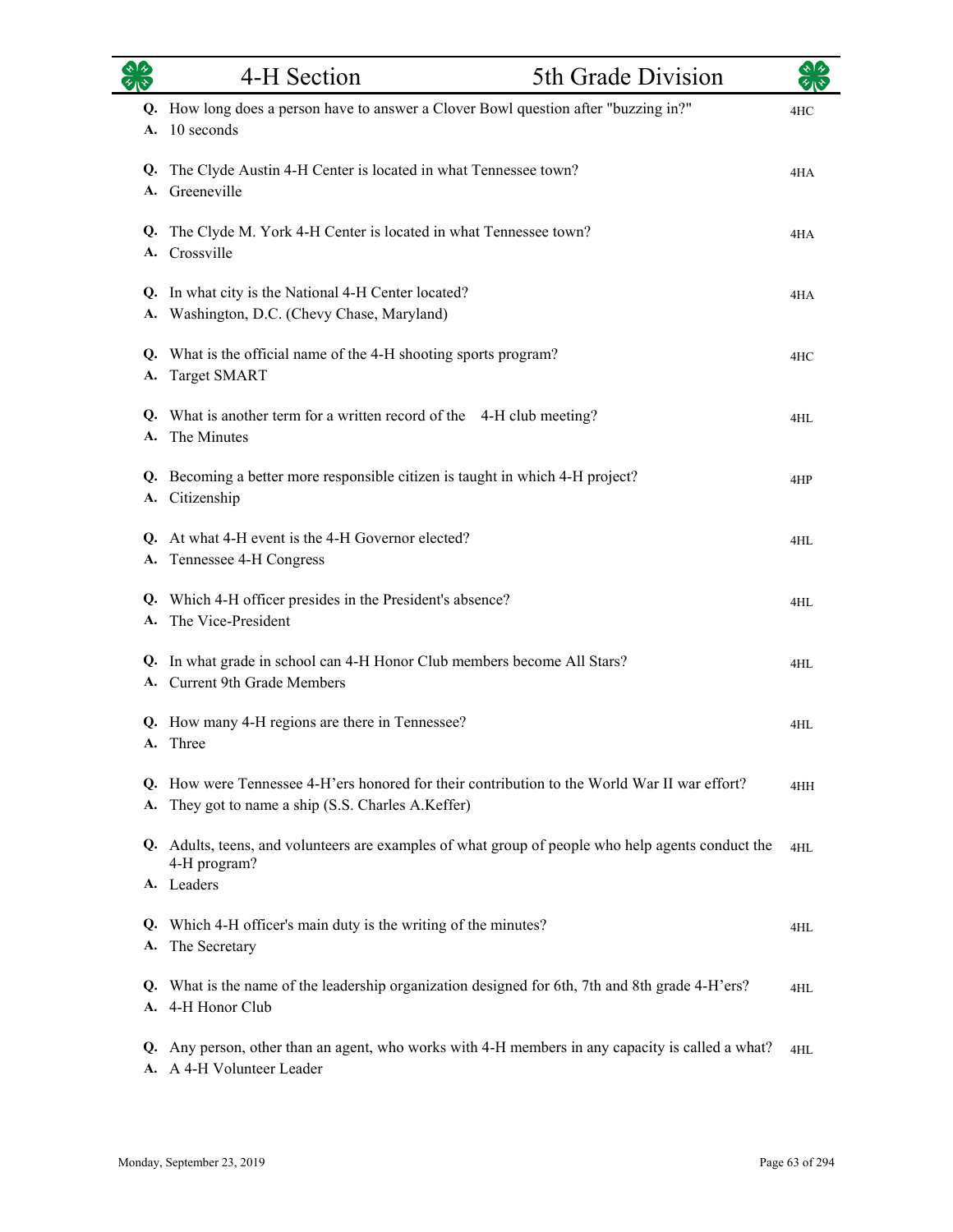|          | 4-H Section                                                                                                                                                | 5th Grade Division |     |
|----------|------------------------------------------------------------------------------------------------------------------------------------------------------------|--------------------|-----|
| A.       | Q. Which 4-H officer's main duty is to get someone to do parts of the program?<br>The Vice-President                                                       |                    | 4HL |
| A.       | Q. Which 4-H officer has the duty of checking the roll?<br>The Secretary (although this is often done silently)                                            |                    | 4HL |
|          | Q. What is another word used to dismiss a 4-H club meeting?<br>A. Adjourn (UH JURN)                                                                        |                    | 4HL |
| A.       | Q. What happens if there are no corrections to the minutes?<br>They "stand approved as read"                                                               |                    | 4HL |
| А.       | Q. What is the highest elected office that a 4-H member can obtain in Tennessee 4-H?<br>State 4-H Council President (Elected at State 4-H Round-Up)        |                    | 4HL |
| А.       | Q. What does TAE4-HW mean?<br>The Tennessee Association of Extension 4-H Workers                                                                           |                    | 4HL |
| А.       | Q. What is the title of the person who officially heads up the 4-H program in Tennessee?<br>State 4-H Director                                             |                    | 4HL |
|          | Q. What are the $4$ "H's"?<br>A. Head, Heart, Hands, and Health                                                                                            |                    | 4HS |
|          | Q. In which 4-H project would you work with younger 4-H members, and learn more about<br>parliamentary procedure?<br>A. Leadership                         |                    | 4HP |
| А.       | Q. What award, given at State Round-Up, is the highest level of recognition a 4-H member in<br>Tennessee can receive?<br>The Vol State Award               |                    | 4HL |
|          | Q. Which 4-H project is generally considered to be the first one organized in Tennessee?<br>A. Food Preservation (in 1912) (now part Food Science project) |                    | 4HP |
| A.       | Q. What is the newest 4-H project?<br>Computers and Technology                                                                                             |                    | 4HP |
| Q.<br>А. | This is the smallest 4-H project, although this fact may "bug" some people.<br>Entomology                                                                  |                    | 4HP |
|          | Q. Which 4-H project could be defined as learning how to influence people to make some kind of<br>change?<br>A. Leadership                                 |                    | 4HP |
| Q.<br>А. | What is the first order of business in any 4-H meeting?<br>The President Calls the Meeting to Order.                                                       |                    | 4HL |
| Q.<br>A. | When leading the 4-H Pledge and the Pledge of Allegiance, which pledge should be led first?<br>The Pledge of Allegiance                                    |                    | 4HS |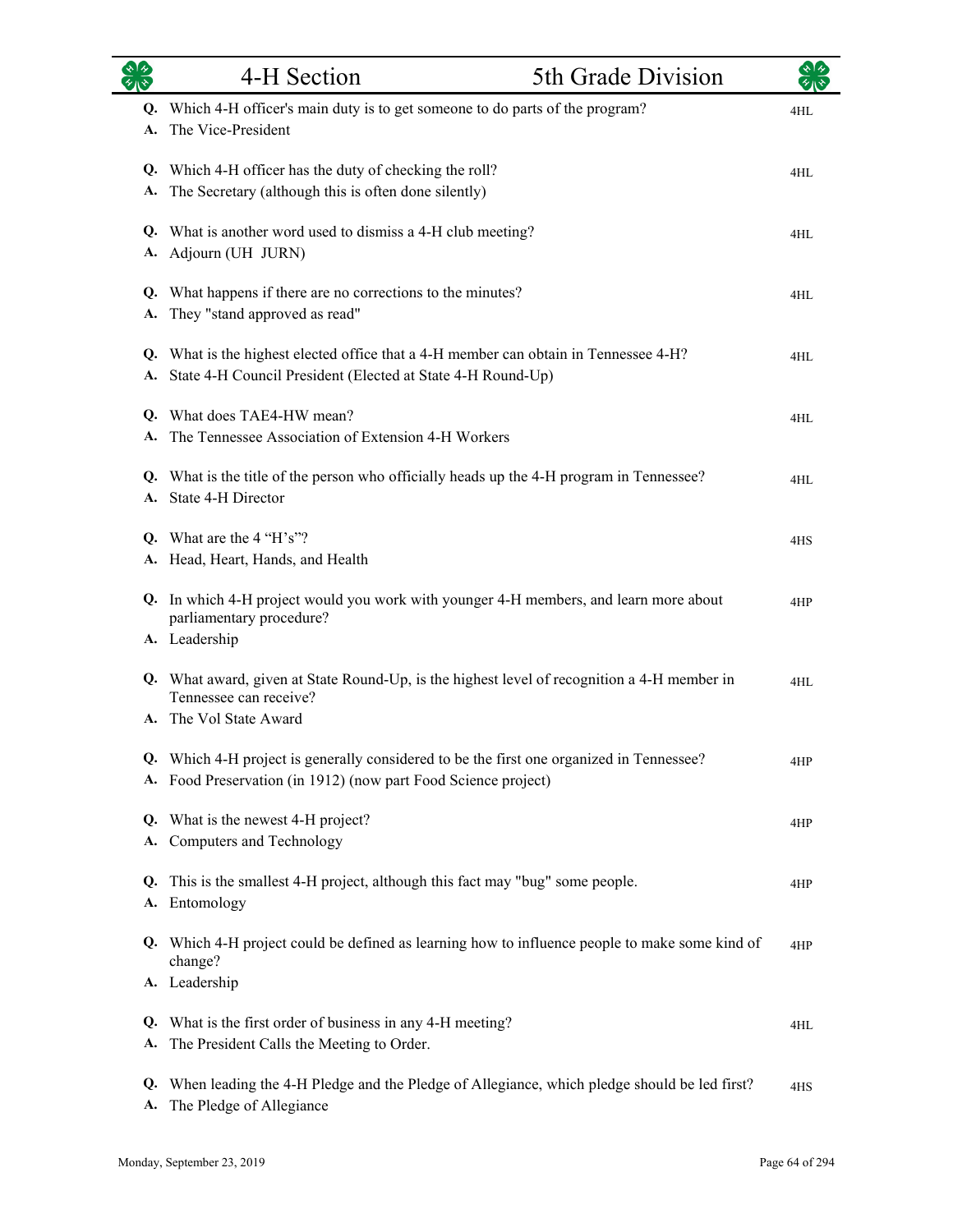|          | 4-H Section                                                                                                             | 5th Grade Division |     |
|----------|-------------------------------------------------------------------------------------------------------------------------|--------------------|-----|
|          | Q. What are oral reasons?                                                                                               |                    | 4HC |
| А.       | A verbal or spoken justification of why you placed a JUDGING class a certain way                                        |                    |     |
| Q.       | The 4-H emblem was adopted in what year?                                                                                |                    | 4HS |
| A.       | 1927                                                                                                                    |                    |     |
|          | What 4-H symbol is copyrighted?                                                                                         |                    |     |
| Q.<br>A. | The 4-H Clover                                                                                                          |                    | 4HS |
|          |                                                                                                                         |                    |     |
| Q.<br>А. | What is the name of the state-wide leadership organization designed for Sr. High 4-H'ers?<br>4-H All-Stars              |                    | 4HL |
|          |                                                                                                                         |                    |     |
| Q.       | Which 4-H officer's main duty is to preside over the meetings?                                                          |                    | 4HL |
| A.       | The President                                                                                                           |                    |     |
| Q.       | How many projects are offered to Tennessee 4-H members?                                                                 |                    | 4HP |
|          | A. 26                                                                                                                   |                    |     |
| Q.       | At the 1970 Tennessee 4-H Congress, each county delegation brought something from their                                 |                    | 4HH |
|          | county. What was it?                                                                                                    |                    |     |
|          | A. A soil sample (the samples were sent to help nourish the Tennessee State tree planted at the<br>National 4-H Center) |                    |     |
| Q.       | Which 4-H officer is in charge of arranging the room for the meeting?                                                   |                    | 4HL |
| A.       | The Vice-President                                                                                                      |                    |     |
| Q.       | What is the name of the official Tennessee 4-H History?                                                                 |                    | 4HS |
| A.       | 4-H: A Tennessee Tradition                                                                                              |                    |     |
|          | When Tennessee 4-H Roundup happens in West Tennessee, where does it take place?                                         |                    |     |
| Q.<br>A. | UT-Martin                                                                                                               |                    | 4HH |
|          |                                                                                                                         |                    |     |
|          | Q. What person wrote the 4-H motto?<br>A. Carrie Harrison                                                               |                    | 4HH |
|          |                                                                                                                         |                    |     |
|          | Q. What was the official name of the POW Camp, now known as Clyde M York 4-H Center?                                    |                    | 4HH |
|          | A. "Camp Crossville"                                                                                                    |                    |     |
|          | Q. What 4-H organization was formed in 1953 to raise funds for 4-H in Tennessee?                                        |                    | 4HH |
| А.       | The Tennessee 4-H Foundation                                                                                            |                    |     |
|          | Q. What Tennessee symbol was placed at the National 4-H Center in Washington, by Tennessee 4-<br>H'ers in 1970?         |                    | 4HH |
|          | A. A Tulip Poplar Tree Was Planted                                                                                      |                    |     |
|          | Q. Who served the longest as State 4-H Leader in Tennessee?<br>A. G.L. Herrington                                       |                    | 4HH |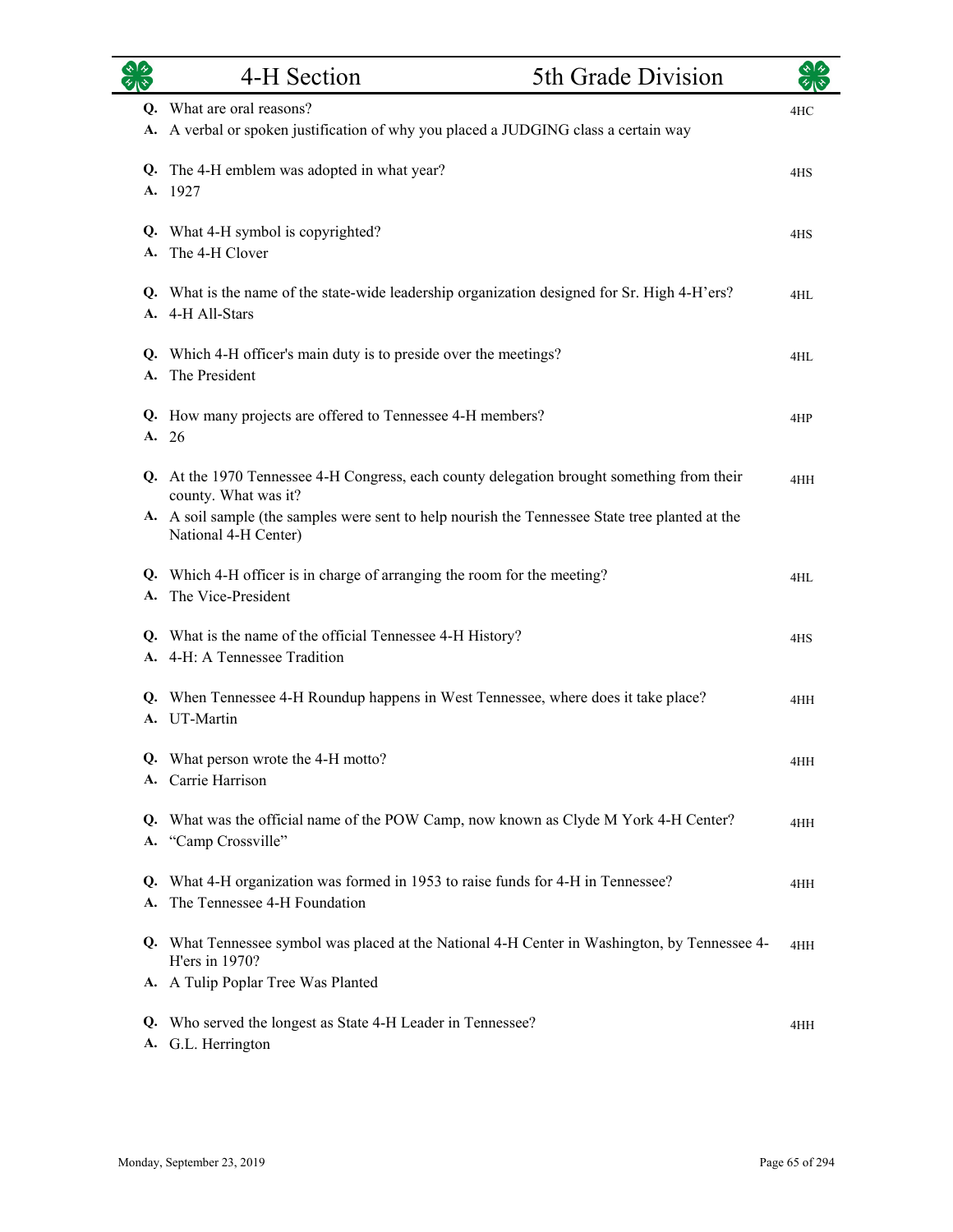| <b>els</b>      | 4-H Section                                                                                                                      | 5th Grade Division |     |
|-----------------|----------------------------------------------------------------------------------------------------------------------------------|--------------------|-----|
|                 | Q. What Nashville weather man was a 4-H member from Dyer County, and emcees the State 4-H<br><b>History Bowl?</b>                |                    | 4HH |
|                 | A. Lelan Statom (Channel 5) (Pronounced LEE-LUN STATE-UM)                                                                        |                    |     |
| Q.<br>A.        | The 4-H Clover Bowl was held for the first time in what county?<br>Wilson County (1994)                                          |                    | 4HH |
| Q.              | Who wrote the 4-H Pledge?<br>A. Otis Hall (from Kansas)                                                                          |                    | 4HH |
| A.              | Q. In which 4-H contest would you try to inform, entertain or persuade?<br>Public Speaking                                       |                    | 4HC |
|                 | Q. In what unique way did German POW's decorate what is now the Clyde M. York 4-H Center in<br>Crossville?                       |                    | 4HH |
|                 | A. They painted murals on the walls of the Rec Hall (The murals were scenes from their homeland.)                                |                    |     |
| Q.              | In which 4-H contest would you make a "mini 4-H billboard?"<br>The 4-H Poster Contest                                            |                    | 4HC |
|                 | Q. Where did southern Middle Tennessee counties attend 4-H camp before moving to Crossville in<br>1960?                          |                    | 4HH |
|                 | A. Camp Woodlee (near McMinnville)                                                                                               |                    |     |
|                 | Q. State 4-H Round-Up is held at two different locations in Tennessee. Name these locations.<br>A. UT Knoxville and UT Martin    |                    | 4HH |
|                 | Q. Which war helped to initiate the 4-H club program?<br>A. World War I                                                          |                    | 4HH |
| Q.              | What is the award given the 4-H family who has shown "exceptional participation in all phases<br>of 4-H club work?"              |                    | 4HH |
|                 | A. The Hale Master 4-H Family                                                                                                    |                    |     |
| Q.              | What is the reference date used in 4-H for grade?<br>A. Jan. 1st of current year                                                 |                    | 4HE |
| Q.              | What is the Tennessee 4-H website address?<br>www.utextension.utk.edu/4h                                                         |                    | 4HE |
| Q.<br>А.        | What was the first state-wide 4-H event in Tennessee?<br>State 4-H Roundup (started in 1923 originally called "State Club Camp") |                    | 4HH |
| Q.<br>А.        | What phrase was not part of the original 4-H pledge?<br>"and my world"                                                           |                    | 4HS |
| Q.<br><b>A.</b> | In which pledge would you face the group not the flag?<br>The 4-H Pledge                                                         |                    | 4HS |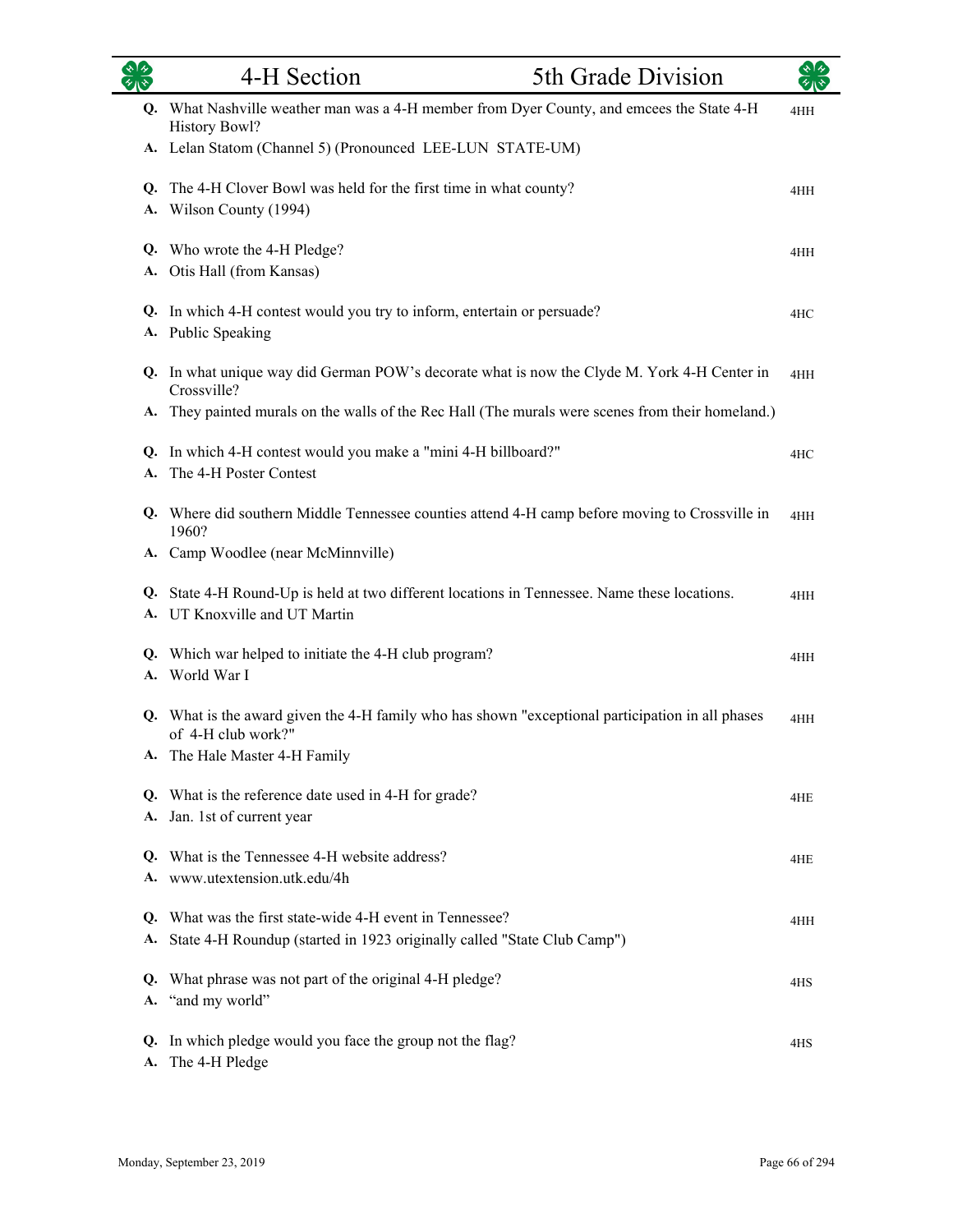|                 | 4-H Section                                                                                                                                                                                             | 5th Grade Division |     |
|-----------------|---------------------------------------------------------------------------------------------------------------------------------------------------------------------------------------------------------|--------------------|-----|
|                 | Q. 4-H members pledge their hands to what?<br>A. Larger Service                                                                                                                                         |                    | 4HS |
| Q.              | The "Tradition of the Gavel" refers to the gavel constructed by Don Bowman containing a piece<br>of cherry wood from what original courthouse?<br>A. Washington County (the oldest county in Tennessee) |                    | 4HS |
|                 | Q. 4-H members pledge their hearts to what?<br>A. Greater Loyalty                                                                                                                                       |                    | 4HS |
|                 | Q. What is the 4-H Motto?<br>A. To Make the Best Better!                                                                                                                                                |                    | 4HS |
|                 | Q. What is the 4-H slogan?<br>A. Learn by Doing                                                                                                                                                         |                    | 4HS |
| A.              | Q. What is the traditional date of National 4-H Week?<br>The first full week in October                                                                                                                 |                    | 4HS |
|                 | Q. In what state was the 4-H All-Star program first organized?<br>A. West Virginia                                                                                                                      |                    | 4HH |
| A.              | Q. What is the name of the inspirational part of the 4-H club meeting?<br>Thought for the Day                                                                                                           |                    | 4HS |
|                 | Q. Name the two Univeristies are most closley associated with the Tennessee 4-H program?<br>A. University of Tennessee and Tennessee State University                                                   |                    | 4HH |
|                 | Q. 4-H members pledge their heads to what?<br>A. Clearer Thinking                                                                                                                                       |                    | 4HS |
| А.              | Q. What is the All Star motto?<br>Service                                                                                                                                                               |                    | 4HS |
|                 | Q. Don Bowman made what in 1948, which is handed down each year to the state 4-H Council<br>President?<br>A. The Gavel                                                                                  |                    | 4HS |
| Q.              | What is the 4-H Emblem?<br>A Four-Leaf Clover                                                                                                                                                           |                    | 4HS |
| Q.              | In what year did the 4-H Camp at Crossville open?<br>A. 1950                                                                                                                                            |                    | 4HH |
| Q.<br><b>A.</b> | Compare and Contrast how the original payment for 4-H camp differed from today's?<br>4-H members paid in produce, such as a bushel of corn, etc.                                                        |                    | 4HH |
|                 | Q. What did Tennessee 4-H members wear to National Congress for the first time in 1947?                                                                                                                 |                    | 4HH |

A. The white sweaters with the Vol State emblem.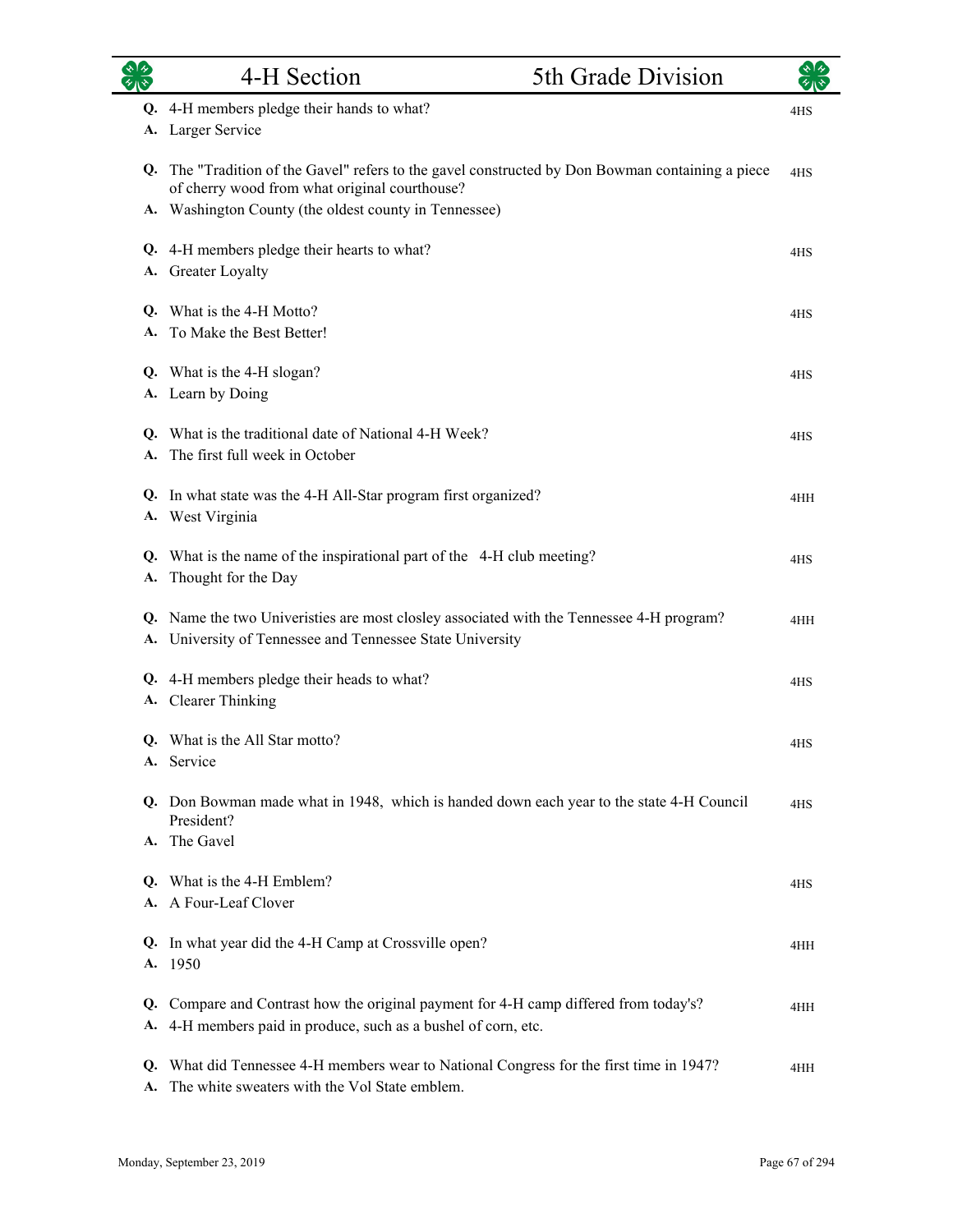| <b>OR</b> | 4-H Section                                                                                                                                                | 5th Grade Division |     |
|-----------|------------------------------------------------------------------------------------------------------------------------------------------------------------|--------------------|-----|
| A.        | Q. What Federal Law provided the funding for the 4-H program in the United States?<br>The Smith-Lever Act (of 1914)                                        |                    | 4HH |
| Q.<br>А.  | The 4-H Pledge was adopted in what year?<br>1927                                                                                                           |                    | 4HS |
|           | Q. At what state 4-H event, do 4-H members participate in "Know Your Government" activities?<br>A. Tennessee 4-H Congress                                  |                    | 4HA |
|           | Q. What was the original use of the 4-H camp at Crossville?<br>A. World War II Prisoner of War Camp                                                        |                    | 4HH |
| A.        | Q. According to 4-H legend, who stalks around Clyde M York 4-H Center at night looking for his<br>lost leg?<br>The mythical German POW "Herman the German" |                    | 4HH |
|           | Q. What did Tennessee 4-H do to celebrate Homecoming '86?<br>A. Compiled a History on Tennessee 4-H - "4-H a Tennessee Tradition"                          |                    | 4HH |
|           | Q. 4-H is required to be mentioned in a speech in which age levels?<br>A. Only Senior High                                                                 |                    | 4HC |
| А.        | Q. Which 4-H group actually has adopted a fifth "H"?<br>The 4-H Honor Club (The "H" of course stands for Honor)                                            |                    | 4HS |
| Q.<br>А.  | Which 4-H symbol by law cannot be covered in any way by text or graphics when printed?<br>The 4-H Clover                                                   |                    | 4HS |
|           | Q. Service learning is part of what 4-H project?<br>A. Citizenship                                                                                         |                    | 4HP |
|           | Q. What is the name of the organization that administers the 4-H program in Tennessee?<br>A. UT Extension (University of Tennessee Extension)              |                    | 4HH |
| A.        | Q. What two organizations served as the forerunners of 4-H in Tennessee?<br>The Tomato (girls) and Corn Clubs (boys)                                       |                    | 4HH |
| Q.<br>А.  | What is the name of the medal presented in Tennessee to State 4-H winners?<br>The Leula Lee (pronounced EYE-OOO-LA)                                        |                    | 4HS |
|           | Q. During what time of the year does Tennessee 4-H Congress take place?<br>A. Spring                                                                       |                    | 4HA |
| Q.        | At what senior 4-H event would you take a college tour?<br>A. State 4-H Roundup                                                                            |                    | 4HA |
| Q.<br>A.  | In the 4-H Target SMART program, what does the acronym "SMART" stand for?<br>Shotgun, Muzzleloader, Archery and Rifle Training                             |                    | 4HA |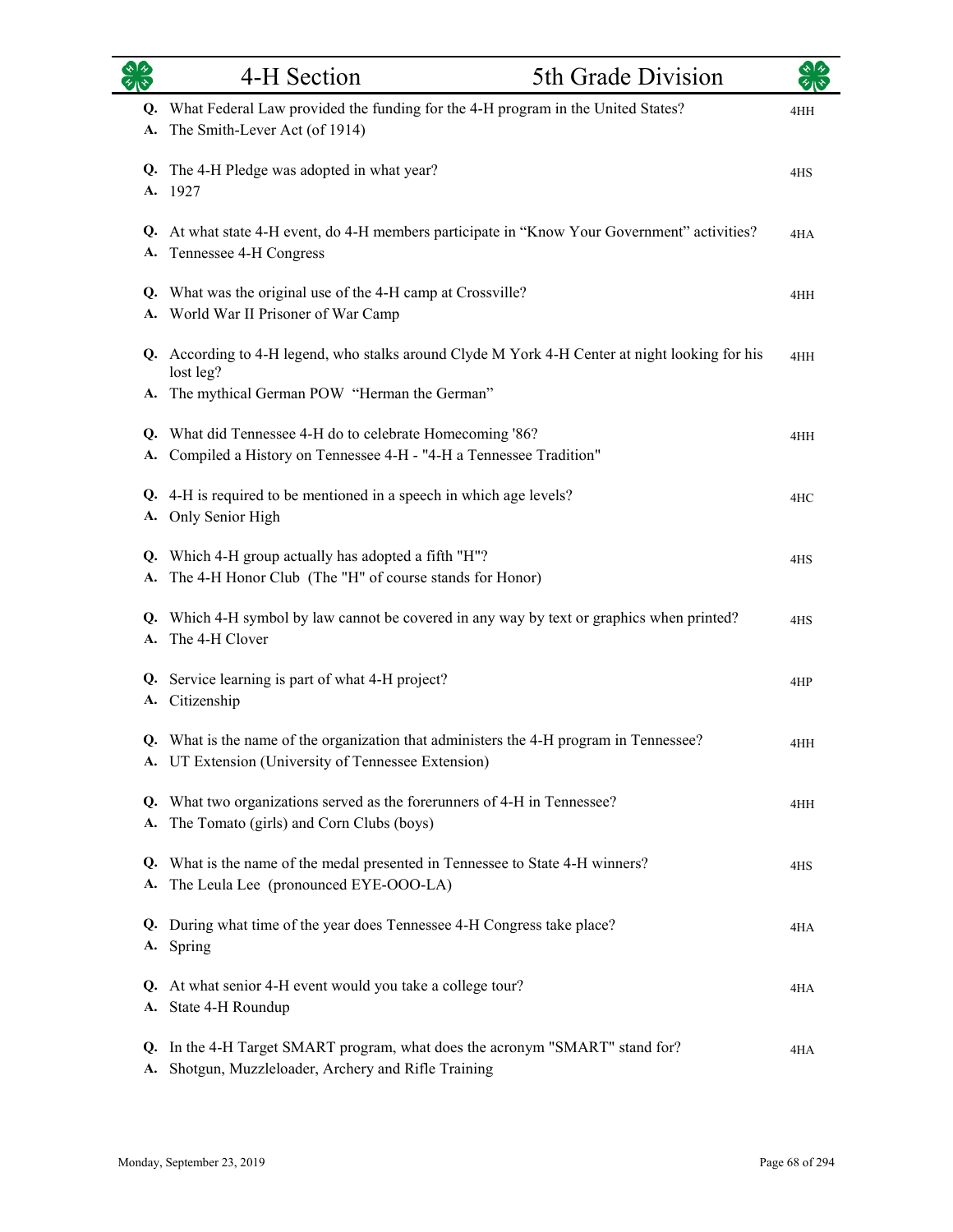|    | 4-H Section                                                                                                                                               | 5th Grade Division |     |
|----|-----------------------------------------------------------------------------------------------------------------------------------------------------------|--------------------|-----|
|    | Q. 4-H members celebrate what product each June?<br>A. Milk or Dairy Products (as part of June Dairy Month)                                               |                    | 4HA |
|    | Q. What is the most common way to earn a trip to National 4-H Congress?<br>A. Be a state winner in a 4-H project                                          |                    | 4HA |
|    | Q. Where does the Southern Regional Teen Leadership Conference take place?<br>A. Clyde M. York 4-H Center in Crossville                                   |                    | 4HA |
|    | Q. The Southern Region 4-H Teen Leadership Conference is better known by what acronym?<br>A. S-R-T-L-C                                                    |                    | 4HA |
|    | Q. In which 4-H contest would you actually show someone how to do something?<br>A. Demonstrations                                                         |                    | 4HC |
|    | Q. In Tennessee, 4-H is open to young people of what school grades?<br>A. 4th through 12th Grades                                                         |                    | 4HE |
|    | Q. What UT sports legend and Basketball Hall of Fame member was a 4-H member in Tennessee?<br>A. Pat Head Summitt, Coach of the Lady Vols Basketball Team |                    | 4HH |
|    | Q. In what grade is 4-H first offered?<br>A. 4th Grade                                                                                                    |                    | 4HE |
| А. | Q. What does it cost to join 4-H in Tennessee?<br>Absolutely nothing!                                                                                     |                    | 4HE |
|    | Q. What are the 4-H colors?<br>A. Green and White                                                                                                         |                    | 4HS |
|    | Q. In how many 4-H contests must you participate in order to be eligible for Junior 4-H camp?<br>A. None                                                  |                    | 4HE |
|    | Q. In Tennessee, 4-H is open to young people of what age range?<br>A. Ages 9 to 19                                                                        |                    | 4HE |
| А. | Q. 4-H members in Tennessee are in a sense students at what University?<br>The University of Tennessee or Tennessee State University                      |                    | 4HH |
|    | Q. What is the title of a person employed by the University of Tennessee to conduct the 4-H<br>program?                                                   |                    | 4HH |
|    | A. A 4-H agent                                                                                                                                            |                    |     |
|    | Q. The 4-H program in Tennessee is organized and maintained by what two educational<br>institutions?                                                      |                    | 4HH |
|    | A. The University of Tennessee and Tennessee State University                                                                                             |                    |     |
|    | Q. Junior 4-H members are in what grade?<br>A. 5th                                                                                                        |                    | 4HE |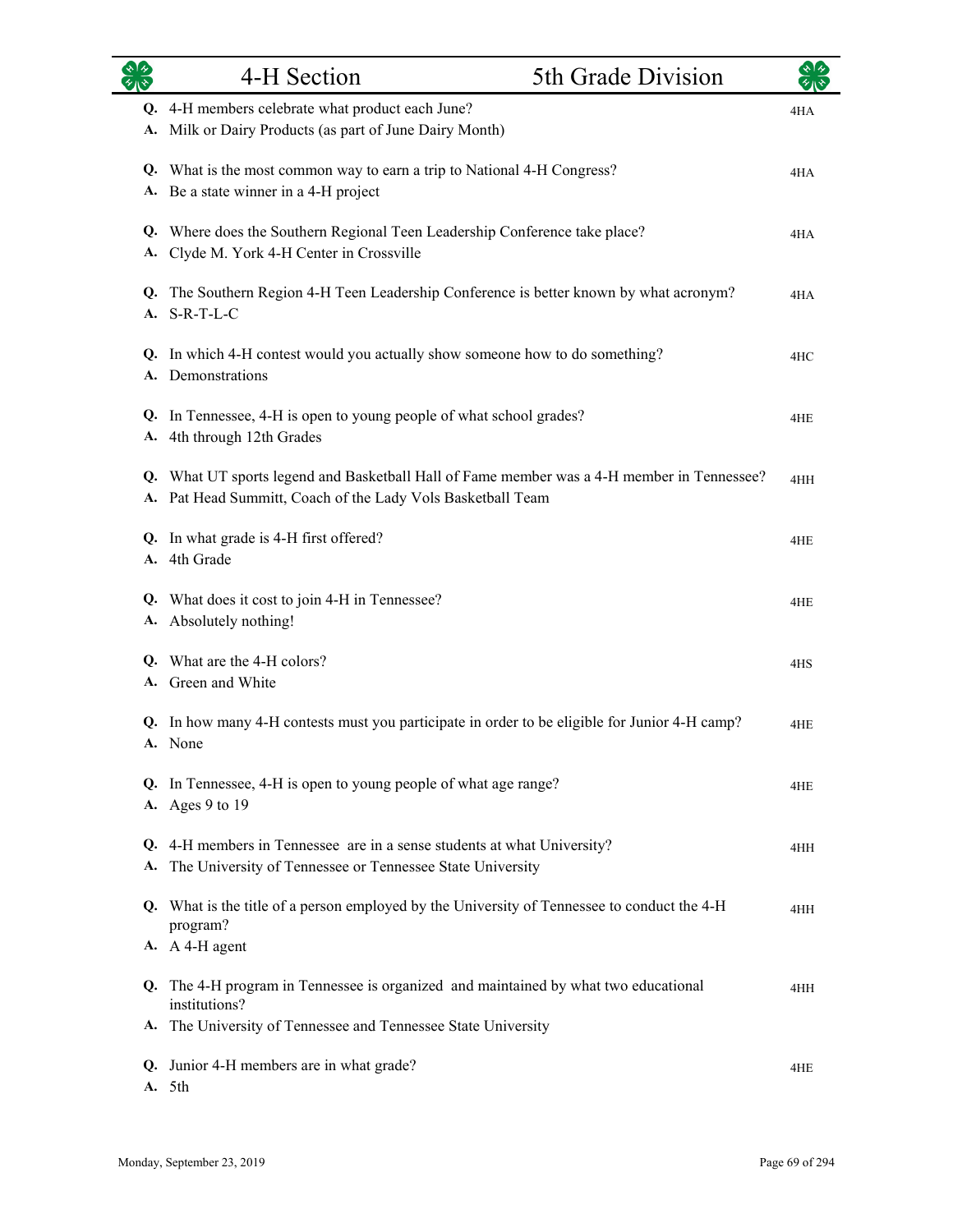|    | 4-H Section                                                                                                                           | 5th Grade Division |     |
|----|---------------------------------------------------------------------------------------------------------------------------------------|--------------------|-----|
| O. | Who is considered to be the first 4-H member in Tennessee?<br>A. Mertie Hardin                                                        |                    | 4HH |
|    | Q. What were 4-H Agents originally referred to in Tennessee?<br>A. Demonstration Agents                                               |                    | 4HH |
|    | <b>Q.</b> An extemperaneous speech should last no more than how many minutes? (Pronounced X-TEMP- $_{\text{4HC}}$<br>POUR-RAIN-EE-US) |                    |     |
|    | A. 2 minutes                                                                                                                          |                    |     |
| Q. | What form must a 4-H Agent or volunteer leader have before a 4-H'er can attend an event?<br>A. A 600A Form or (The Angel Form)        |                    | 4HE |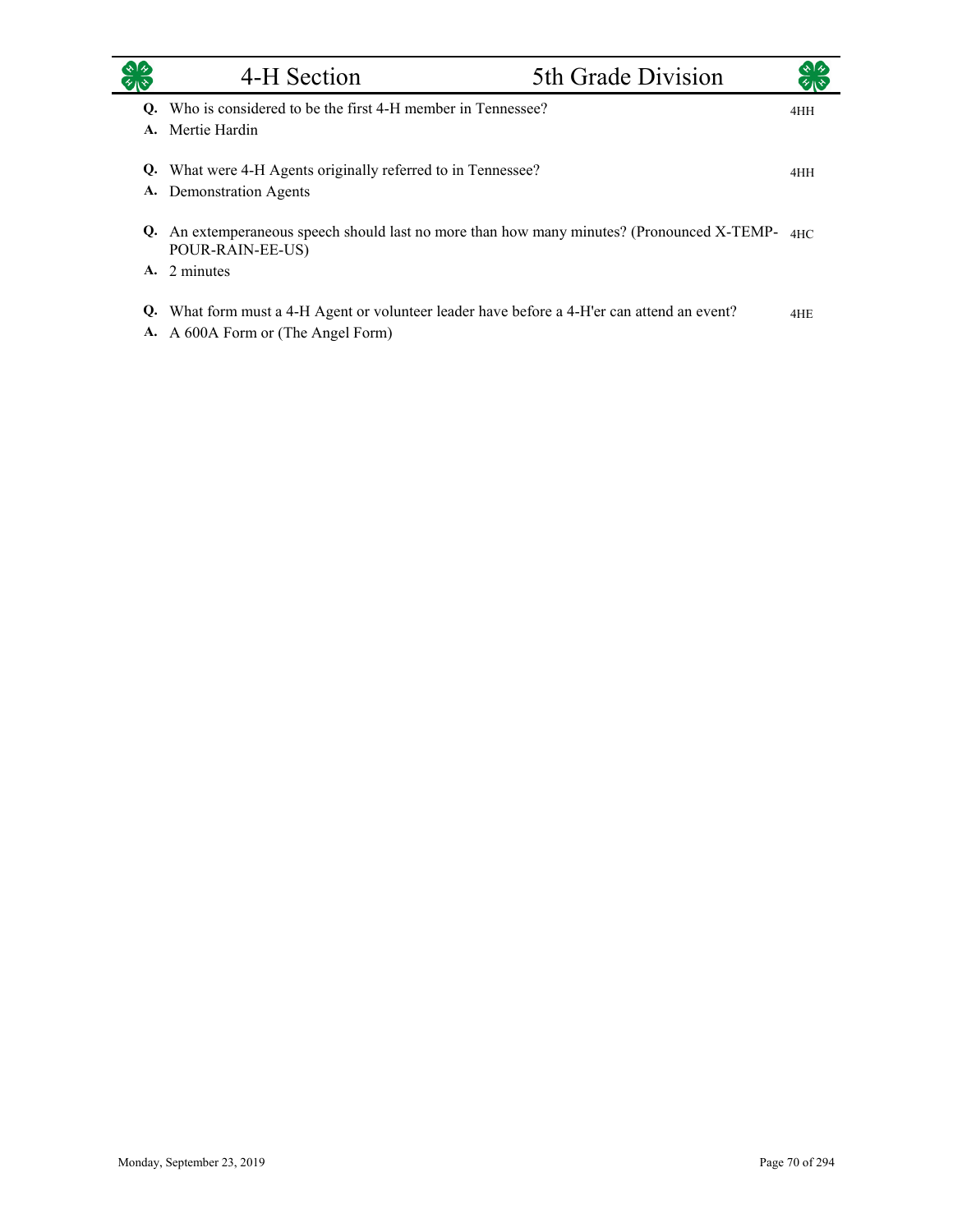| $\overline{\mathscr{E}}$ $\overline{\mathscr{E}}$ | <b>AG</b> Section                                                                                             | 5th Grade Division |           |
|---------------------------------------------------|---------------------------------------------------------------------------------------------------------------|--------------------|-----------|
| Q.                                                | What is the largest rodent found in Tennessee?                                                                |                    | $T1.3-5a$ |
| А.                                                | The beaver (also the largest in North America)                                                                |                    |           |
|                                                   | Q. Angora, Boer (pronounced Boar) and French Alpine are breeds associated with what species of<br>animal?     |                    | $T2.3-5d$ |
|                                                   | A. Goat                                                                                                       |                    |           |
|                                                   | Q. Which state produces the most hogs?<br>A. Iowa                                                             |                    | $T5.3-5e$ |
| Q.<br>А.                                          | Where would you find an A, B, and C horizon?<br>In a soil profile                                             |                    | $T1.3-5e$ |
|                                                   | Q. What is the proper name for a single freshwater shrimp?<br>A. Prawn                                        |                    | $T1.3-5a$ |
|                                                   | Q. What is the term for the soft furry covering on a deer's antlers?<br>A. Velvet                             |                    | $T1.3-5a$ |
| Q.                                                | Why do mice constantly gnaw on something?<br>A. Because their teeth never stop growing                        |                    | $T1.3-5a$ |
| A.                                                | Q. What is the official state game bird of Tennessee?<br>Bobwhite quail                                       |                    | $T1.3-5a$ |
| A.                                                | Q. Name the two types of foxes found in Tennessee.<br>Red Fox and Gray Fox                                    |                    | $T1.3-5a$ |
|                                                   | Q. What is the family of plants containing watermelons, squash, and cucumbers?<br>A. Cucurbits (CUE-CURB-ITS) |                    | $T1.3-5e$ |
|                                                   | Q. What fish is generally the goal of a day of fly casting?<br>A. Trout                                       |                    | $T1.3-5a$ |
|                                                   | Q. What does a Hognose Snake do when it is threatened?<br>A. Plays dead                                       |                    | $T1.3-5a$ |
|                                                   | Q. What is the state wild animal of Tennessee?<br>A. Raccoon                                                  |                    | $T1.3-5a$ |
|                                                   | Q. What is the Tennessee state amphibian?<br>A. Tennessee Cave Salamander                                     |                    | $T1.3-5a$ |
|                                                   | Q. Aquaculture is the science of producing what product?<br>A. Fish                                           |                    | $T1.3-5a$ |
|                                                   | Q. What state produces the most corn?<br>A. Iowa                                                              |                    | $T5.3-5e$ |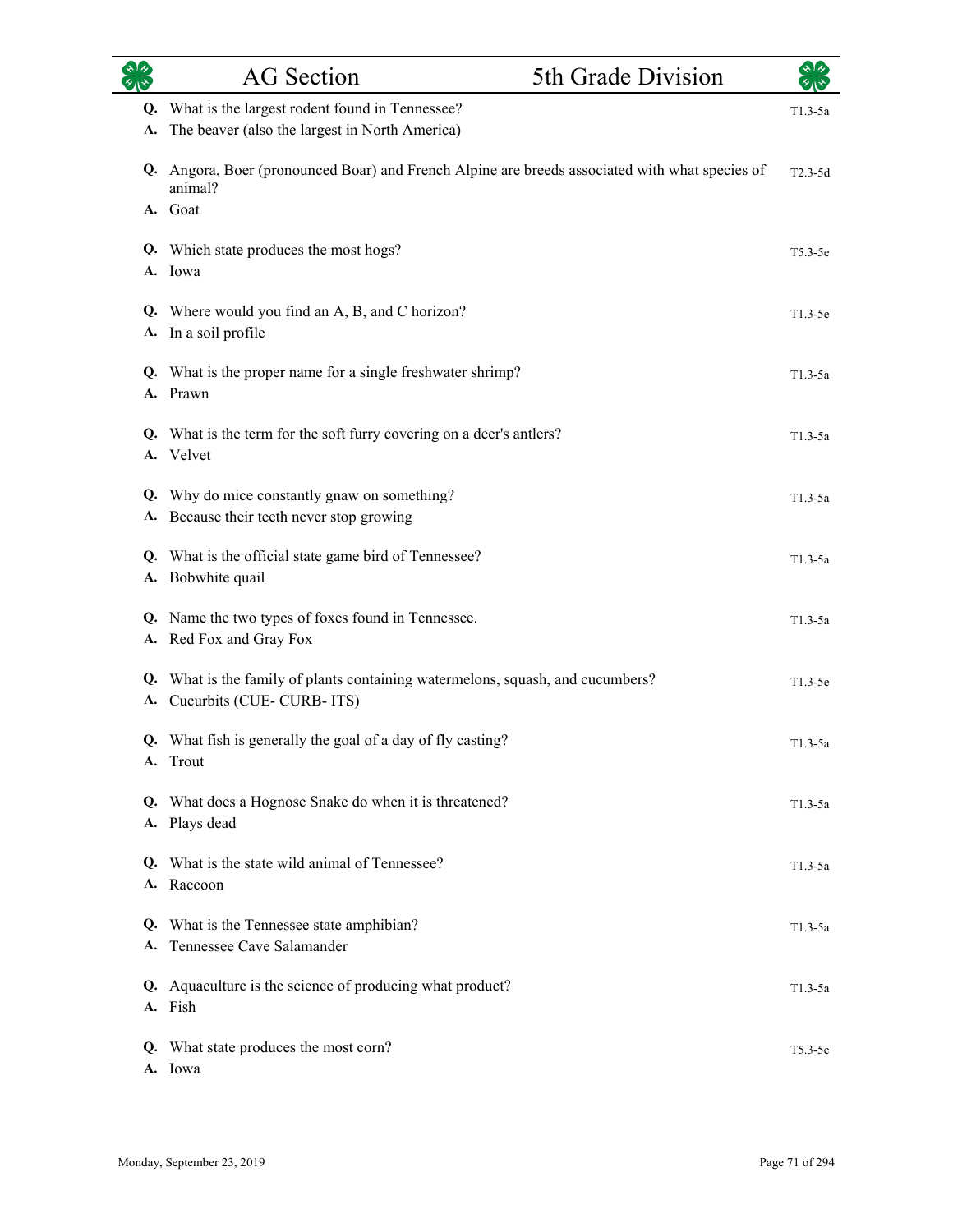|          | <b>AG</b> Section                                                                                                                                                               | 5th Grade Division |           |
|----------|---------------------------------------------------------------------------------------------------------------------------------------------------------------------------------|--------------------|-----------|
| O.<br>А. | What do the letters USDA mean?<br>United States Department of Agriculture                                                                                                       |                    | $T5.3-5f$ |
| А.       | Q. Where does the University of Tennessee test new varieties and farming procedures?<br>UT AG Research Centers (would also accept Experiment Stations)                          |                    | $T5.3-5f$ |
|          | Q. What kind of college was formed to study Agriculture, and was funded by the sale of western<br>lands given each state by the federal government?<br>A. Land-Grant University |                    | $T5.3-5f$ |
| Q.<br>А. | Why is UT Extension called the Cooperative Extension Service?<br>Cooperation between Federal, State, and County governments                                                     |                    | $T5.3-5f$ |
|          | Q. What major crop, grown mainly in Arkansas and Louisiana, is grown in a flooded field?<br>A. Rice                                                                             |                    | $T5.3-5e$ |
| Q.<br>А. | What does organic matter help build in a soil?<br>Topsoil                                                                                                                       |                    | $T1.3-5e$ |
| Q.       | What is another name for grain sorghum?<br>A. Milo                                                                                                                              |                    | $T1.3-5e$ |
|          | Q. What is found in some soils that stop root depth and effect homesite selection?<br>A. Bedrock                                                                                |                    | $T1.3-5e$ |
|          | Q. A female beef animal before she has a calf is called a what?<br>A. Heifer                                                                                                    |                    | $T2.3-5d$ |
| O.       | What is the term for a male beef animal?<br>A. Bull                                                                                                                             |                    | $T2.3-5d$ |
|          | Q. A newborn horse of either sex is called what?<br>A. Foal                                                                                                                     |                    | $T2.3-5d$ |
|          | Q. Cattle produce what kind of meat?<br>A. Beef                                                                                                                                 |                    | $T2.3-5d$ |
|          | Q. The Saddlebred, Appaloosa, and the Mustang are breeds associated with what species of<br>animal?                                                                             |                    | $T2.3-5d$ |
|          | A. Horses                                                                                                                                                                       |                    |           |
| Q.       | What farm animal has the digestive system most like humans?<br>A. Hogs or Swine                                                                                                 |                    | $T2.3-5d$ |
| Q.       | Standardbred, Hackney, and Shire are breeds associated with what species of animal?<br>A. Horses                                                                                |                    | $T2.3-5d$ |
| Q.<br>А. | Berkshire, Poland China, and Landrace are breeds associated with what species of animal?<br>Swine or Hogs                                                                       |                    | $T2.3-5d$ |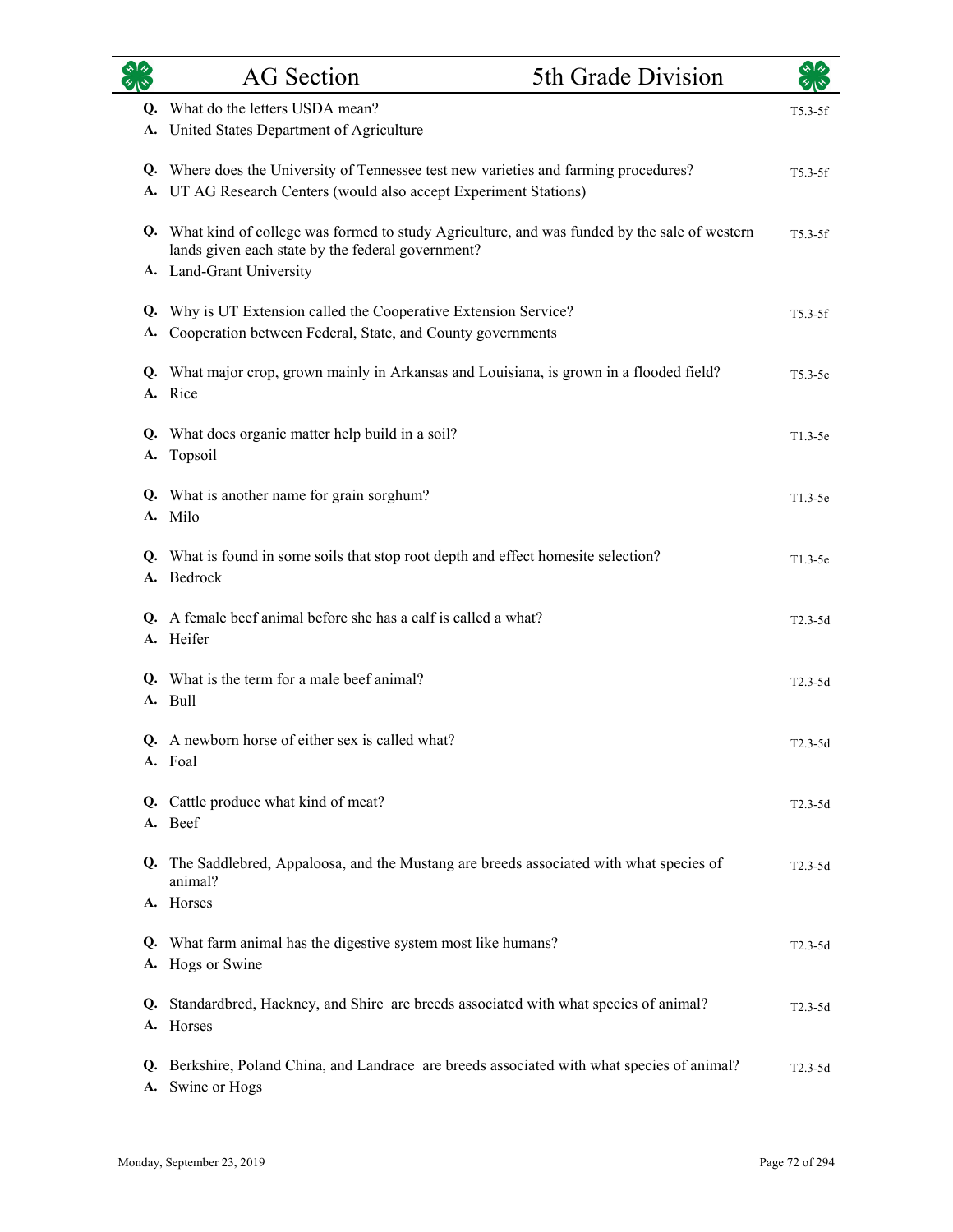|          | <b>AG</b> Section                                                                                                                                                                     | 5th Grade Division | $\sqrt[3]{2}$ |
|----------|---------------------------------------------------------------------------------------------------------------------------------------------------------------------------------------|--------------------|---------------|
| Q.       | A baby goat is called a what?<br>A. Kid                                                                                                                                               |                    | $T2.3-5d$     |
| Q.       | Sheep produce what kind of meat?<br>A. Lamb or mutton                                                                                                                                 |                    | $T2.3-5d$     |
|          | Q. Name the country where the Clydesdale originated.<br>A. Scotland                                                                                                                   |                    | $T2.3-5d$     |
| Q.<br>A. | When measuring a horse, how many inches are in a hand?<br>Four                                                                                                                        |                    | $T2.3-5d$     |
|          | Q. Landrace, Yorkshire and Spots are breeds associated with what species of animal?<br>A. Swine or Hogs                                                                               |                    | $T2.3-5d$     |
| Q.<br>A. | A male newborn horse is called a what?<br>Colt                                                                                                                                        |                    | $T2.3 - 5d$   |
| O.       | Name the State Wild Edible Plant of Tennessee?<br>A. Poke Sallet                                                                                                                      |                    | $T1.3-5e$     |
| Q.<br>A. | What is the Tennessee State Flower?<br>The Iris                                                                                                                                       |                    | $T1.3-5e$     |
| Q.<br>A. | Which soil characteristic is the most important to know when putting in a septic system?<br>The percolation rate or "Perc Rate" (how fast liquid can travel or perc through the soil) |                    | $T1.3-5e$     |
| A.       | Q. Which southern state has the most State Forests?<br>Tennessee                                                                                                                      |                    | $T5.3-5e$     |
|          | Q. A male chicken is called a what?<br>A. Rooster                                                                                                                                     |                    | $T2.3-5d$     |
|          | Q. What Tennessee weed is being combatted by the use of an insect?<br>A. Thistle                                                                                                      |                    | T4.3-5d       |
| Q.       | Which state produces the most wheat?<br>A. Kansas (America's breadbasket)                                                                                                             |                    | $T5.3-5e$     |
|          | Q. In what structure is silage stored?<br>A. Silo                                                                                                                                     |                    | T4.3-5a       |
| A.       | Q. What part of a horse bridle fits in the horse's mouth?<br>The bit                                                                                                                  |                    | T4.3-5a       |
| Q.       | Why do cows have pierced ears?<br>A. For identification tags                                                                                                                          |                    | $T4.3-5a$     |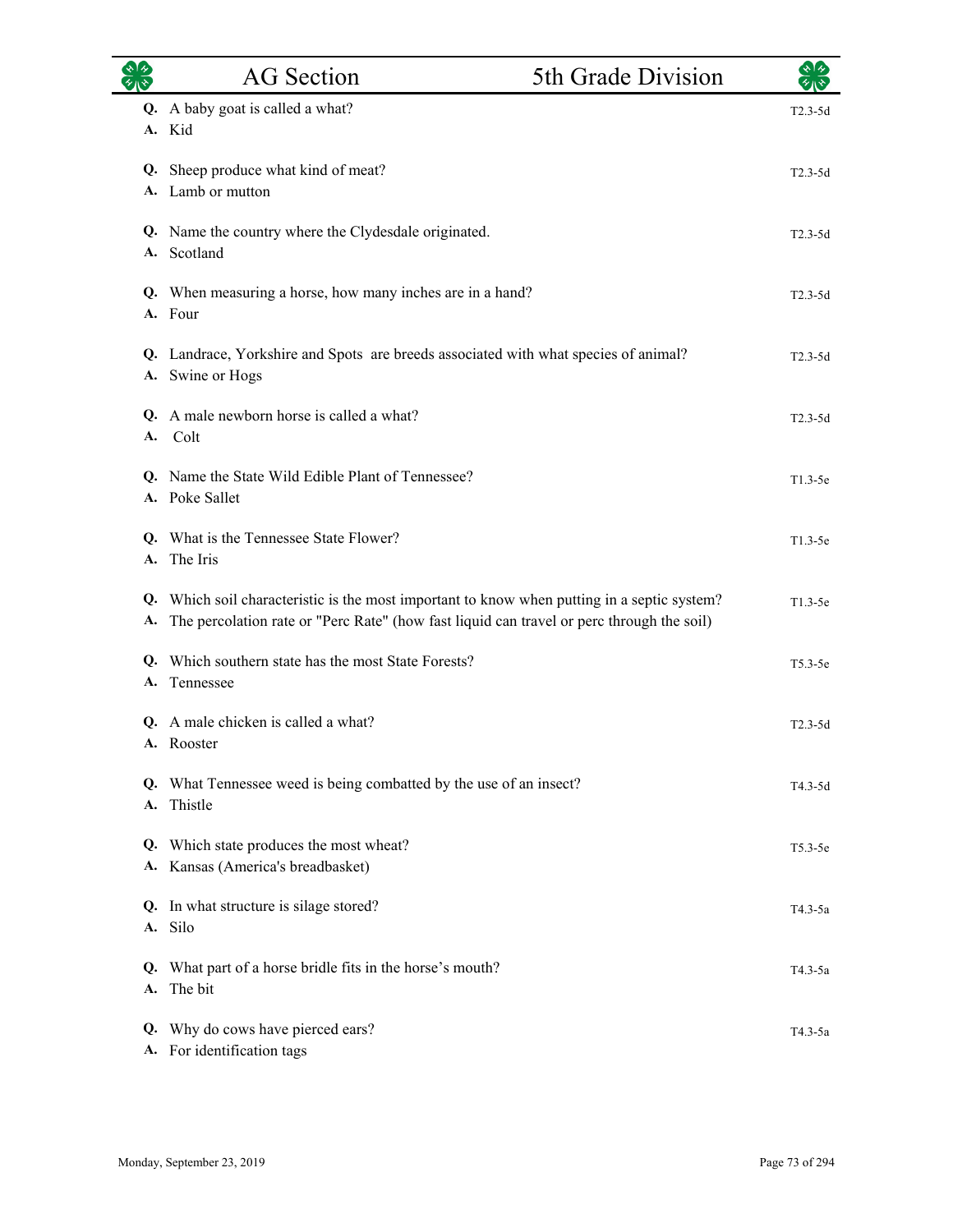|    | <b>AG</b> Section                                                                                                                          | 5th Grade Division | কাক         |
|----|--------------------------------------------------------------------------------------------------------------------------------------------|--------------------|-------------|
|    | Q. How much does a bale of cotton weigh?<br>A. 480 pounds                                                                                  |                    | T4.3-5a     |
|    | Q. What is the most common term for a male goat?<br>A. Buck                                                                                |                    | $T2.3-5d$   |
|    | Q. When Tennessean William Haskell Neal produced Neal's Paymaster corn, what was the new<br>variety's great advantage?                     |                    | $T4.3-5c$   |
| A. | Two ears per stalk as compared to one ear on the old varieties                                                                             |                    |             |
| A. | Q. Which state produces the most milk?<br>Wisconsin (America's Dairyland!)                                                                 |                    | $T2.3-5d$   |
| Q. | Hogs produce what kind of meat?<br>A. Pork                                                                                                 |                    | $T2.3-5d$   |
|    | Q. What are we doing when we are irrigating (Pronounced EAR-UH-GATE-ING) a field?<br>A. Watering the field                                 |                    | $T4.3-5d$   |
|    | Q. What does it mean for an animal to be polled?<br>A. No horns                                                                            |                    | $T2.3-5d$   |
| Q. | What pigs are bought small and then fed to market weight?<br>A. Feeder pig                                                                 |                    | $T2.3-5d$   |
|    | Q. Guernsey, Ayrshire (pronounced Air Shur) and Milking Shorthorn are breeds associated with<br>what species of animal?<br>A. Dairy Cattle |                    | $T2.3-5d$   |
|    | Q. A female hatchling chicken is called a what?<br>A. Pullet                                                                               |                    | $T2.3-5d$   |
|    | What breed of horse is featured at the National Celebration in Shelbyville, Tennessee?<br>A. Tennessee Walking Horse                       |                    | $T2.3-5d$   |
|    | Q. A female hog before she has pigs is called a what?<br>A. Gilt                                                                           |                    | $T2.3-5d$   |
|    | Q. A female sheep of any age is called a what?<br>A. Ewe                                                                                   |                    | $T2.3-5d$   |
|    | Q. Shorthorn, Charlolais, and Santa Gertrudis are breeds associated with what species of animal?<br>A. Beef Cattle                         |                    | $T2.3-5d$   |
| Q. | The wool from one sheep is called what?<br>A. Fleece                                                                                       |                    | $T2.3-5d$   |
| A. | Q. Name my AG Career: I work for USDA and I map soils and intrepret their productivity.<br>Soil Scientist                                  |                    | $T5.3 - 5b$ |

 $\overline{\phantom{0}}$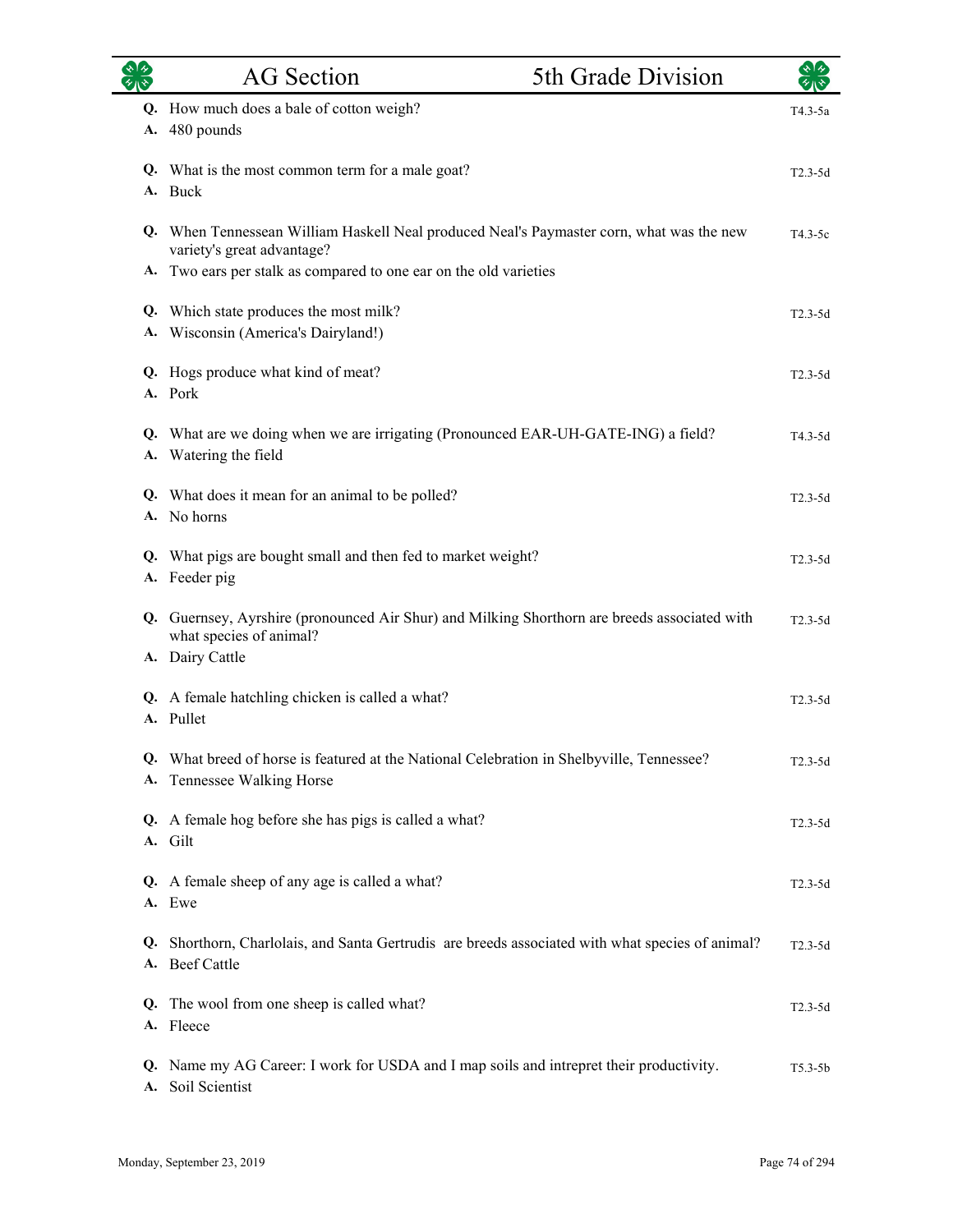| <b>SAR</b> | <b>AG</b> Section                                                                                                  | 5th Grade Division | $\star$ $\star$ |
|------------|--------------------------------------------------------------------------------------------------------------------|--------------------|-----------------|
|            | Q. What is the most common grass found in Tennessee?<br>A. Fescue                                                  |                    | $T1.3-5e$       |
|            | Q. Which one of Tennessee's forage grasses is infected with an "Endophyte Fungus?"<br>A. Fescue                    |                    | $T1.3-5e$       |
|            | Q. What are the thick deposits of windblown soil found in West Tennessee called?<br>A. Loess (pronounced L-UH-SSS) |                    | $T1.3-5e$       |
|            | Q. What is the term for the natural breaking-down of rocks?<br>A. Weathering                                       |                    | $T1.3-5e$       |
|            | Q. What is the common name for cut and dried forage used for livestock feed?<br>A. Hay                             |                    | $T1.3-5e$       |
|            | Q. What is the term used to describe the rapid movement of soil and rock in response to gravity?<br>A. A landslide |                    | $T1.3-5e$       |
|            | Q. What crop do we use to produce margarine?<br>A. Soybeans                                                        |                    | $T1.3-5e$       |
|            | Q. What is the most fertile part of the soil?<br>A. Topsoil                                                        |                    | $T1.3-5e$       |
|            | Q. What crop has the most harvested acres in Tennessee?<br>A. Hay                                                  |                    | $T1.3-5e$       |
|            | Q. A plant that sprouts as a single leaf is called?<br>A. Monocot                                                  |                    | $T1.3-5e$       |
|            | Q. What abundant resource in Tennessee makes beef cattle production profitable?<br>A. Pasture                      |                    | $T1.3-5e$       |
|            | Q. What kind of rock is Crab Orchard stone?<br>A. Sandstone                                                        |                    | $T1.3-5e$       |
| O.         | What is the most common term for a female goat?<br>A. Doe                                                          |                    | $T2.3-5d$       |
| Q.<br>A.   | In what complex is the Tennessee Department of Agriculture located?<br>Ellington Agricultural Center in Nashville  |                    | $T5.3-5f$       |
| Q.<br>A.   | What does the animal nutritional term TDN stand for?<br><b>Total Digestible Nutrients</b>                          |                    | T4.3-5d         |
| Q.         | Apiculture is the science of producing what product?<br>A. Bees or Honey                                           |                    | T4.3-5d         |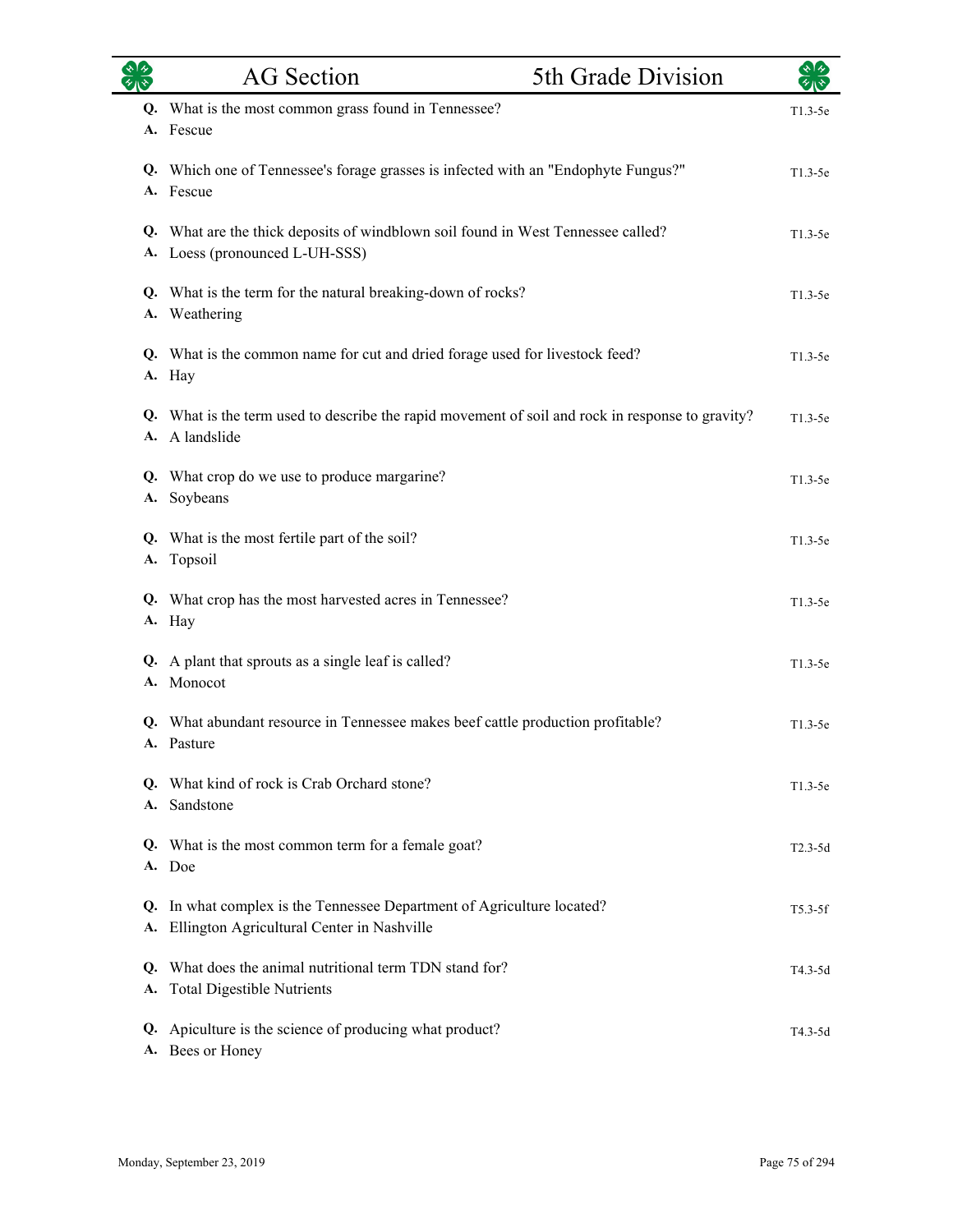|          | <b>AG</b> Section                                                                                                                                                                                            | 5th Grade Division |             |
|----------|--------------------------------------------------------------------------------------------------------------------------------------------------------------------------------------------------------------|--------------------|-------------|
| A.       | Q. What is the agriculture term for a round bale of hay in a big plastic bag?<br>Haylage (Pronounced HAY LIJ)                                                                                                |                    | T4.3-5d     |
|          | Q. Name my AG Career: I am a person entrusted with the protection and preserving of a<br>parklandparticulary as it relates to trees?<br>A. Forest Ranger                                                     |                    | $T5.3 - 5b$ |
|          | Q. Name my AG Career: I work for the state of Tennessee and I protect and conserve wildlife?<br>A. Wildlife Officer or Game Warden                                                                           |                    | $T5.3 - 5b$ |
|          | Q. Name my AG Career: I maintain trees and shrubs by trimming and pruning them.<br>A. Arborist (R-BOAR-IST)                                                                                                  |                    | $T5.3 - 5b$ |
|          | Q. Of the three types of soil, Sand, Silt and Clay, which one is the stickiest?<br>A. Clay                                                                                                                   |                    | $T1.3-5e$   |
|          | Q. What western mammal has drifted into Tennessee causing much alarm to farmers?<br>A. Coyote                                                                                                                |                    | $T1.3-5a$   |
|          | Q. Simmental, Angus, and Hereford are breeds associated with what species of animal?<br>A. Beef Cattle                                                                                                       |                    | $T2.3-5d$   |
|          | Q. Great Pyrennes (pronounced Peer a knees), Border Collie, and Australian Shepherd are are dog<br>breeds associated with what species of animal?<br>A. Sheep (They are usually used to herd or guard sheep) |                    | $T2.3-5d$   |
|          | Q. A female newborn horse is called a what?<br>A. Filly                                                                                                                                                      |                    | $T2.3-5d$   |
| A.       | Q. A male sheep of any age is called a what?<br>Ram                                                                                                                                                          |                    | $T2.3-5d$   |
|          | Q. Limousin (pronounced Limosine), Brangus, and Maine-Anjou (pronounced Main AHN JEW)<br>are breeds associated with what species of animal?<br>A. Beef Cattle                                                |                    | $T2.3-5d$   |
|          | Q. A cross between a domesticated beef animal and the American Bison is called what?<br>A. Beefalo                                                                                                           |                    | $T2.3-5d$   |
| Q.       | Tunis, Jacob, and Columbia are breeds associated with what species of animal?<br>A. Sheep                                                                                                                    |                    | $T2.3-5d$   |
|          | Q. What are baby sheep called?<br>A. Lambs                                                                                                                                                                   |                    | $T2.3 - 5d$ |
| Q.<br>А. | What is Tennessee's state bird?<br>The Mockingbird                                                                                                                                                           |                    | $T1.3-5a$   |
| Q.       | What is the official commercial fish of Tennessee?<br>A. Channel catfish                                                                                                                                     |                    | $T1.3-5a$   |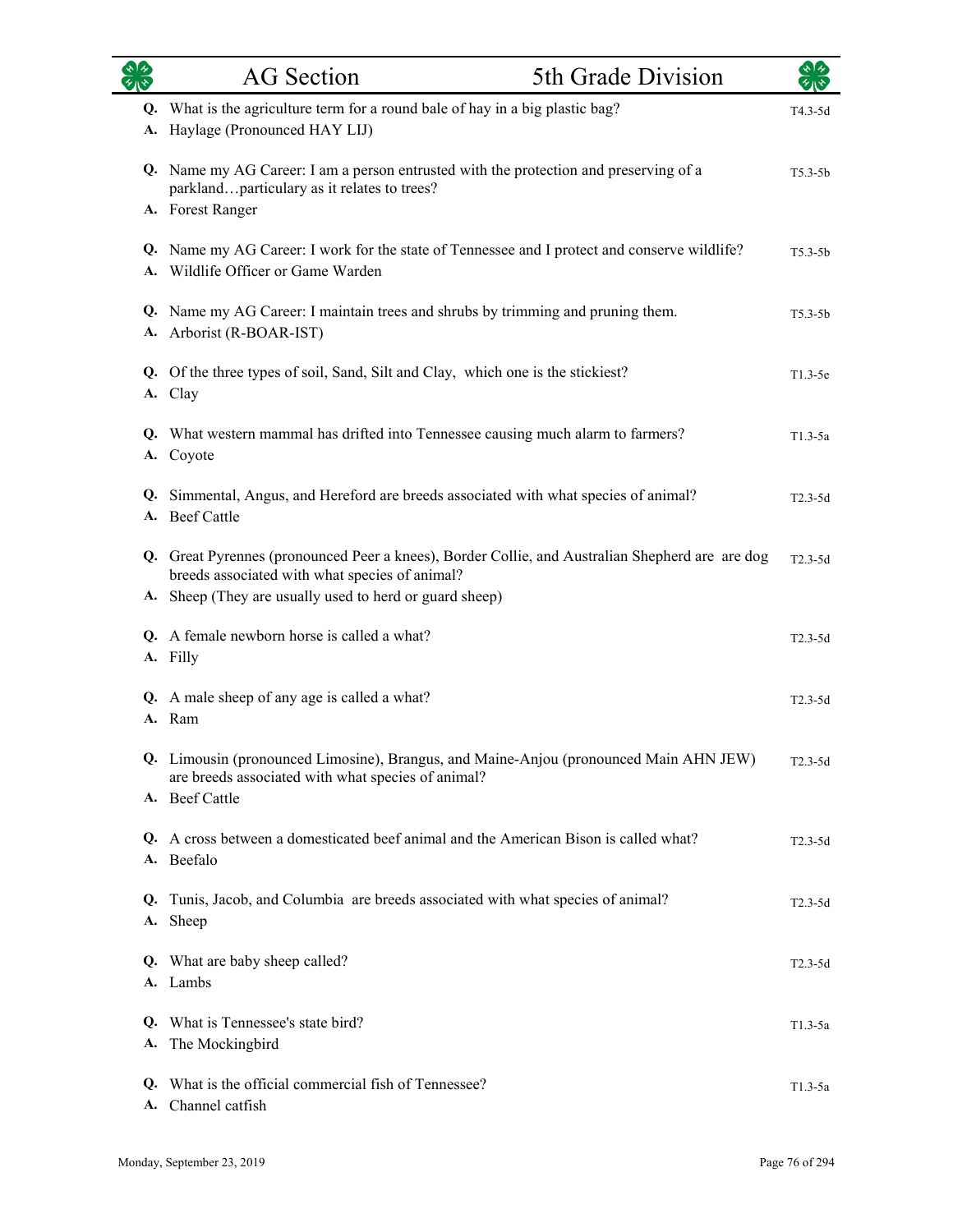|          | <b>AG</b> Section                                                                                                                     | 5th Grade Division | $\sqrt{2}$ |
|----------|---------------------------------------------------------------------------------------------------------------------------------------|--------------------|------------|
| А.       | Q. What is meant by a milk deficit state?<br>Consume more milk than it produces                                                       |                    | $T5.3-5e$  |
|          | Q. What is the term used to describe the loss of topsoil?<br>A. Erosion                                                               |                    | $T1.3-5e$  |
| А.       | Q. What does the agriculture term "outcrops" refer to?<br>Large rocks sticking up out of the ground hindering cultivation of the land |                    | $T1.3-5e$  |
| А.       | Q. What type of plant can produce its own nitrogen?<br>Legume                                                                         |                    | $T1.3-5e$  |
|          | Q. What is the official sport fish of Tennessee?<br>A. Largemouth bass                                                                |                    | $T1.3-5a$  |
|          | Q. What is defined as an agent or chemical used to destroy pests?<br>A. Pesticides                                                    |                    | $T1.3-5e$  |
|          | Q. What is the name of the feed that is highest in energy content?<br>A. Corn                                                         |                    | $T1.3-5e$  |
| А.       | Q. Why would you use an insecticide?<br>To kill insects                                                                               |                    | $T1.3-5e$  |
|          | Q. What soils are a mixture of clay, silt, and sand making them easy to cultivate?<br>A. Loams or Loamy Soils                         |                    | $T1.3-5e$  |
|          | Q. Where in Tennessee does the nation's largest population of bald eagles winter?<br>A. Reelfoot Lake                                 |                    | $T1.3-5a$  |
| Q.       | Hampshire, Tamworth, and Duroc (pronounced Dew Rock) are breeds associated with what<br>species of animal?<br>A. Hogs or Swine        |                    | $T2.3-5d$  |
| A.       | Q. How is the majority of livestock sold in the United States?<br><b>Public Auction</b>                                               |                    | $T2.3-5d$  |
| Q.       | The Californian, the Netherland Dwarf, and the Mini Rex are breeds associated with what<br>species of animal?<br>A. Rabbit            |                    | $T2.3-5d$  |
|          | Q. What are you doing if you dock a sheep's tail?<br>A. Cutting it off                                                                |                    | $T2.3-5d$  |
|          | Q. In what part of the country would you find the most horses, in the east or the west?<br>A. East                                    |                    | $T2.3-5d$  |
| Q.<br>А. | Rhode Island Reds and Plymouth Rocks are breeds associated with what species of animal?<br>Chickens or Poultry                        |                    | $T2.3-5d$  |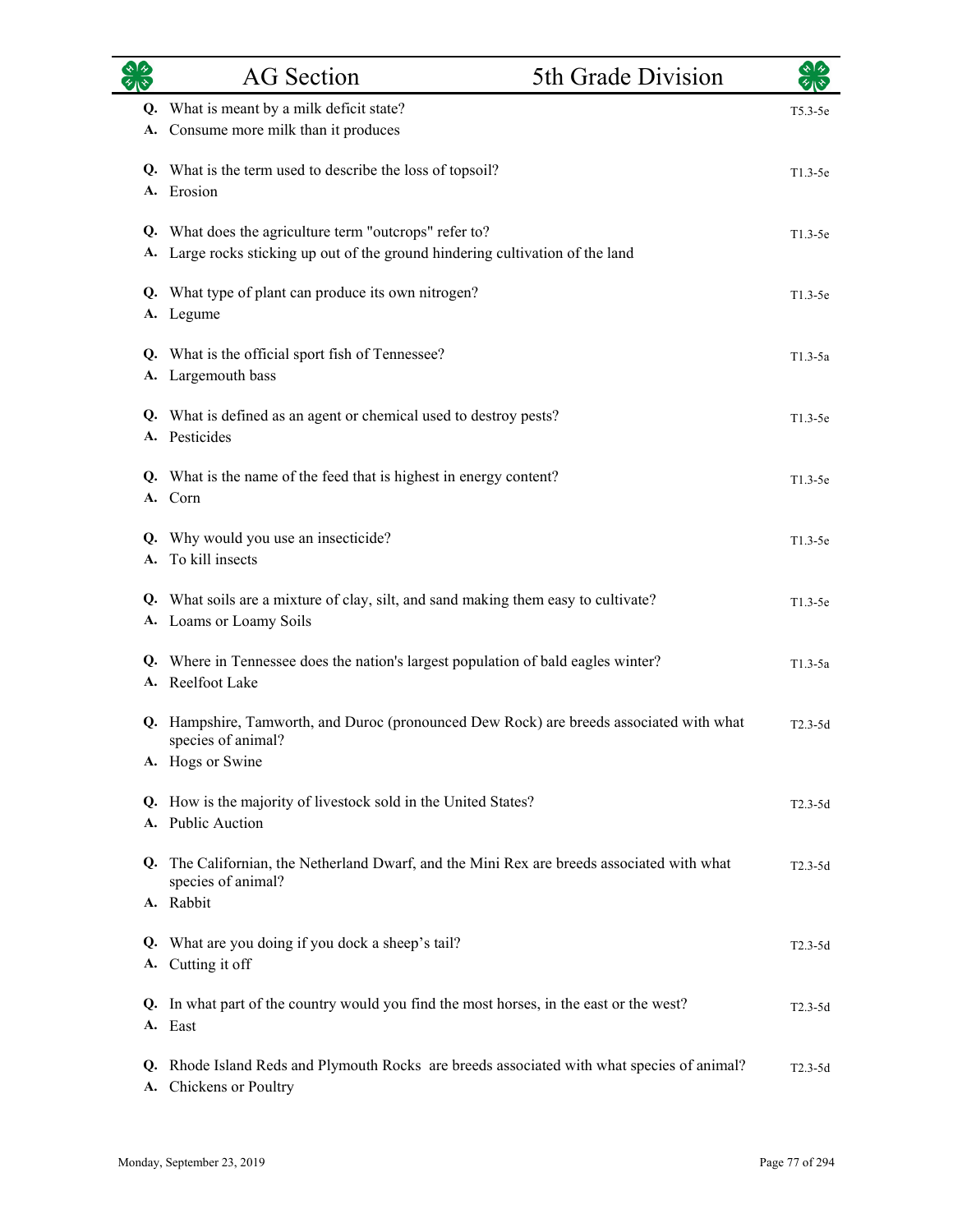| $rac{8}{2}$ | <b>AG</b> Section                                                                                                                                     | 5th Grade Division | $\star$ 1 $\star$ |
|-------------|-------------------------------------------------------------------------------------------------------------------------------------------------------|--------------------|-------------------|
| A.          | Q. Jersey, Holstein, and Brown Swiss are breeds associated with what species of animal?<br>Dairy Cattle                                               |                    | $T2.3-5d$         |
|             | Q. Suffolk, Hampshire, and Dorset are breeds associated with what species of animal?<br>A. Sheep                                                      |                    | $T2.3-5d$         |
|             | Q. What is the term for a male horse?<br>A. Stallion                                                                                                  |                    | $T2.3-5d$         |
|             | Q. Arabian, Belgian, and Morgan are breeds associated with what species of animal?<br>A. Horses                                                       |                    | $T2.3-5d$         |
|             | Q. Rambouillet (pronounced Ram buh Lay), Merino (pronounced Muh Reno) and Oxford are<br>breeds associated with what species of animal?<br>A. Sheep    |                    | $T2.3-5d$         |
|             | Q. Name my AG Career: I design new equipment to be used in farming and agriculture?<br>A. AG. Engineer                                                |                    | $T5.3-5b$         |
|             | Q. What is the most valuable wholesale cut on any meat animal?<br>A. Loin                                                                             |                    | $T2.3-5d$         |
|             | Q. The LaMancha (pronounced La Mon Cha), the Nubian (New Bee IN), and the Toggenburg are<br>breeds associated with what species of animal?<br>A. Goat |                    | $T2.3-5d$         |
|             | Q. What is the term for a male hog?<br>A. Boar                                                                                                        |                    | $T2.3-5d$         |
|             | Q. What grand division of the state has the most beef cattle?<br>A. Middle                                                                            |                    | $T2.3-5d$         |
|             | Q. What is the name of the stomach in cows, sheep and goats that is responsible for them being<br>able to eat and live on hay and grasses?            |                    | $T2.3-5d$         |
|             | A. Rumen                                                                                                                                              |                    |                   |
| Q.          | Tennessee ranks second in the nation in the total numbers of what small ruminant animal?<br>A. Goats                                                  |                    | $T2.3-5d$         |
| A.          | Q. Leather is produced from what agricultural industry?<br>Cattle (both Beef and Dairy)                                                               |                    | $T2.3-5d$         |
|             | Q. Shropshire, Katahdin (pronounced Kuh Tah Den), and Montadale are breeds associated with<br>what species of animal?                                 |                    | $T2.3-5d$         |
|             | A. Sheep                                                                                                                                              |                    |                   |
| Q.          | What is the proper color name for a brown horse with black colored legs, mane and tail?<br>A. Bay                                                     |                    | $T2.3-5d$         |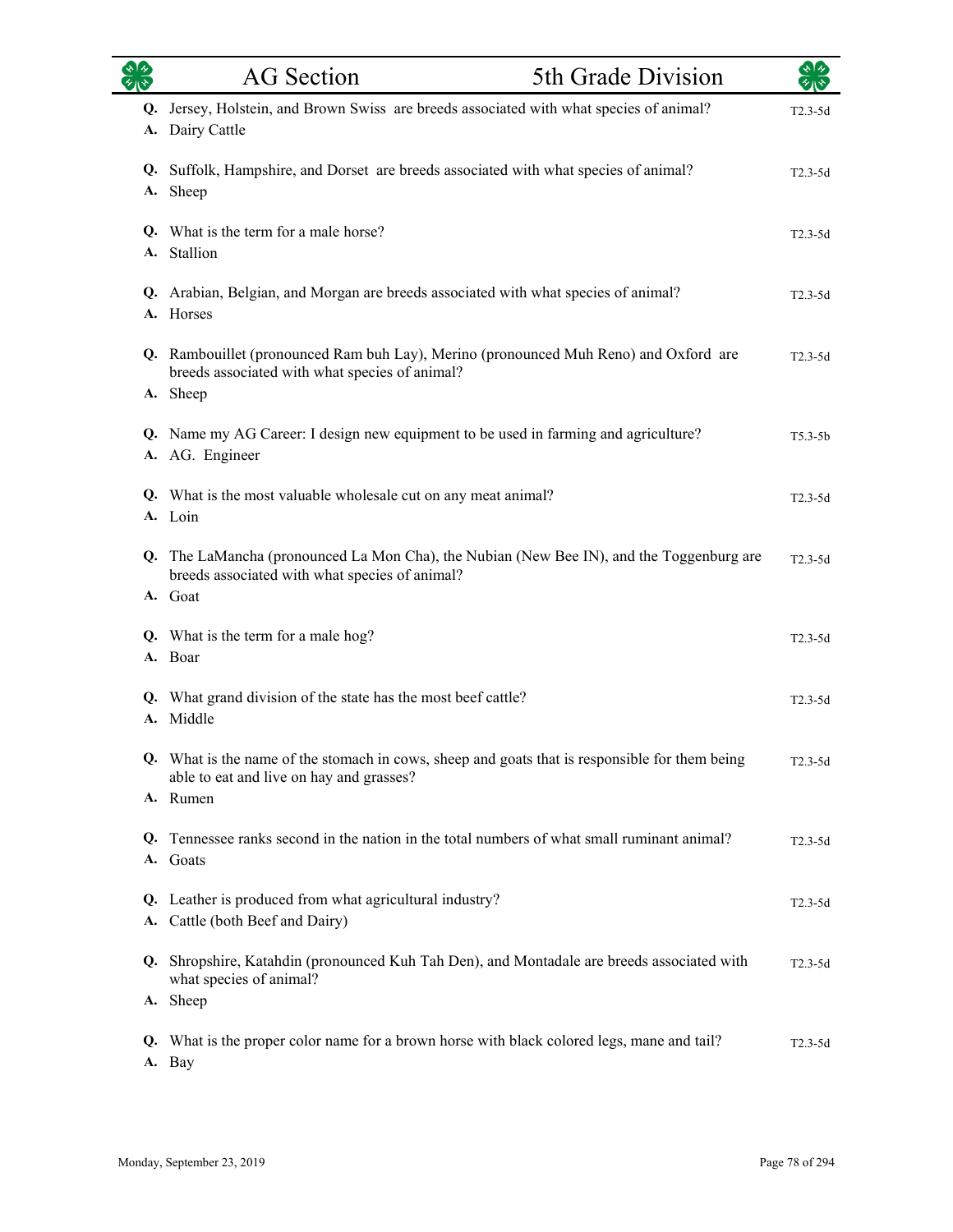| タルや      | <b>AG</b> Section                                                                                                                                       | 5th Grade Division |             |
|----------|---------------------------------------------------------------------------------------------------------------------------------------------------------|--------------------|-------------|
| Q.<br>A. | What breed of horse is known for its spots?<br>Appaloosa                                                                                                |                    | $T2.3-5d$   |
|          | Q. What is the term used to describe the last possible date a particular area can expect a killing<br>frost?                                            |                    | T4.3-5d     |
|          | A. Frost free date                                                                                                                                      |                    |             |
|          | Q. What is meant by the word gestation?<br>A. Length of pregnancy                                                                                       |                    | $T2.3-5d$   |
| А.       | Q. What is the average life span for a horse?<br>25 years                                                                                               |                    | $T2.3-5d$   |
|          | Q. Name my AG Career: I study better ways to manage fish in ponds, streams and even oceans.<br>A. Fish Biologist                                        |                    | $T5.3-5b$   |
|          | Q. Name my AG Career: I specialize in home gardens and flowering plants.<br>A. Horticulturalist                                                         |                    | $T5.3-5b$   |
|          | Q. Name my AG Career: I work for UT, but I work with people in a county helping them with all<br>things Agriculture.                                    |                    | $T5.3-5b$   |
|          | A. Extension AG Agent                                                                                                                                   |                    |             |
|          | Q. Name my AG Career: I shoe horses.<br>A. Farrier                                                                                                      |                    | $T5.3 - 5b$ |
| A.       | Q. What is the advantage of Jersey dairy cattle over the Holstein breed?<br>Higher amount of butterfat in the milk                                      |                    | $T2.3-5d$   |
| A.       | Q. What does the agriculture term TCA stand for?<br>Tennessee Cattleman's Association                                                                   |                    | $T5.3-5f$   |
|          | Q. Pinzgaur (pronounced Pens gower), Gelbvieh (pronounced Gale V), and Red Poll are breeds<br>associated with what species of animal?<br>A. Beef Cattle |                    | $T2.3-5d$   |
|          | Q. Who enforces the sale of Tennessee Game and Fishing Licenses?<br>A. TWRA (Tennessee Wildlife Resources Agency)                                       |                    | $T5.3-5f$   |
| Q.       | What is the art of riding horseback called?<br>A. Horsemanship                                                                                          |                    | $T2.3-5d$   |
| A.       | Q. In Tennessee what do the letters TDA stand for?<br>Tennessee Department of Agriculture                                                               |                    | $T5.3-5f$   |
| Q.       | What farm group not only serves as an insurance agency, but also a nationwide farm lobby?<br>A. Farm Bureau                                             |                    | $T5.3-5f$   |
| Q.<br>А. | What does TWRA stand for?<br>Tennessee Wildlife Resources Agency                                                                                        |                    | $T5.3-5f$   |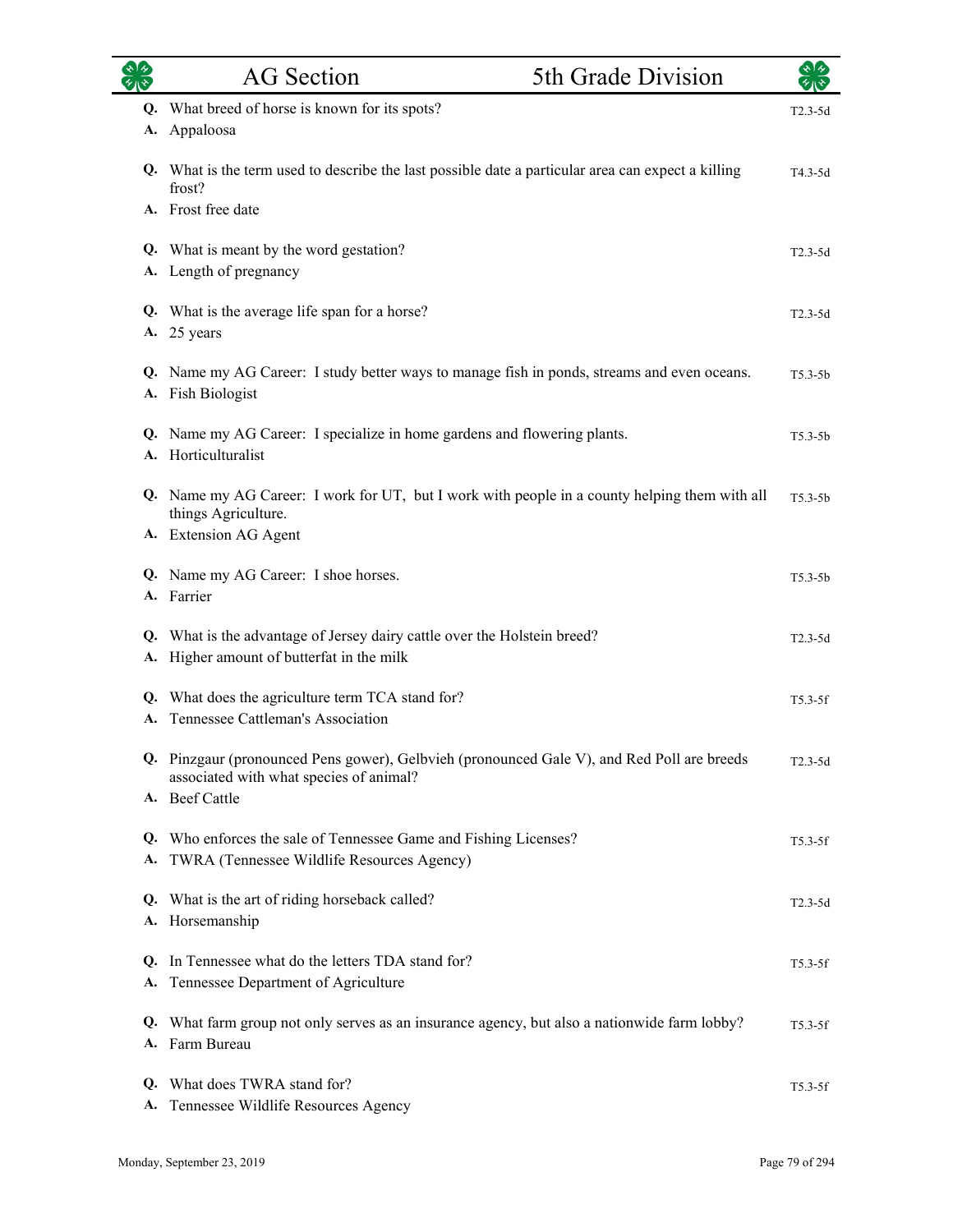| रुष्ट्र<br>स्रोत | <b>AG</b> Section<br>5th Grade Division                                                                             | स्रोक्    |
|------------------|---------------------------------------------------------------------------------------------------------------------|-----------|
|                  | Q. Name my AG Career: I study plants and the numerous ways they can be cultivated and utilized.<br>A. Agronomist    | $T5.3-5b$ |
| A.               | Q. Which state produces the most cotton?<br>Texas (The Cotton Bowl!)                                                | $T5.3-5e$ |
| A.               | Q. What official heads up the USDA?<br>The Secretary of Agriculture                                                 | $T5.3-5f$ |
|                  | Q. What piece of equipment has fenders, a horn, and stirrups?<br>A. Saddle                                          | T4.3-5a   |
| A.               | Q. In what town is the Tennessee Department of Agriculture located?<br>Nashville                                    | $T5.3-5f$ |
|                  | Q. What farm animal farrows its young?<br>A. Swine or hogs                                                          | $T2.3-5d$ |
| Q.<br>A.         | Tennessee's Institute of Agriculture is an important part of what university?<br>The University of Tennessee        | $T5.3-5f$ |
|                  | Q. What is the proper color name for a horse with a reddish body and the same color legs, mane,<br>and tail?        | $T2.3-5d$ |
|                  | A. Chestnut                                                                                                         |           |
|                  | Q. A wide stripe down the face of a horse would be called a what?<br>A. A Blaze                                     | $T2.3-5d$ |
|                  | Q. What is the term for growing a plant in a water medium?<br>A. Hydroponic                                         | $T4.3-5d$ |
|                  | Q. What farm animal is most susceptible to pseudorabies (pronounced SUE-DOE-RAY-BEES)?<br>A. Swine or Hogs          | $T2.3-5d$ |
|                  | Q. What is the length of pregnancy for a cow?<br>A. 9 months                                                        | $T2.3-5d$ |
| Q.               | How much milk will the average dairy cow give in a day?<br>A. Seven Gallons                                         | $T2.3-5d$ |
| Q.<br>A.         | Where do many Tennessee horse enthusiasts go each weekend to show and ride their horses?<br>Their local saddle club | $T2.3-5d$ |
| Q.<br>А.         | A horse who has a mixture of white and black hairs would be called a what?<br>Blue Roan (pronounced R OWN)          | $T2.3-5d$ |
| Q.               | What part of the dairy cow holds and stores the milk?<br>A. Udder                                                   | $T2.3-5d$ |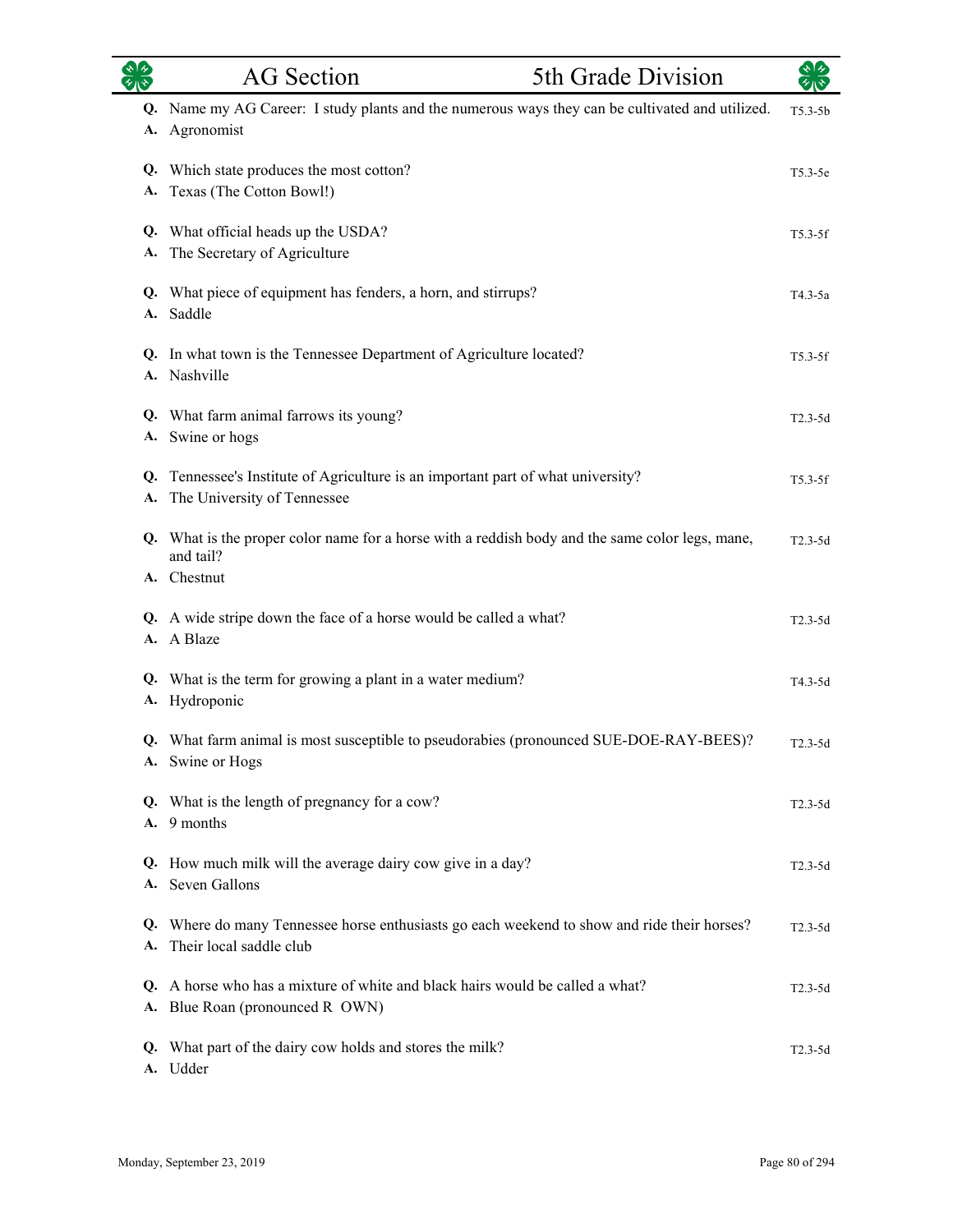|           | <b>AG</b> Section                                                                                                | 5th Grade Division |             |
|-----------|------------------------------------------------------------------------------------------------------------------|--------------------|-------------|
|           | Q. How many times is a dairy cow milked each day?                                                                |                    | $T2.3-5d$   |
| A.        | Two times                                                                                                        |                    |             |
| Q.        | What is the term for the group of baby pigs a sow has?                                                           |                    | $T2.3-5d$   |
| A.        | Litter                                                                                                           |                    |             |
|           | <b>Q.</b> What farm animal is most susceptible to grass tetany?                                                  |                    | $T2.3 - 5d$ |
| <b>A.</b> | Cattle                                                                                                           |                    |             |
| Q.        | What is the most popular breed of dairy cattle?                                                                  |                    | $T2.3 - 5d$ |
| A.        | Holstein                                                                                                         |                    |             |
| O.        | A sirloin steak comes from what area of the animal?                                                              |                    | $T2.3 - 5d$ |
|           | A. Hip                                                                                                           |                    |             |
|           |                                                                                                                  |                    |             |
| Q.        | What are the most efficient farm animals in terms of pounds of gain to pounds of feed?<br>A. Chickens or Poultry |                    | $T2.3 - 5d$ |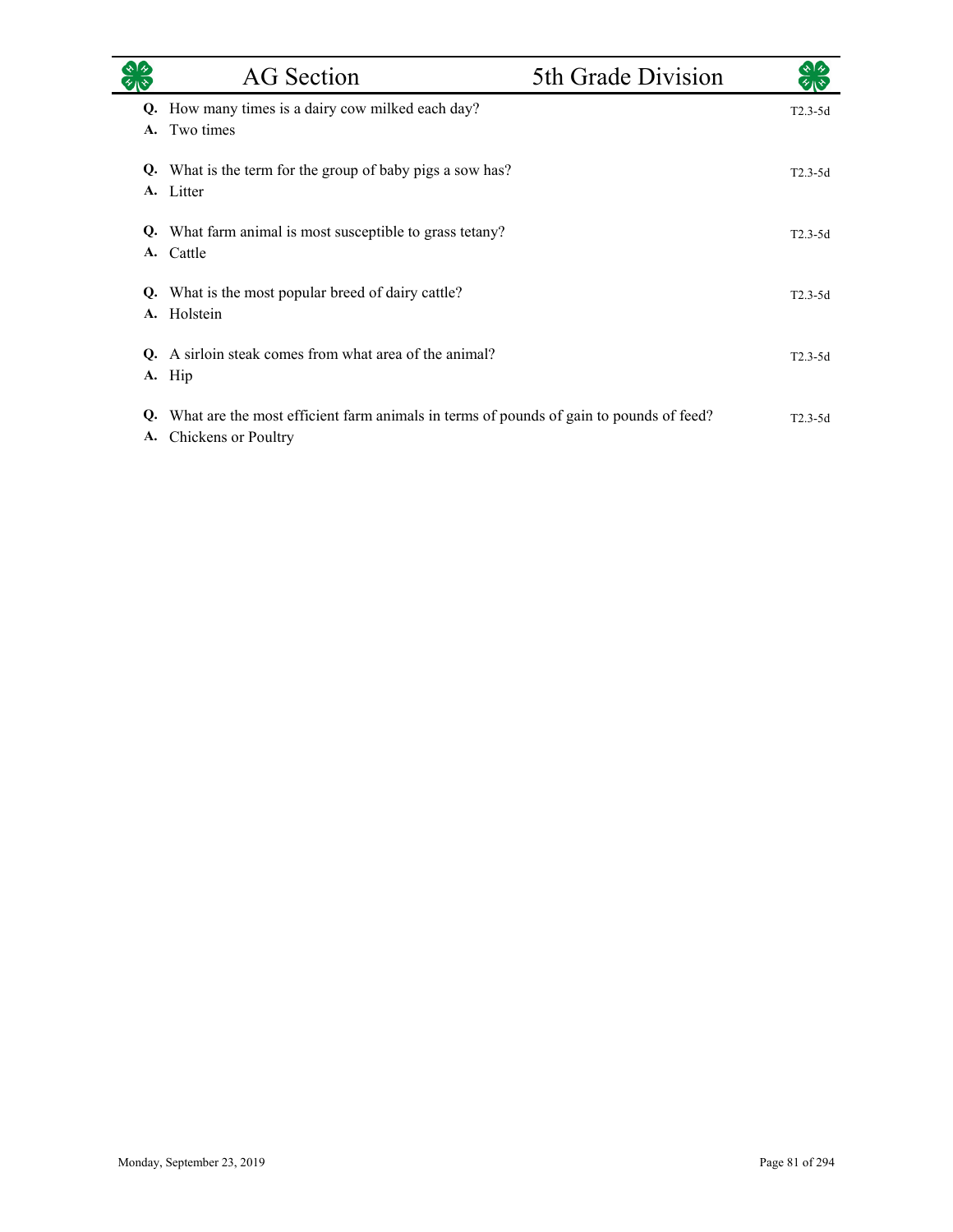|          | <b>Government Section</b>                                                                                        | 5th Grade Division |      |
|----------|------------------------------------------------------------------------------------------------------------------|--------------------|------|
| Q.       | What Tennessee woman opposed the state's ratification of the 19th Amendment?                                     |                    | 5.40 |
| A.       | Josephine Pearson                                                                                                |                    |      |
|          | Q. What Federal Law made The University of Tennessee a land grant university?                                    |                    | 5.27 |
| A.       | The Morrill Act of 1862                                                                                          |                    |      |
|          | Q. What Federal Law made Tennessee State University a land grant university?                                     |                    | 5.27 |
| A.       | The Morrill Act of 1890                                                                                          |                    |      |
| Q.       | What department of state government builds highways?                                                             |                    | 5.24 |
| А.       | The Department of Transportation                                                                                 |                    |      |
|          | Q. According to Harry Burn whose advice did he follow in voting for the 19th Amendment?                          |                    | 5.40 |
|          | A. His Mother                                                                                                    |                    |      |
| Q.       | Who was the member of the Tennessee Legislature who cast the decisive vote which allowed                         |                    | 5.40 |
|          | Tennessee to ratify the 19th Amendment?<br>A. Harry Burn                                                         |                    |      |
|          |                                                                                                                  |                    |      |
| Q.<br>А. | What is the highest court in Tennessee?<br>The Tennessee Supreme Court                                           |                    | 5.24 |
|          | Q. What does the term suffrage mean?                                                                             |                    |      |
| A.       | The right to vote                                                                                                |                    | 5.40 |
|          | Q. What was the basic reason behind the Anti-Trust Laws in America around the turn of the 20th<br>Century?       |                    | 5.40 |
| A.       | To promote fair competition especially for consumers                                                             |                    |      |
|          | Q. According to the Tennessee Constitution, what body must convene in all three grand divisions<br>of the state? |                    | 5.24 |
|          | A. The Tennessee Supreme Court                                                                                   |                    |      |
|          | Q. Name the Tennessee Woman who was influential in getting Tennessee to ratify the 19th<br>Amendment.            |                    | 5.40 |
|          | A. Anne Dallas Dudley                                                                                            |                    |      |
|          | Q. Who was the Tennessee Governor during the Ratification process of the 19th Amendment?                         |                    | 5.40 |
| A.       | A H Roberts                                                                                                      |                    |      |
| Q.       | What was the first Anti-Trust Law which was passed in 1890?                                                      |                    | 5.40 |
| A.       | The Sherman Anti-Trust Act                                                                                       |                    |      |
| Q.       | Who appoints the Tennessee Attorney General?                                                                     |                    | 5.24 |
| A.       | The Tennessee Supreme Court                                                                                      |                    |      |
| Q.       | What New Deal creation was responsible for much of the construction associated with<br>Tennessee State Parks?    |                    | 5.50 |
|          | A. The Civilian Conservation Corps (CORE) or the CCC                                                             |                    |      |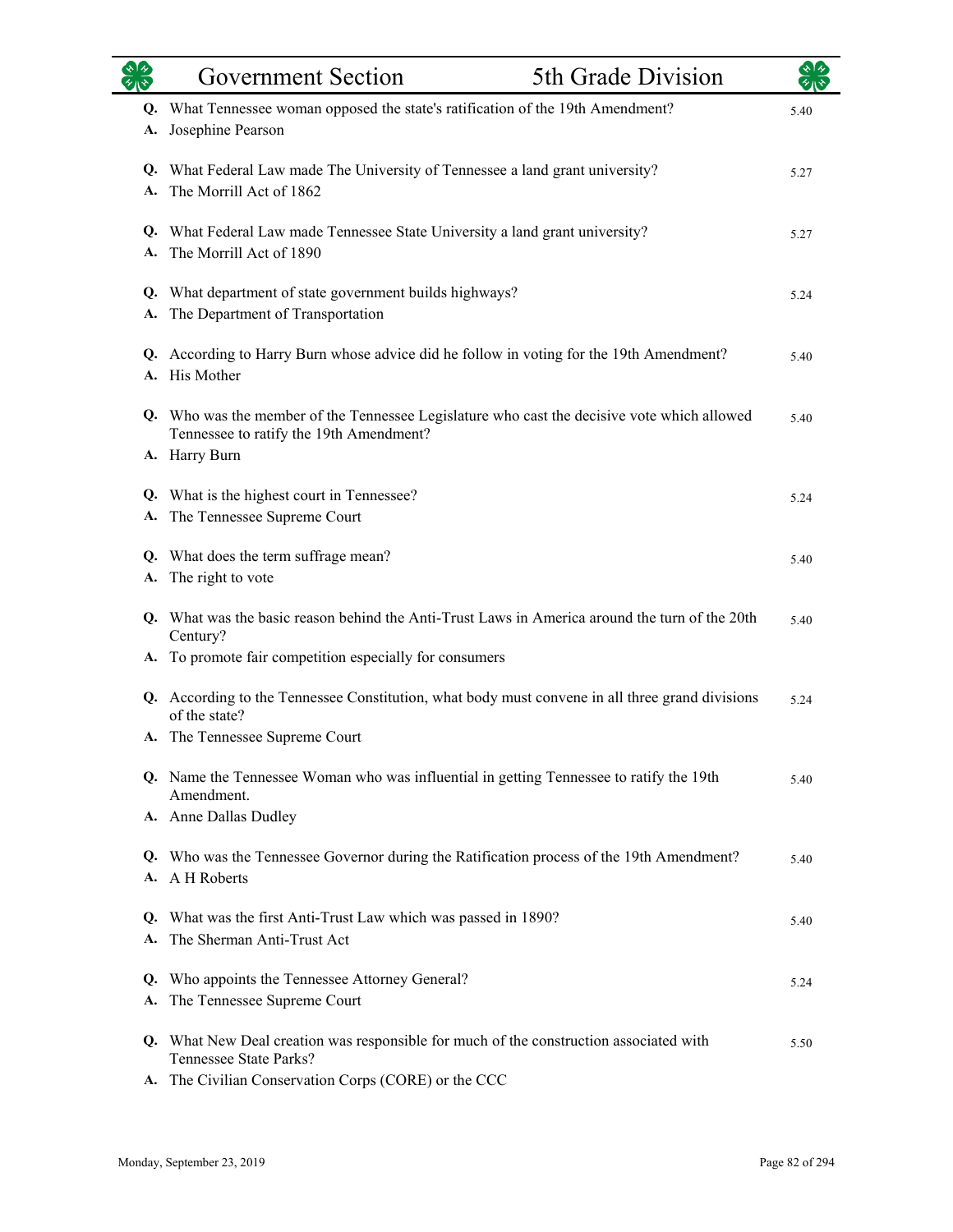|          | <b>Government Section</b>                                                                                                                                      | 5th Grade Division |      |
|----------|----------------------------------------------------------------------------------------------------------------------------------------------------------------|--------------------|------|
| Q.<br>А. | What New Deal legislation established a permanent system of universal retirement pensions?<br>The Social Security Act                                          |                    | 5.50 |
| Q.<br>A. | What was FDR's New Deal policies a direct response to?<br>The Great Depression                                                                                 |                    | 5.50 |
|          | Q. Who was FDR?<br>A. President Franklin Roosevelt                                                                                                             |                    | 5.50 |
|          | Q. Who is the Only Tennessee Supreme court justice to be removed as a result of a "YES-NO"<br>vote?                                                            |                    | 5.24 |
|          | A. Penny White                                                                                                                                                 |                    |      |
|          | Q. What act in 1914 established a Commission to enforce Anti-Trust Laws?<br>The Federal Trade Commission Act                                                   |                    | 5.40 |
| A.2      | Q. According to the Tennessee Constitution, what is the most Supreme Court Judges any Grand<br>Division of the state may have?                                 |                    | 5.24 |
| Q.<br>А. | In Tennessee, the capitol city in each county is called what?<br>The County Seat                                                                               |                    | 5.24 |
| А.       | Q. Who is the chief law enforcement officer and lawyer for the state of Tennessee?<br>The State Attorney General                                               |                    | 5.24 |
| Q.<br>А. | What was the purpose of the 13th Amendment to the US Constitution?<br>to Abolish Slavery in America                                                            |                    | 5.20 |
|          | Q. What is the judicial term for abstaining from participating in a legal proceeding because of a<br>conflict of interest in the case?<br>A. Recuse (REE-CEWS) |                    | 5.24 |
|          | Q. How is the Tennessee Secretary of State selected?<br>A. Elected by members of the Tenn. General Assembly                                                    |                    | 5.24 |
|          | Q. What President created the Tennessee Valley Authority?<br>A. President Franklin Roosevelt                                                                   |                    | 5.50 |
| Q.       | How many state senators does Tennessee have?<br>A. 33                                                                                                          |                    | 5.24 |
| Q.<br>A. | In Tennessee's counties, what official has the duty of collecting taxes?<br>Trustee                                                                            |                    | 5.24 |
|          | Q. Who was the only Tennessee governor who took the oath of office before the scheduled<br>inauguration?                                                       |                    | 5.24 |
|          | A. Lamar Alexander (due to Ray Blanton's investigation by the Justice Department)                                                                              |                    |      |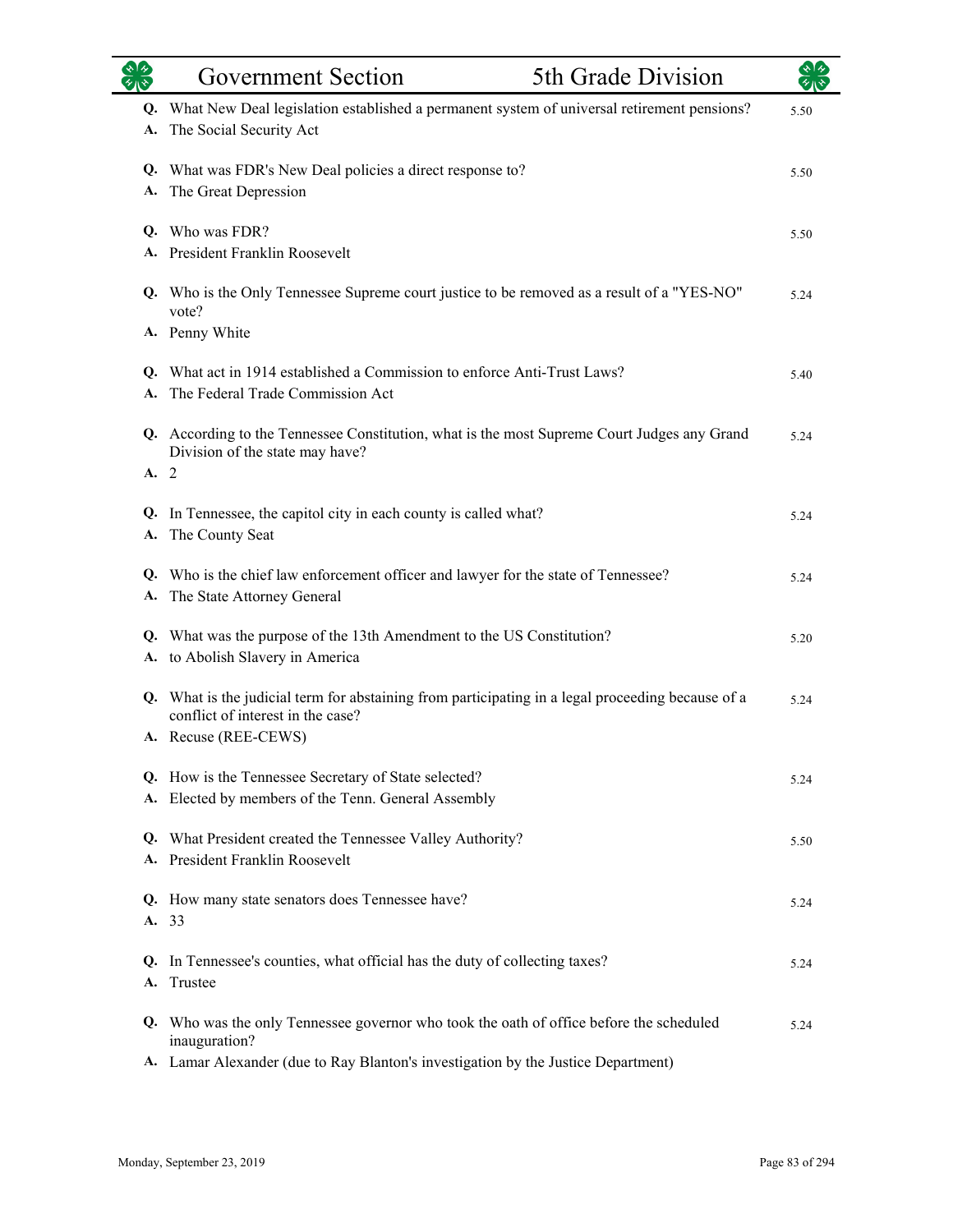|          | <b>Government Section</b>                                                                                                      | 5th Grade Division |      |
|----------|--------------------------------------------------------------------------------------------------------------------------------|--------------------|------|
|          | Q. Who was the youngest governor to serve in Tennessee?                                                                        |                    | 5.24 |
| А.       | Frank Clement (33 years old when inaugurated)                                                                                  |                    |      |
|          | Q. What department of state government collects taxes?                                                                         |                    | 5.24 |
| А.       | The Department of Revenue                                                                                                      |                    |      |
|          | Q. What Tennessee government official is charged with auditing State and local governments<br>concerning spending and budgets? |                    | 5.24 |
|          | A. State Comptroller                                                                                                           |                    |      |
| Q.<br>А. | Which part of the Tennessee Generally Assembly contains the most legislators?<br>The House of Representatives (99 to 33)       |                    | 5.24 |
| A.       | Q. How many justices serve on the Tennessee State Supreme Court?<br>- 5                                                        |                    | 5.24 |
| Q.       | What does TEMA stand for?                                                                                                      |                    | 5.24 |
| А.       | Tennessee Emergency Management Agency                                                                                          |                    |      |
| Q.<br>А. | What department of Tennessee's state government runs the prison system?<br>The Department of Corrections                       |                    | 5.24 |
| А.       | Q. What are the three branches of Tennessee state government?<br>Legislative, Executive, and Judicial                          |                    | 5.24 |
|          | Q. In the 1940's, how long was the governor's term in Tennessee?<br>A. 2 years                                                 |                    | 5.24 |
| Q.<br>A. | Who was the first governor to serve a four year term in Tennessee?<br>Frank Clement when elected in 1954                       |                    | 5.24 |
|          | Q. What is another name for the Speaker of the Tennessee State Senate?<br>A. Lieutenant Governor                               |                    | 5.24 |
|          | Q. How many judicial districts does Tennessee have?<br>A. 31                                                                   |                    | 5.24 |
|          | Q. How many judges are on Tennessee's Court of Criminal Appeals?<br>A. 12                                                      |                    | 5.24 |
| Q.<br>А. | What vote does it take to override a governors veto in Tennessee?<br>A simple majority vote of the legislature                 |                    | 5.24 |
|          | Q. How many votes do you need to pass a bill on the floor of the Tennessee State House?<br>A. 50                               |                    | 5.24 |
| O.       | What is the term of office for a Tennessee State Senator?<br>A. Four (4) years                                                 |                    | 5.24 |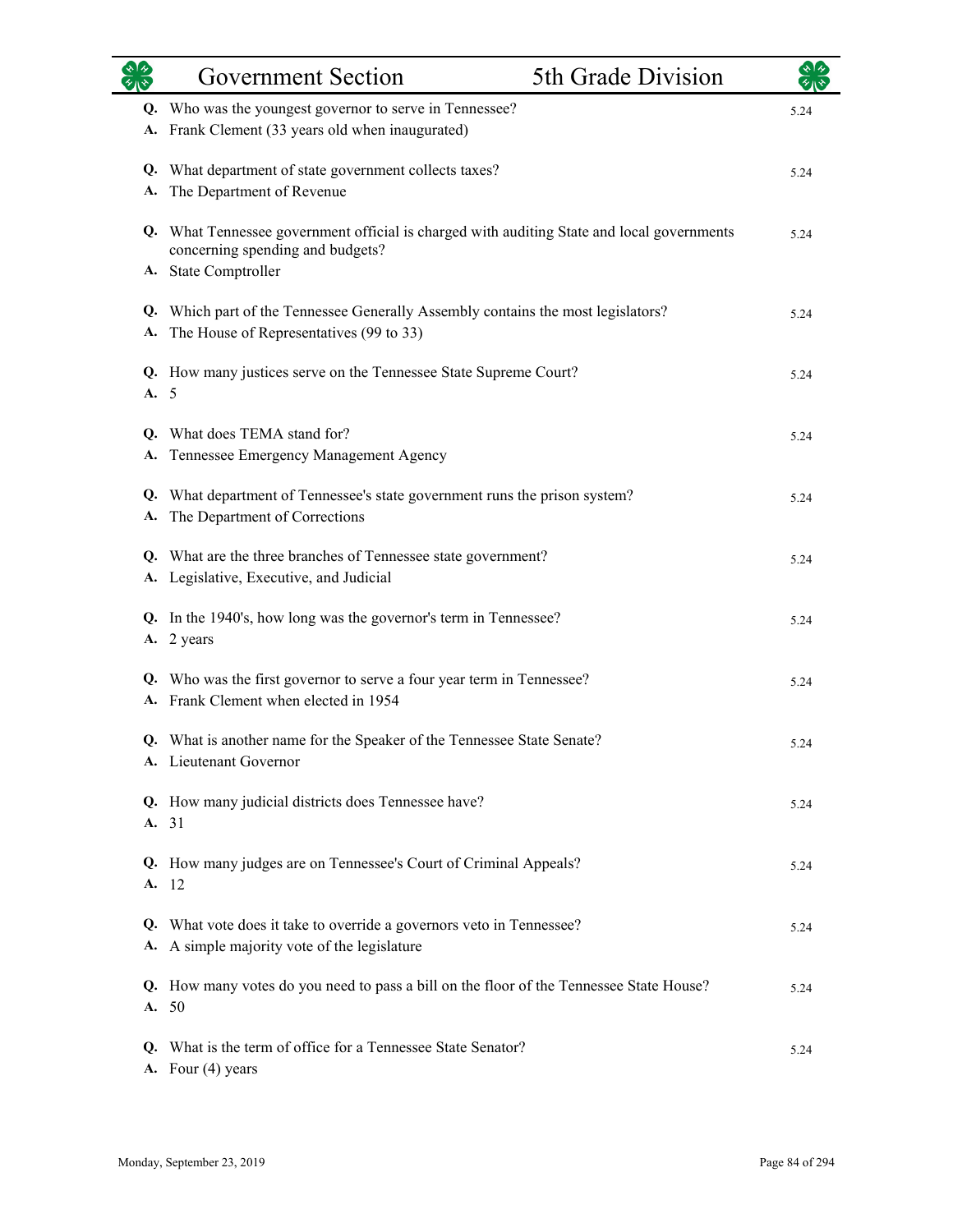|          | <b>Government Section</b>                                                                                                       | 5th Grade Division |      |
|----------|---------------------------------------------------------------------------------------------------------------------------------|--------------------|------|
|          | Q. What is the term of office for Tennessee's governor?<br>A. Four years                                                        |                    | 5.24 |
| A.       | Q. How many votes do you need to pass a bill on the floor of the Tennessee State Senate?<br>-17                                 |                    | 5.24 |
|          | Q. Who was the first woman to become Tennessee Speaker of the House?<br>A. Beth Harwell                                         |                    | 5.24 |
| A.       | Q. Having separate water fountains for black and white citizens was an example of what type law?<br>Jim Crow Laws               |                    | 5.41 |
|          | Q. What does the acronym F D I C stand for?<br>A. Federal Deposit Insurance Corporation                                         |                    | 5.50 |
|          | Q. What is the title of someone who is in charge of one of the departments of Tennessee State<br>government?<br>A. Commissioner |                    | 5.24 |
|          | Q. Who became the first woman to serve as Chief Justice of the Tennessee Supreme Court?<br>A. Janice Holder                     |                    | 5.24 |
|          | Q. Who was President when the 13th Amendment to the US Constitution was ratified?<br>A. Andrew Johnson                          |                    | 5.20 |
| А.       | Q. In Tennessee, if the governor dies in office, who becomes governor?<br>The Lieutenant Governor                               |                    | 5.24 |
|          | Q. What Amendment to the US Constitution implemented the modern income tax system?<br>A. The 16 Amendment                       |                    | 5.40 |
|          | Q. What Amendment to the US Constitution guaranteed the right to vote regardless of race or color? 5.20<br>A. The 15 Amendment  |                    |      |
|          | Q. What was the first Amendment to be ratified in the 20th Century?<br>A. The 16 Amendment                                      |                    | 5.40 |
| Q.<br>A. | Having to take a test in order to become a registered voter was an example of what type of law?<br>Jim Crow Laws                |                    | 5.41 |
|          | Q. What Amendment to the US Constitution gave women the right to vote?<br>A. the 19th Amendment                                 |                    | 5.40 |
| A.       | Q. What governing body in Tennessee regulates privately owned utilities?<br>The Tennessee Regulatory Authority                  |                    | 5.24 |
| Q.<br>А. | What did Tennessee governors begin doing for the first time in 1954?<br>Serving 4 year terms                                    |                    | 5.24 |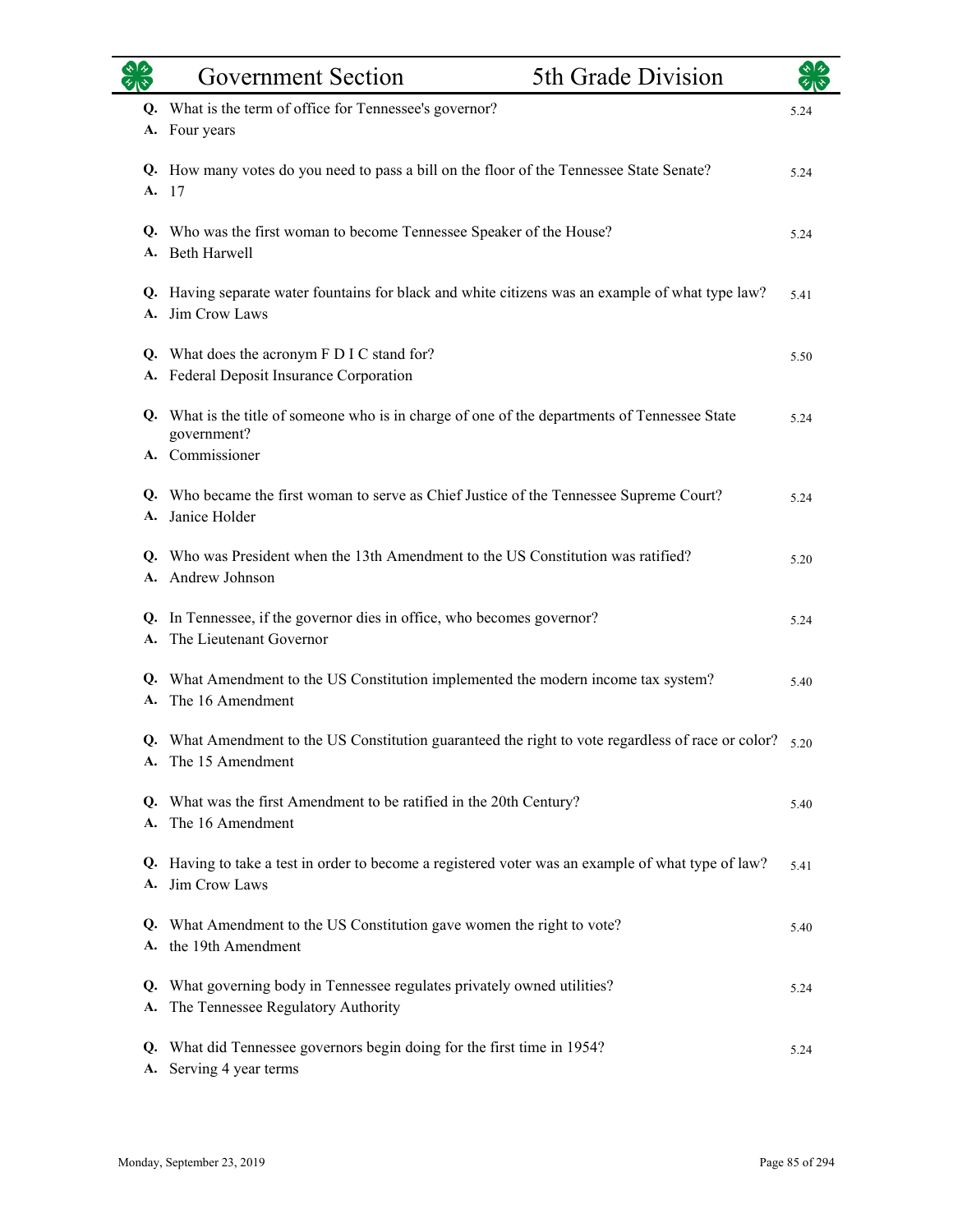|          | <b>Government Section</b>                                                                                                                           | 5th Grade Division |      |
|----------|-----------------------------------------------------------------------------------------------------------------------------------------------------|--------------------|------|
| Q.       | What is the term of office for a Tennessee State Representative?                                                                                    |                    | 5.24 |
| А.       | Two years                                                                                                                                           |                    |      |
| А.       | Q. Name the two Tennesseans who have become Vice-President of the United States?<br>Andrew Johnson (under Lincoln) Albert Gore, Jr. (under Clinton) |                    | 5.24 |
|          |                                                                                                                                                     |                    |      |
| Q.<br>A. | The Governor of Tennessee is part of what branch of government?<br>The Executive Branch                                                             |                    | 5.24 |
|          |                                                                                                                                                     |                    |      |
| Q.<br>A. | What is the only type of legal case that the Tennessee Supreme Court must hear?<br>Death penalty cases                                              |                    | 5.24 |
|          | Q. What is the name of the official manual of Tennessee State Government?                                                                           |                    |      |
| A.       | Tennessee Blue Book                                                                                                                                 |                    | 5.24 |
| Q.       | Who was the first African American to serve as Chief Justice of the Tennessee Supreme Court?                                                        |                    | 5.24 |
|          | A. Aldolpho Birch (pronounced AL DOLL FO)                                                                                                           |                    |      |
| Q.       | What city serves as Tennessee's state capitol?                                                                                                      |                    | 5.24 |
|          | A. Nashville                                                                                                                                        |                    |      |
|          | Q. How many times has the Lieutenant Governor actually succeeded to the post of Governor of                                                         |                    | 5.24 |
| A. 4     | Tennessee?                                                                                                                                          |                    |      |
|          |                                                                                                                                                     |                    |      |
| Q.<br>A. | What Presidential election was the first one which allowed voting by women?<br>Presidential Election of 1920                                        |                    | 5.40 |
|          | Q. What Tennessean has served as the Governor of Tennessee, US Senator, President of the                                                            |                    |      |
|          | University of Tennessee, and as U.S. Secretary of Education?                                                                                        |                    | 5.24 |
|          | A. Lamar Alexander                                                                                                                                  |                    |      |
|          | Q. What is the official website of the state of Tennessee?                                                                                          |                    | 5.24 |
|          | A. www.tennessee.gov                                                                                                                                |                    |      |
|          | Q. Which Tennessee State Agency is the oldest?                                                                                                      |                    | 5.24 |
| А.       | The Tennessee Department of Agriculture which was formed in 1854                                                                                    |                    |      |
| Q.<br>А. | What is the largest metropolitan government in Tennessee?<br>The Metropolitan Government of Davidson County (Nashville)                             |                    | 5.24 |
|          |                                                                                                                                                     |                    |      |
|          | Q. Who was the first woman on the Tennessee Supreme Court?<br>A. Martha Craig Daughtrey                                                             |                    | 5.24 |
|          |                                                                                                                                                     |                    |      |
|          | Q. In what West Tennessee city does the Tennessee Supreme Court have regularly scheduled<br>sessions?                                               |                    | 5.24 |
|          | A. Jackson                                                                                                                                          |                    |      |
| Q.       | Who was the first Governor to be elected to two consecutive 4 year terms?                                                                           |                    | 5.24 |
| А.       | Lamar Alexander                                                                                                                                     |                    |      |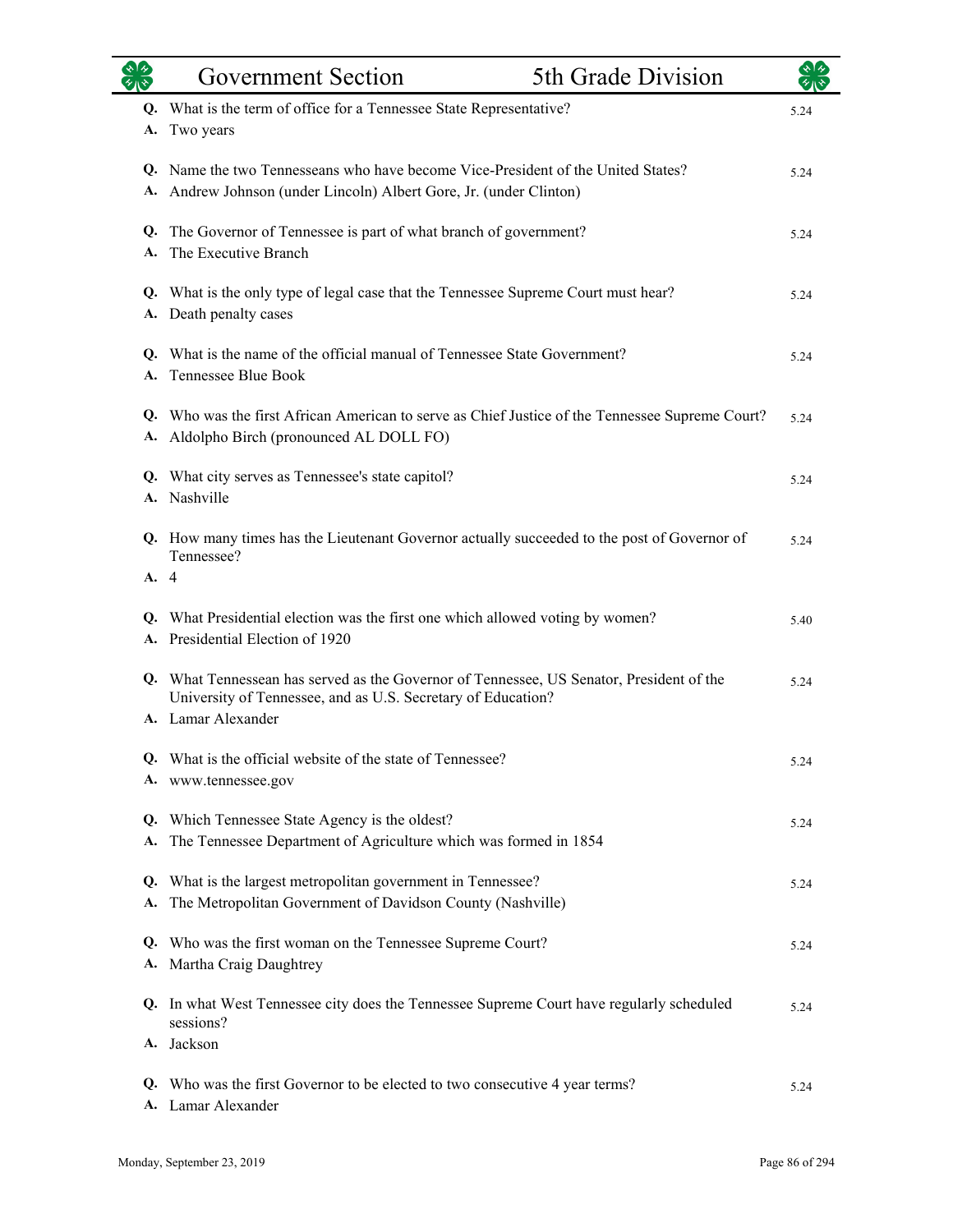|          | <b>Government Section</b>                                                                                                                                    | 5th Grade Division |      |
|----------|--------------------------------------------------------------------------------------------------------------------------------------------------------------|--------------------|------|
| A.       | Q. Which Tennessee governor established the Tennessee Department of Transportation?<br><b>Austin Peay</b>                                                    |                    | 5.24 |
| Q.<br>А. | Why was Tennessee referred to as "The Perfect 36?"<br>Tenn. was the 36th state to ratify the 19th Amendment (Making it Federal Law)                          |                    | 5.40 |
|          | Q. How old do you have to be in order to run for governor of the State of Tennessee?<br>A. 30                                                                |                    | 5.24 |
| Q.<br>А. | What department of state government employs state troopers?<br>The Department of Safety                                                                      |                    | 5.24 |
| A.       | Q. How many US Congressional districts does Tennessee have?<br>9                                                                                             |                    | 5.24 |
| Q.<br>A. | In Tennessee, who has the duty in each county of determining the value of land for tax purposes?<br>Assessor (or Assessor of Property) Pronounced UH SESS OR |                    | 5.24 |
| Q.       | What Amendment to the US Constitution shut down the Jack Daniels Distillery in Lynchburg,<br>Tennessee?                                                      |                    | 5.24 |
|          | A. The 18 Amendment<br>Q. What Amendment to the US Constitution banned the payment of any debt owed by the<br>Confederate government?<br>A. The 14 Amendment |                    | 5.20 |
| A.       | Q. What Amendment to the US Constitution prohibiting states from passing unfair laws?<br>The 14 Amendment                                                    |                    | 5.20 |
| Q.<br>A. | What was the "Three-Fifths" Compromise in the US Constitution?<br>Counted slaves at a 3/5 proportion in the population                                       |                    | 5.20 |
|          | Q. How often do members of the Tennessee Supreme Court face a yes-no vote?<br>A. Every 8 years                                                               |                    | 5.24 |
|          | Q. What Amendment to the US Constitution guaranteed full citizenship to anybody born on<br>American soil?<br>A. The 14 Amendment                             |                    | 5.20 |
|          | Q. During what war was the 13th Amendment to the US Constitution passed?<br>A. The Civil War                                                                 |                    | 5.20 |
|          | Q. What state was admitted to the union during the Compromise of 1850?<br>A. California                                                                      |                    | 5.40 |
|          | Q. What New Deal legislation established the FDIC?<br>A. The 1933 Banking Act                                                                                |                    | 5.50 |
|          | Q. What Amendment repealed the "Three-Fifths" clause in the US Constitution?<br>A. The 14 Amendment                                                          |                    | 5.20 |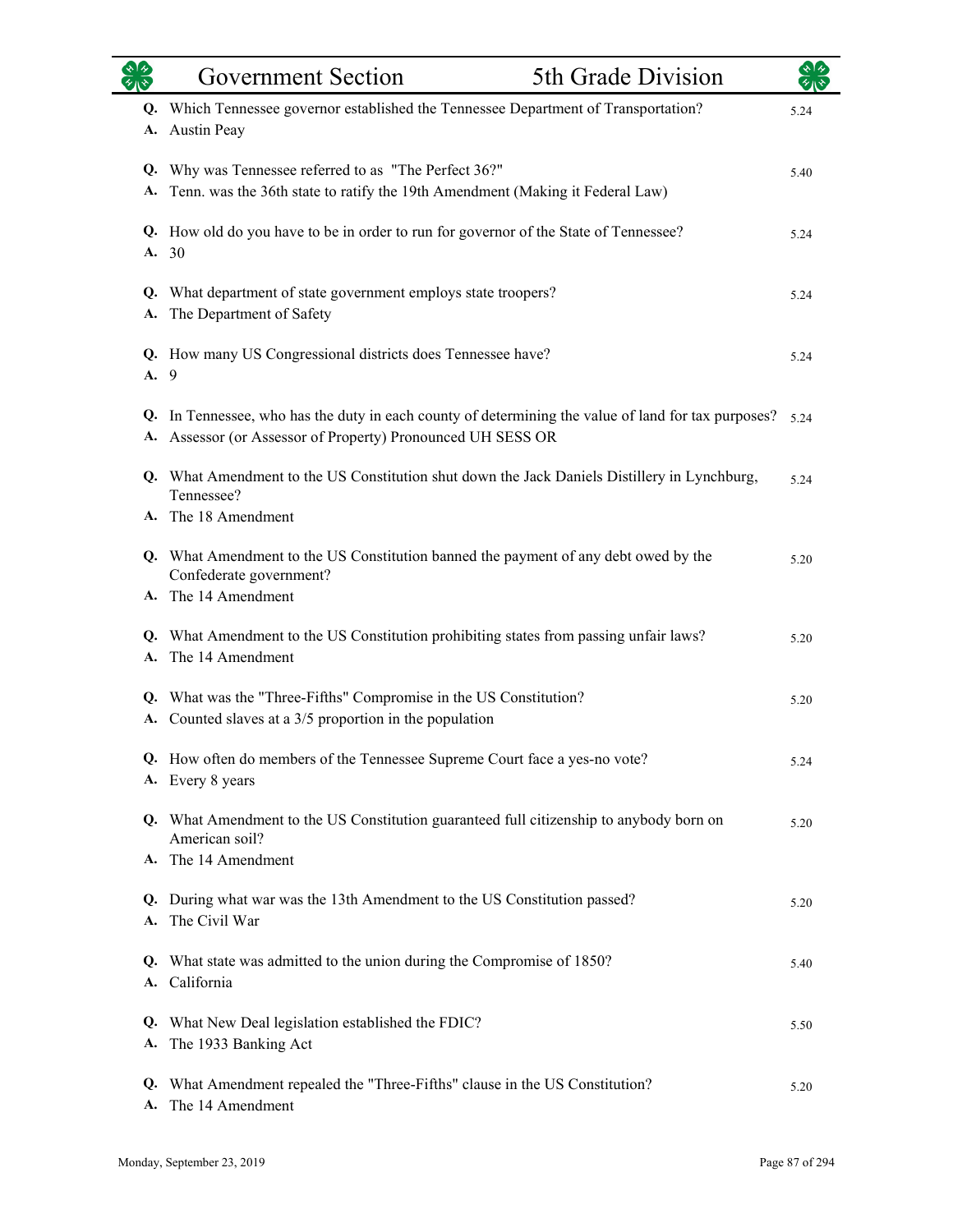|    | <b>Government Section</b>                                                                                                                                                 | 5th Grade Division |      |
|----|---------------------------------------------------------------------------------------------------------------------------------------------------------------------------|--------------------|------|
|    | Q. What Amendment to the US Constitution prevented any state from prohibiting any of its<br>residents the full privileged of American citizenship?<br>A. The 14 Amendment |                    | 5.20 |
|    |                                                                                                                                                                           |                    |      |
|    | Q. What Tennessee statewide election takes place in 4 year intervals two years after the US<br>presidential elections?                                                    |                    | 5.24 |
|    | A. The Tennessee Governor's race                                                                                                                                          |                    |      |
|    | Q. How long did the 18th Amendment last before being repealed?<br>A. 15 years                                                                                             |                    |      |
| А. | Q. Prior to the 17 Amendment how did most US Senators gain their office?<br>Selected by state legislature                                                                 |                    | 5.40 |
|    | Q. Having separate schools for black and white children was an example of what type law?<br>A. Jim Crow Laws                                                              |                    | 5.41 |
|    | Q. How long did the Tennessee Constitution Convention of 1870 last?<br>A. 39 Days                                                                                         |                    | 5.24 |
|    | Q. What Amendment to the US Constitution mandated that US Senators would be elected by<br>popular vote?                                                                   |                    | 5.40 |
|    | A. The 17 Amendment                                                                                                                                                       |                    |      |
| A. | Q. What Amendment to the US Constitution prohibited the production and sale of alcohol?<br>The 18 Amendment                                                               |                    | 5.40 |
|    | Q. The 18 Amendment is often referred to by what name?<br>A. Prohibition (PRO-UH-BISH-UN)                                                                                 |                    | 5.40 |
|    | Q. How many state representatives serve in the Tennessee General Assembly?<br>A. 99                                                                                       |                    | 5.24 |
|    | Q. Black market booze and the rise of organized crime was a negative byproduct of what<br>Amendment to the US Constitution?                                               |                    | 5.40 |
|    | A. The 18 Amendment                                                                                                                                                       |                    |      |
| A. | Q. What is the highest ranking elected official in Tennessee?<br>The Governor                                                                                             |                    | 5.24 |
|    | Q. What Amendment to the US Constitution repealed the 18th Amendment?<br>A. The 21 Amendment                                                                              |                    | 5.40 |
| A. | Q. In Tennessee what do the letters TDOT stand for?<br>Tennessee Department of Transportation                                                                             |                    | 5.24 |
| Q. | What does the term enfranchise mean?<br>A. Give The right to vote                                                                                                         |                    | 5.24 |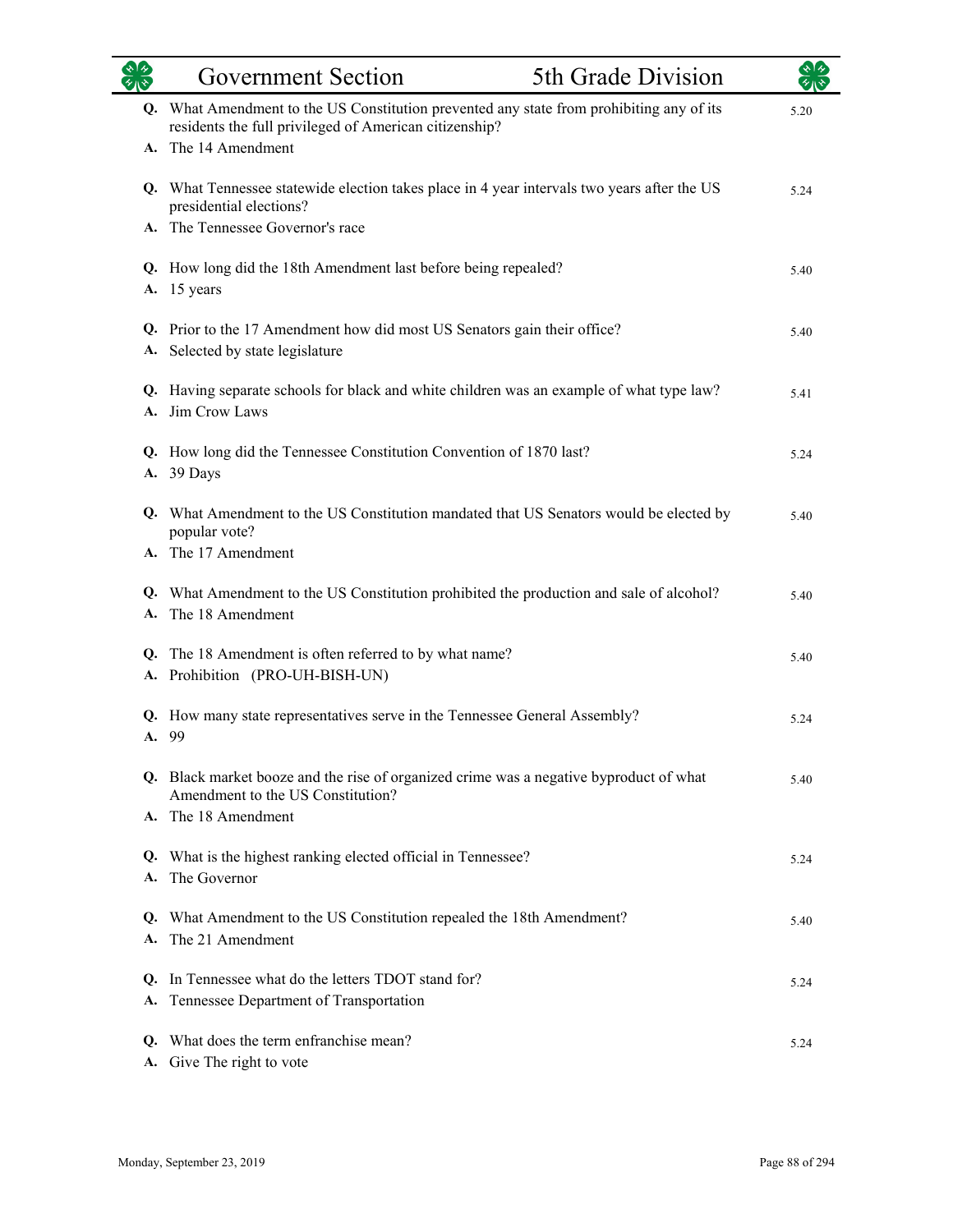| $\sqrt[4]{3}$ | <b>Government Section</b>                                                                                                           | 5th Grade Division |      |
|---------------|-------------------------------------------------------------------------------------------------------------------------------------|--------------------|------|
|               | Q. What two groups of people were of concern when it came to voting rights at the 1870 Tennessee<br><b>Constitution Convention?</b> |                    | 5.24 |
|               | A. Former Confederates and former slaves                                                                                            |                    |      |
|               | Q. To enfranchise all the people in Tennessee and reorganize the judiciary were the two great<br>issues of what?                    |                    | 5.24 |
|               | A. The Tennessee Constitution Convention of 1870                                                                                    |                    |      |
|               | Q. How long did the 1870 Tennessee Constitution last before being modified?                                                         |                    | 5.24 |
|               | A. 83 years (According to the Blue Book this is some sort of a world record)                                                        |                    |      |
|               | Q. Laws designed to separate and limit full rights to black citizens are referred to as what?<br>A. Jim Crow Laws                   |                    | 5.41 |
| Q.<br>A.      | The Temperance movement in America around the turn of the 20th century was seeking what?<br>Prohibition (PRO-UH-BISH-UN)            |                    | 5.40 |
|               | Q. What Amendment to the US Constitution prohibits states from discriminating against particular<br>groups of citizens?             |                    | 5.20 |
|               | A. The 14 Amendment                                                                                                                 |                    |      |
|               | Q. What Amendment to the US Constitution guaranteed equal protection under the law?<br>A. The 14 Amendment                          |                    | 5.20 |
|               | Q. What Amendment to the US Constitution guaranteed that all male citizens over 21 had the right<br>to vote?                        |                    | 5.20 |
|               | A. The 14 Amendment                                                                                                                 |                    |      |
|               | Q. What Amendment to the US Constitution limited the ability of former Confederate leaders to<br>hold federal office?               |                    | 5.20 |
|               | A. The 14 Amendment                                                                                                                 |                    |      |
|               | Q. What department of Tennessee's state government runs the state parks?                                                            |                    | 5.24 |
|               | A. The Department of Environment and Conservation                                                                                   |                    |      |
|               | Q. What particular group of people did the 14th Amendment seek to protect?                                                          |                    | 5.20 |
|               | A. Recently Freed Slaves                                                                                                            |                    |      |
|               | Q. What Amendment to the US Constitution banned paying slave-owners for the loss of their<br>slaves?                                |                    | 5.20 |
|               | A. The 14 Amendment                                                                                                                 |                    |      |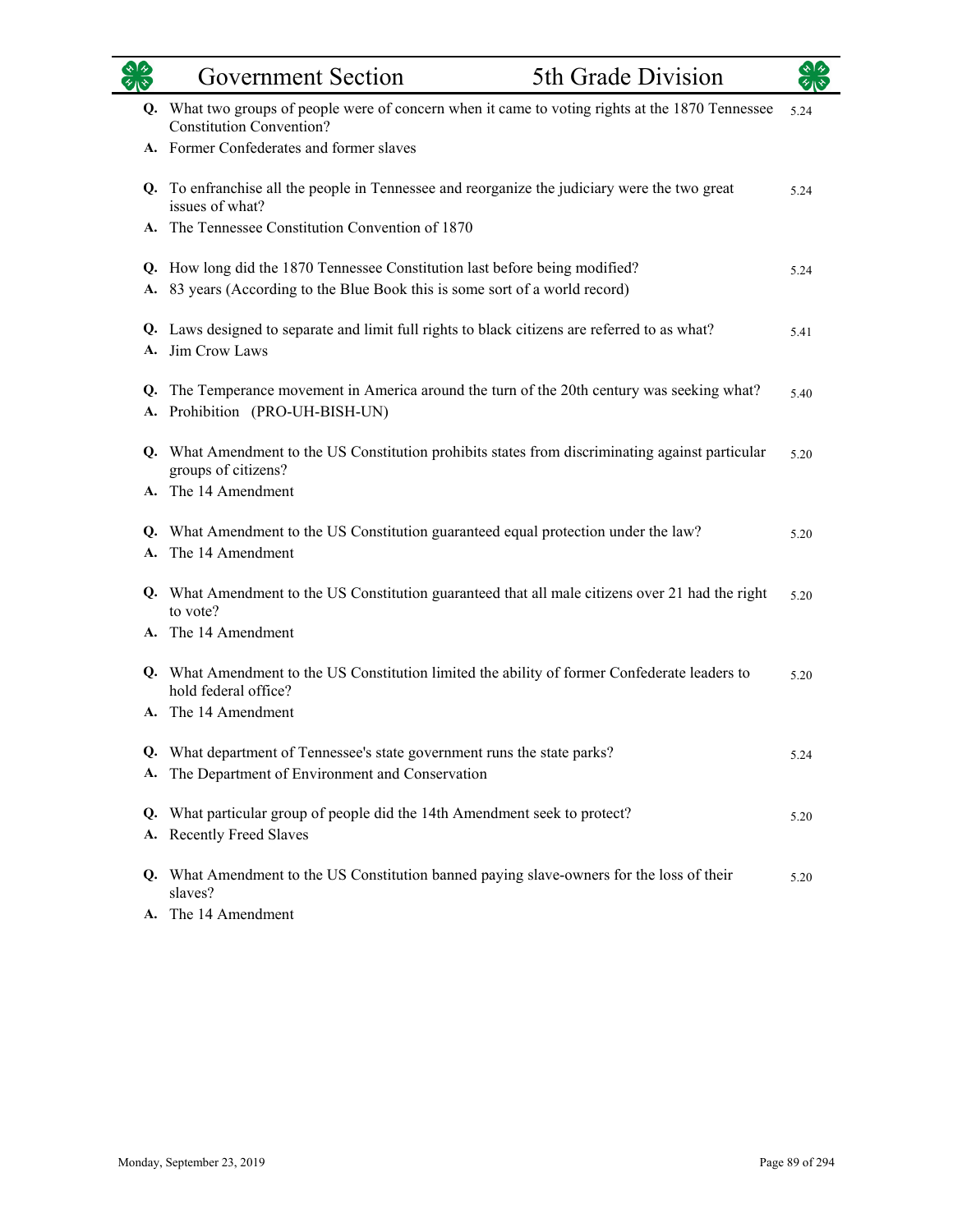|            | Life Skills Section                                                                | 5th Grade Division |             |
|------------|------------------------------------------------------------------------------------|--------------------|-------------|
| А.         | Q. How many inches are in a yard?<br>36 inches                                     |                    | <b>LSMM</b> |
|            | Q. What English unit of measure contains 1760 yards?<br>A. one mile                |                    | <b>LSMM</b> |
|            | Q. What English unit of measure contains 1.6 kilometers?<br>A. one mile            |                    | <b>LSMM</b> |
|            | Q. How many feet are in a yard?<br>A. 3 feet                                       |                    | <b>LSMM</b> |
|            | Q. How many square feet are in an acre?<br>A. 43,560 square feet                   |                    | <b>LSMM</b> |
| Q.         | Spell Memphis.<br>A. Capital "M" emphis                                            |                    | <b>LSGM</b> |
| Q.<br>A. 4 | How many quarts are in a gallon of milk?                                           |                    | <b>LSMM</b> |
| Q.         | Name the state that borders Tennessee to the East.<br>A. North Carolina            |                    | <b>LSGM</b> |
| А.         | Q. How many watts are in a kilowatt?<br>$1,000$ watts                              |                    | <b>LSMM</b> |
|            | Q. How many feet are in a mile?<br>A. 5,280 feet                                   |                    | <b>LSMM</b> |
|            | Q. What metric unit of liquid volume is more or less equal to a quart?<br>A. Liter |                    | <b>LSMM</b> |
|            | Q. How many inches are in a foot?<br>A. 12 inches                                  |                    | <b>LSMM</b> |
| O.         | What metric unit contains 39.37 inches?<br>A. one meter                            |                    | <b>LSMM</b> |
|            | Q. How many pounds are in a ton?<br>A. 2000 pounds                                 |                    | <b>LSMM</b> |
| A. 8       | Q. How many quarts of strawberries are in one peck?                                |                    | <b>LSMM</b> |
| А.         | Q. How many cc's are in one milliliter?<br>one                                     |                    | <b>LSMM</b> |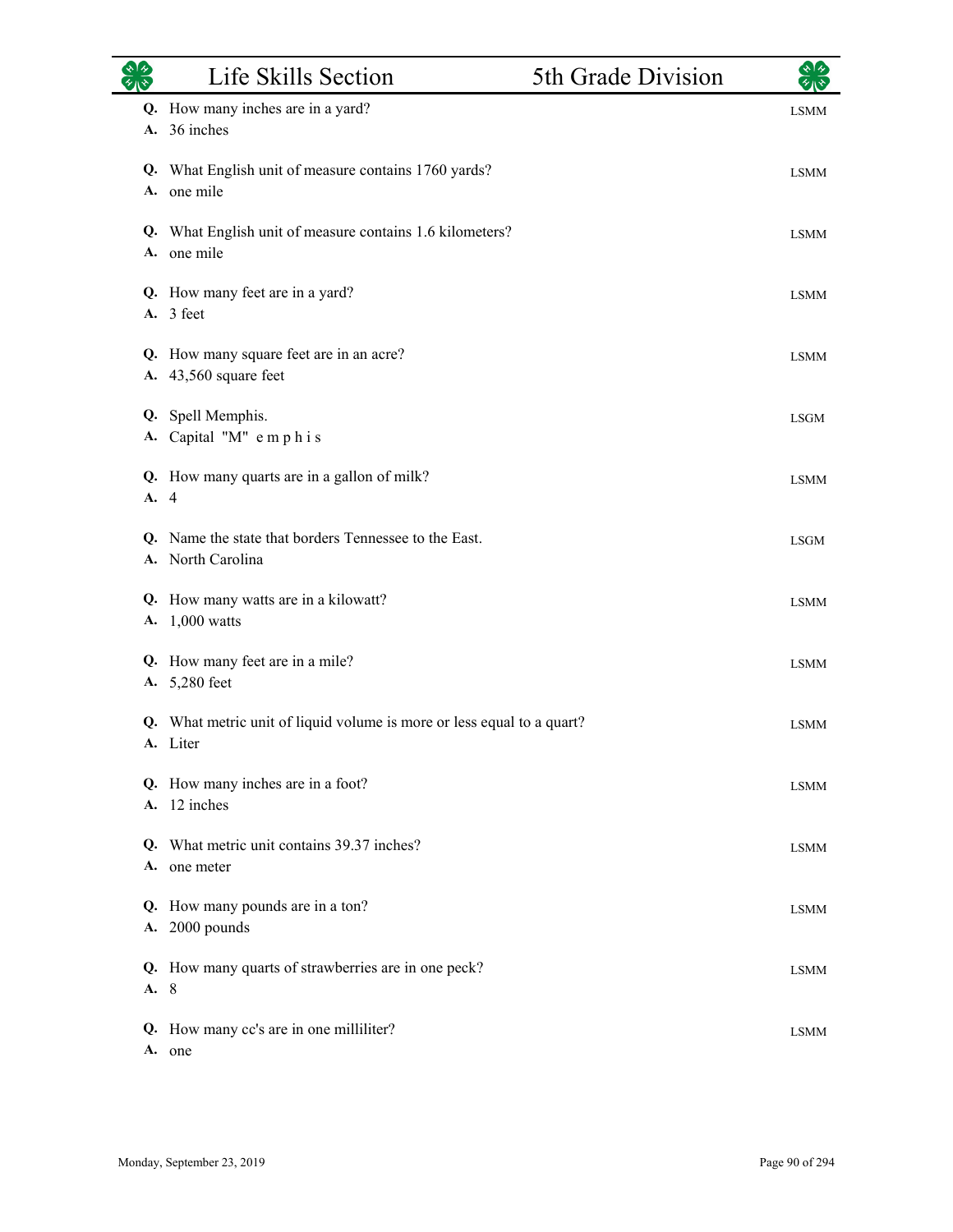|    | Life Skills Section                                                                           | 5th Grade Division |             |
|----|-----------------------------------------------------------------------------------------------|--------------------|-------------|
|    | Q. How many ounces are in a pint of water?                                                    |                    | <b>LSMM</b> |
|    | A. 16                                                                                         |                    |             |
|    | Q. When making introductions between a female and a person with a title, which one should you |                    | <b>LSME</b> |
|    | introduce first?<br>A. Female                                                                 |                    |             |
|    | Q. What state university in Tennessee changed its name in 1994?                               |                    | <b>LSED</b> |
|    | A. University of Memphis from Memphis State University                                        |                    |             |
|    | Q. What metric unit contains 2.2 pounds?                                                      |                    | <b>LSMM</b> |
| А. | kilogram                                                                                      |                    |             |
|    | Q. The city of Knoxville lies in what Time Zone?                                              |                    | <b>LSGM</b> |
|    | A. Eastern Time Zone                                                                          |                    |             |
|    | Q. While dining, where should you place your knife, fork, or spoon after you have used it?    |                    | <b>LSME</b> |
|    | A. On your plate                                                                              |                    |             |
| Q. | Which side should the folded edge of the napkin be turned toward when setting the table?      |                    | <b>LSME</b> |
| А. | Toward the left                                                                               |                    |             |
|    | Q. Tennessee has how many counties?                                                           |                    | <b>LSGM</b> |
| А. | Ninty-Five (95)                                                                               |                    |             |
|    | Q. What is Tennessee's fifth largest city?                                                    |                    | <b>LSGM</b> |
| А. | Clarksville (132,000)                                                                         |                    |             |
| Q. | The parallel lines which run east and west on a globe are referred to as what?                |                    | <b>LSGM</b> |
| А. | Latitude                                                                                      |                    |             |
|    | Q. What English unit of measure contains 2.54 centimeters?                                    |                    | <b>LSMM</b> |
|    | A. one inch                                                                                   |                    |             |
|    | Q. The city of Memphis lies in what time zone?                                                |                    | <b>LSGM</b> |
|    | A. Central Time Zone                                                                          |                    |             |
| Q. | The city of Chattanooga is located in which Grand Division of Tennessee?                      |                    | <b>LSGM</b> |
|    | A. East                                                                                       |                    |             |
| Q. | The city of Memphis is located in which Grand Division of Tennessee?                          |                    | <b>LSGM</b> |
|    | A. West                                                                                       |                    |             |
|    | Q. What is the metric scale of temperature measurement?                                       |                    | <b>LSMM</b> |
|    | A. Celsius                                                                                    |                    |             |
| Q. | The city of Murfreesboro lies in what time zone?                                              |                    | <b>LSGM</b> |
|    | A. Central Time Zone                                                                          |                    |             |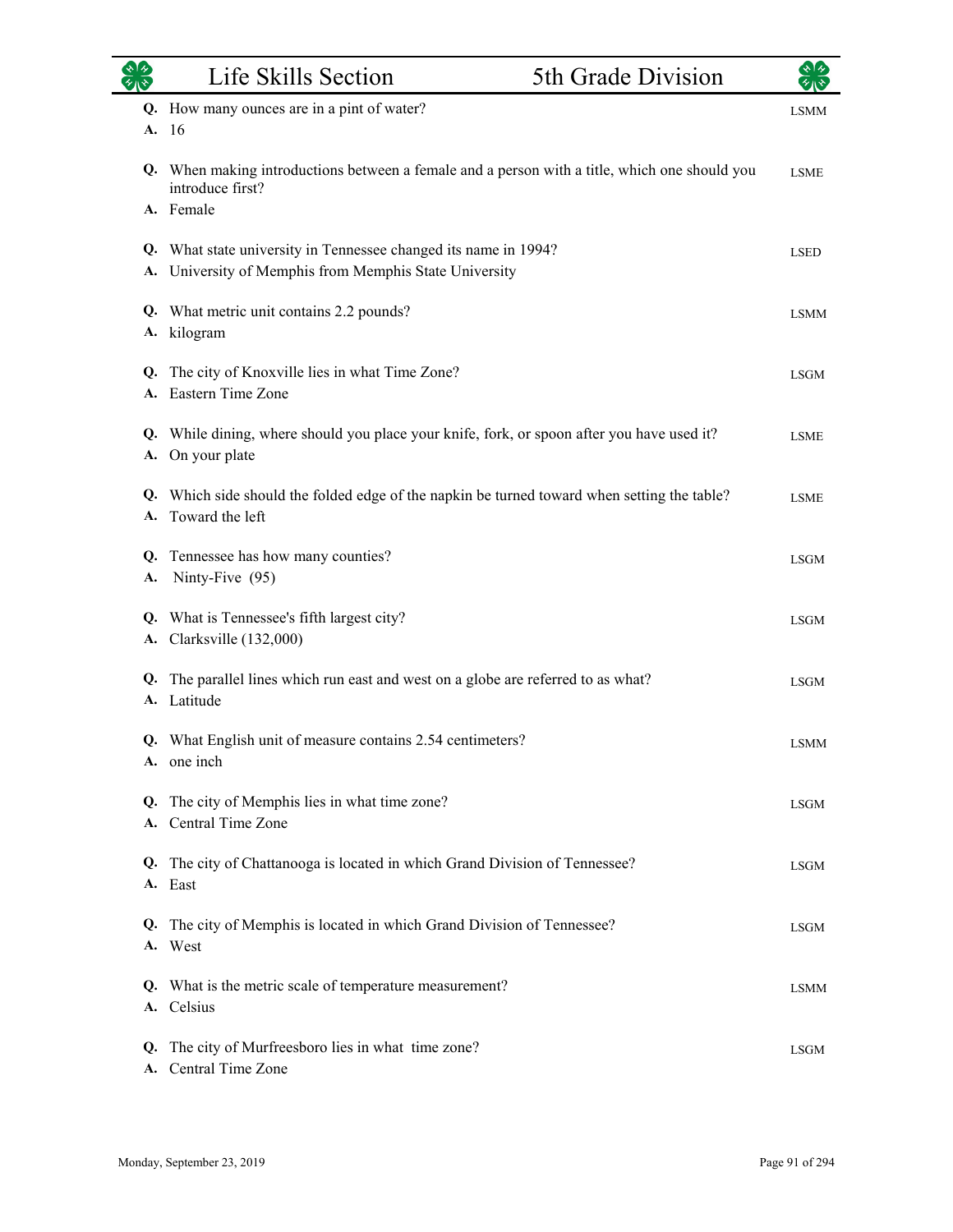| $\overline{\mathscr{C}}$ | Life Skills Section                                                                                                          | 5th Grade Division |             |
|--------------------------|------------------------------------------------------------------------------------------------------------------------------|--------------------|-------------|
|                          | Q. How many pints are in a quart of water?                                                                                   |                    | <b>LSMM</b> |
| A.                       | 2                                                                                                                            |                    |             |
| Q.<br>A.                 | The city of Jackson, Tennessee lies in the center of which Grand Division of Tennessee?<br>West Tennessee                    |                    | <b>LSGM</b> |
|                          | Q. Which Grand Division of Tennessee would be the lowest in elevation?<br>A. West Tennessee                                  |                    | <b>LSGM</b> |
| А.                       | Q. If you leave Memphis, and travel due west, what state will be the first one you enter?<br>Arkansas                        |                    | <b>LSGM</b> |
|                          | Q. If you leave Clarksville, Tennessee and travel due north, what state will be the first one you<br>enter?<br>A. Kentucky   |                    | <b>LSGM</b> |
|                          | Q. Spell Knoxville.<br>A. Capital "K" noxville                                                                               |                    | <b>LSGM</b> |
|                          | Q. How man meters are in a kilometer? (pronounced KUH LOM UH TER)<br>A. 1000                                                 |                    | <b>LSMM</b> |
|                          | Q. If you leave Reelfoot Lake, and travel due west, what state will be the first one you enter?<br>A. Missouri               |                    | <b>LSGM</b> |
|                          | Q. How many quarts are there in a bushel of peaches?<br>A. 32                                                                |                    | <b>LSMM</b> |
| Q.<br>А.                 | Tennessee's first sunrise takes place in which county?<br>Johnson County (Tennessee's eastern most county)                   |                    | <b>LSGM</b> |
| Q.                       | The city of Murfreesboro is located in which Grand Division of Tennessee?<br>A. Middle                                       |                    | <b>LSGM</b> |
| Q.<br>A.                 | Which school in the University of Tennessee system is located in East Tennessee?<br>The University of Tennessee at Knoxville |                    | <b>LSED</b> |
| Q.                       | What is Tennessee's 3rd largest city?<br>A. Knoxville (174,000)                                                              |                    | <b>LSGM</b> |
| Q.                       | What is Tennessee's 4th largest city?<br>A. Chattanooga (155,000)                                                            |                    | <b>LSGM</b> |
| Q.                       | The city of Jackson is located in which Grand Division of Tennessee?<br>A. West                                              |                    | <b>LSGM</b> |
| Q.<br><b>A.</b>          | If you leave Bristol, Tennessee and travel due north, what state will be the first one you enter?<br>Virginia                |                    | <b>LSGM</b> |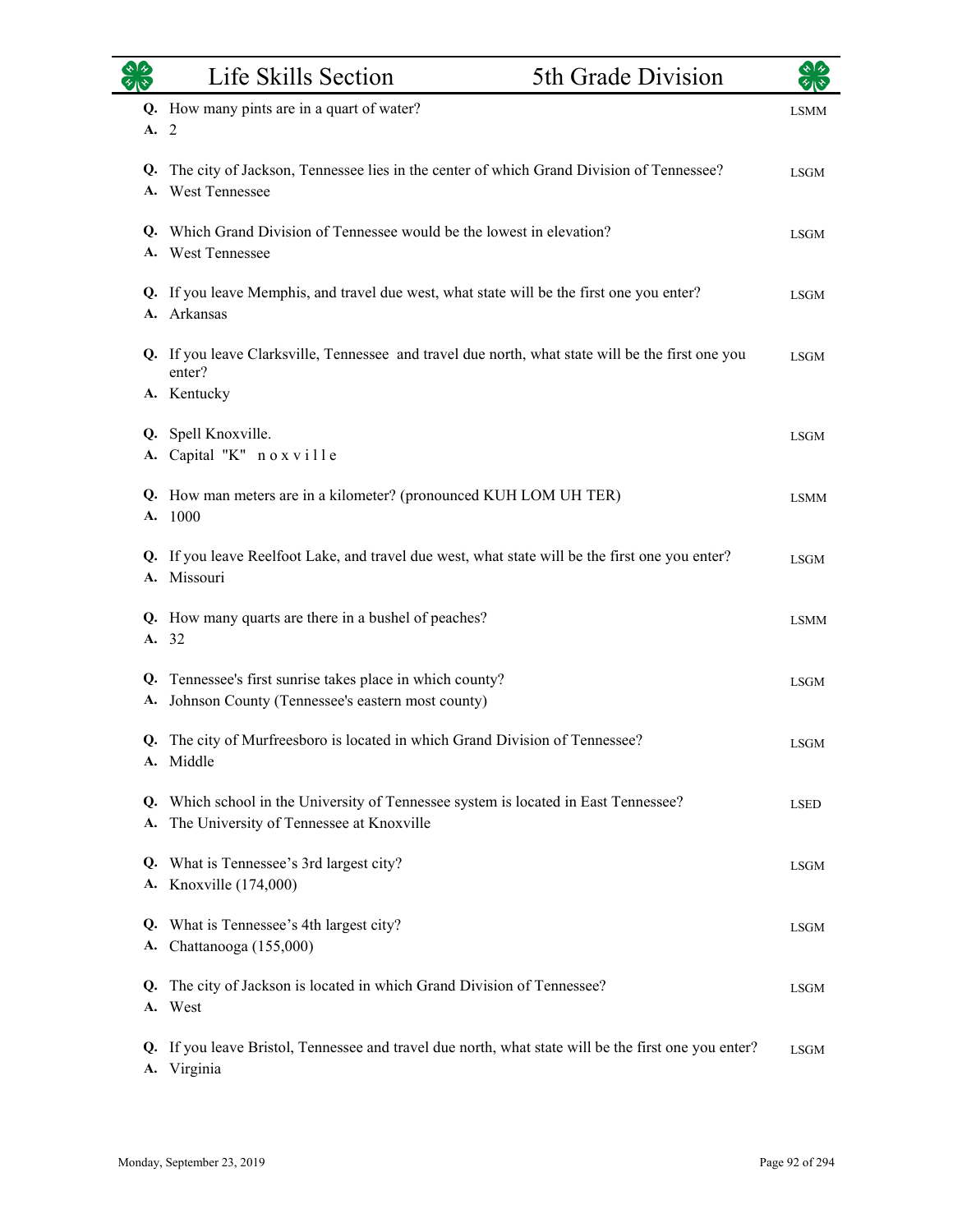| 70 <sup>o</sup> | Life Skills Section                                                                                                                                                       | 5th Grade Division |             |
|-----------------|---------------------------------------------------------------------------------------------------------------------------------------------------------------------------|--------------------|-------------|
| Q.<br>А.        | What is the Department of the Interior referring to when they use the acryonm GSMNP?<br>The Great Smoky Mountain National Park                                            |                    | <b>LSGM</b> |
| A.              | Q. In what county would you find the geographic center of Tennessee?<br>Rutherford County                                                                                 |                    | <b>LSGM</b> |
|                 | Q. On which side of the plate should the cup or beverage glass be placed when setting the table?<br>A. On the Right                                                       |                    | <b>LSME</b> |
| Q.<br>A.        | What was the first of the "normal" schools to enroll students?<br>Middle Tennessee Normal School                                                                          |                    | <b>LSED</b> |
| А.              | Q. The lowest point in Tennessee can be found near what major Tennessee city?<br>Memphis (178 feet above sea level, where the Mississippi River crosses into Mississippi) |                    | <b>LSGM</b> |
| Q.<br>A.        | Which school in the University of Tennessee system is located in Southeast Tennessee?<br>The University of Tennessee at Chattanooga                                       |                    | <b>LSED</b> |
|                 | Q. What state shares the longest border with Tennessee?<br>A. Kentucky                                                                                                    |                    | <b>LSGM</b> |
| Q.<br>А.        | In what town is East Tennessee State University located?<br>Johnson City                                                                                                  |                    | <b>LSED</b> |
| Q.              | What university in Tennessee was originally known as Grant University?<br>A. UT Chattanooga                                                                               |                    | <b>LSED</b> |
|                 | Q. In what town is Austin Peay State University located?<br>A. Clarksville                                                                                                |                    | <b>LSED</b> |
|                 | Q. What is the Tennessee state fruit?<br>A. Tomato                                                                                                                        |                    | <b>LSCS</b> |
|                 | Q. Name the only state university in Tennessee named for a former governor?<br>A. Austin Peay State University                                                            |                    | <b>LSED</b> |
| Q.<br>A.        | Where is the University of Tennessee Space Institute located?<br>Tullahoma                                                                                                |                    | <b>LSED</b> |
| Q.<br>A.        | Where should a salad plate be placed when setting the table?<br>To the left of the fork                                                                                   |                    | <b>LSME</b> |
|                 | Q. What is the term used when you make payments on a purchase rather that buying it all at once?<br>A. Credit                                                             |                    | <b>LSCM</b> |
| Q.              | Spell Jonesborough.<br>A. Capital "J" onesborough                                                                                                                         |                    | <b>LSGM</b> |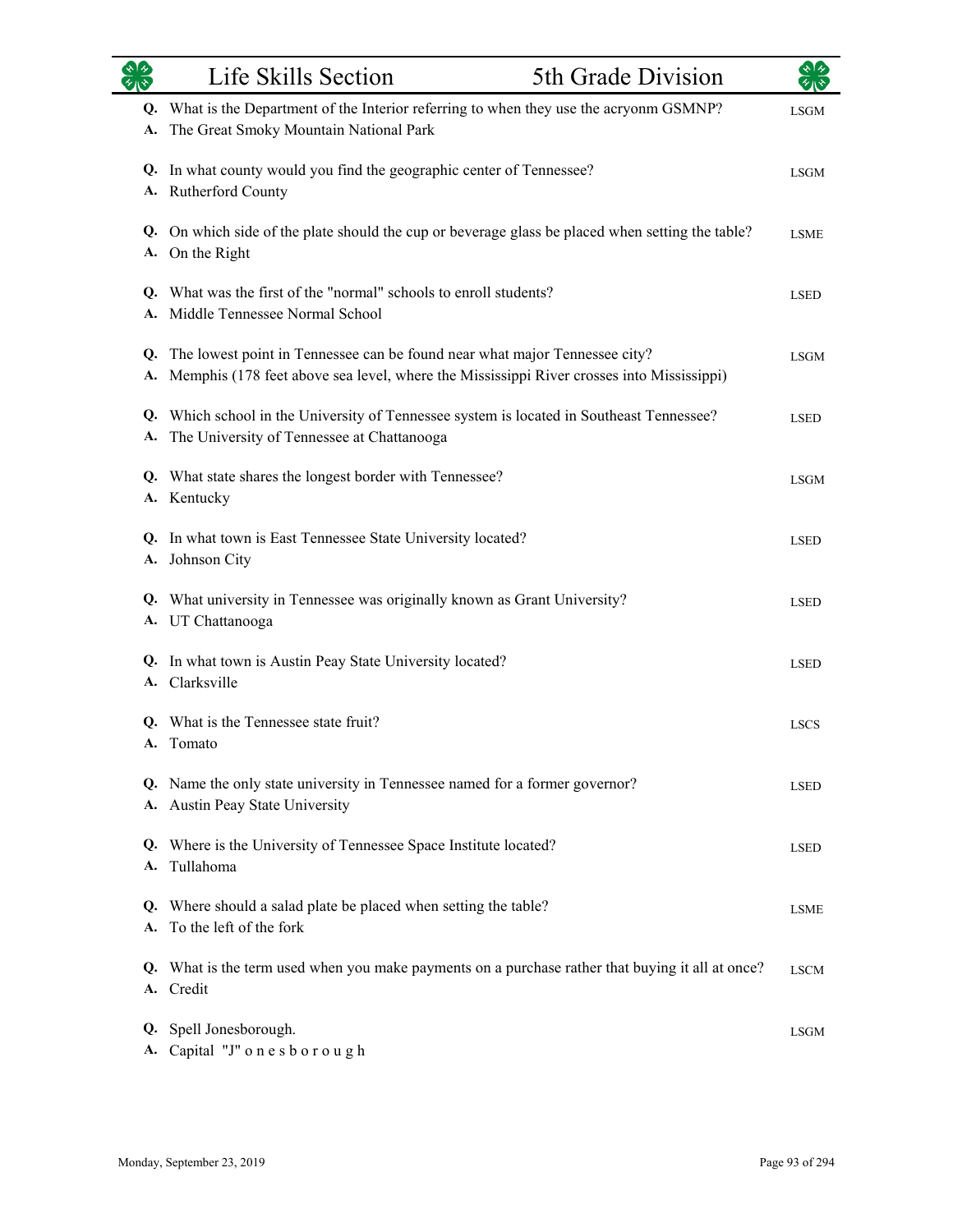| <b>ORS</b> | Life Skills Section                                                                                                                                    | 5th Grade Division | $\sqrt{3}$  |
|------------|--------------------------------------------------------------------------------------------------------------------------------------------------------|--------------------|-------------|
|            | Q. People who live in the middle of a large city are said to live in what type area?<br>A. Urban                                                       |                    | <b>LSGM</b> |
|            | Q. If you leave Nashville, and travel due south, what state will be the first one you enter?<br>A. Alabama                                             |                    | <b>LSGM</b> |
|            | Q. Which Tennessee town shares its Main Street with Virginia?<br>A. Bristol (State Street)                                                             |                    | <b>LSGM</b> |
|            | Q. Where is the highest point in Tennessee?<br>A. Clingman's Dome (6643 ft. above sea level)                                                           |                    | <b>LSGM</b> |
| Q.         | The city of Columbia lies in which Grand Division of Tennessee?<br>A. Middle                                                                           |                    | <b>LSGM</b> |
|            | Q. If you leave Memphis, and travel due south, what state will be the first one you enter?<br>A. Mississippi                                           |                    | <b>LSGM</b> |
|            | Q. What happened to the University of Tennessee at Nashville?<br>A. It is now part of Tennessee State University                                       |                    | <b>LSED</b> |
| A.         | Q. What is the highest waterfall east of the Rocky Mountains?<br>Fall Creek Falls (256 feet)                                                           |                    | <b>LSGM</b> |
| А.         | Q. What Tennessee topographical feature is known as the "Grand Canyon of the South"?<br>The Sequatchie Valley                                          |                    | <b>LSGM</b> |
| Q.         | The city of Jonesborough is located in which Grand Division of Tennessee?<br>A. East                                                                   |                    | <b>LSGM</b> |
| Q.         | The political ideal, E Pluribus Unum, found on the the Great Seal of the United States, means<br>what?                                                 |                    | <b>LSCS</b> |
|            | A. "Out of Many, One" (must be quoted exactly)<br>Q. People who live out in the country where there is no organized town are said to live in what type |                    | <b>LSGM</b> |
|            | area?<br>A. Rural                                                                                                                                      |                    |             |
|            | Q. Spell Greeneville.<br>A. Capital "G" reeneville                                                                                                     |                    | <b>LSGM</b> |
| Q.         | Spell Chattanooga.<br>A. Capital "C" hattanooga                                                                                                        |                    | LSGM        |
| Q.         | The city of Jackson lies in what time zone?<br>A. Central Time Zone                                                                                    |                    | LSGM        |
| Q.<br>A.   | The city of Chattanooga lies in what Time Zone?<br>Eastern Time Zone                                                                                   |                    | <b>LSGM</b> |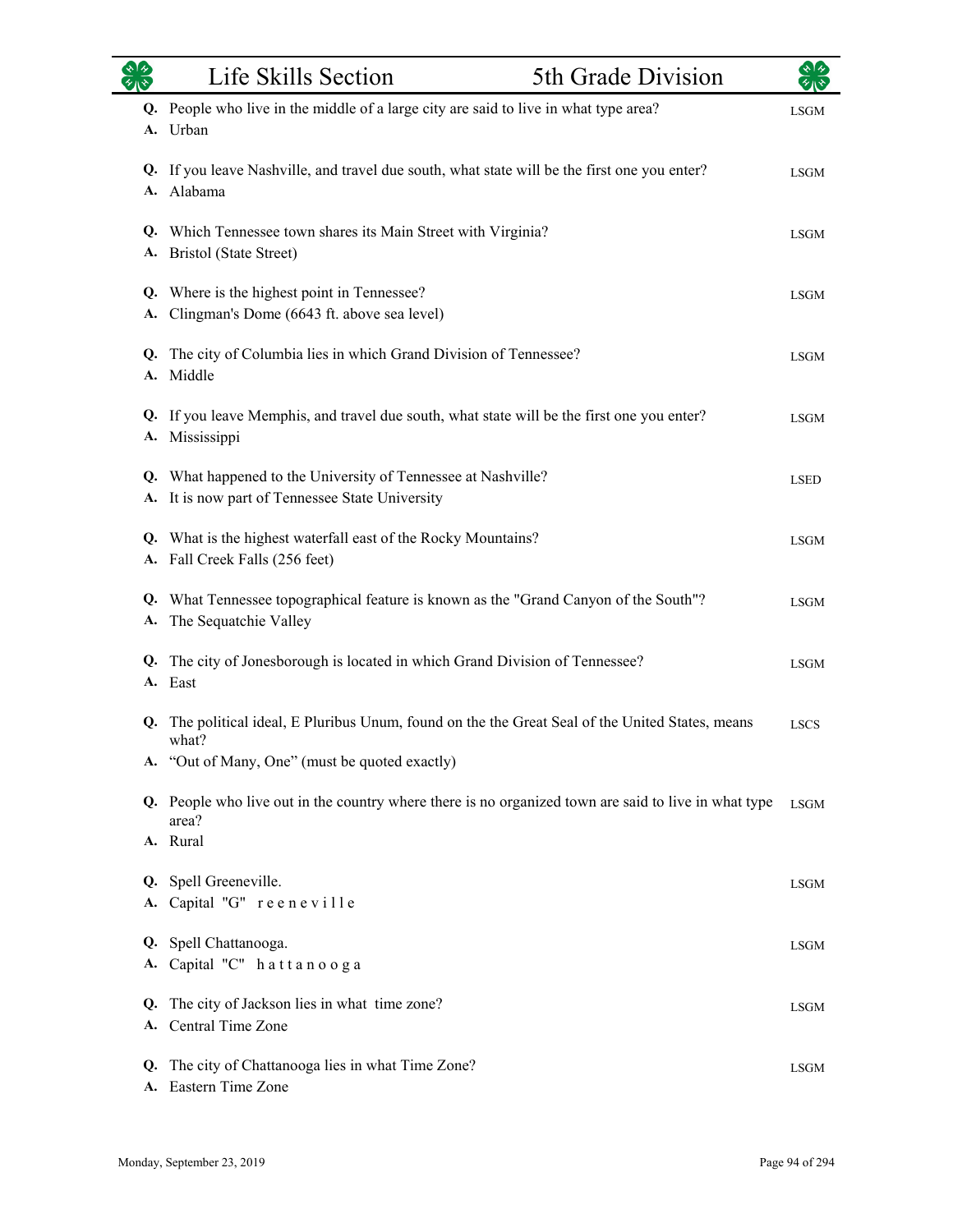|          | Life Skills Section                                                                                                       | 5th Grade Division |             |
|----------|---------------------------------------------------------------------------------------------------------------------------|--------------------|-------------|
|          | Q. Which state shares the shortest border with Tennessee?<br>A. Missouri                                                  |                    | <b>LSGM</b> |
|          | Q. The city of Bristol is located in which Grand Division of Tennessee?<br>A. East                                        |                    | <b>LSGM</b> |
|          | Q. The city of Knoxville is located in which Grand Division of Tennessee?<br>A. East                                      |                    | <b>LSGM</b> |
|          | Q. Where was William Lawrence when he wrote the Tennessee state poem?<br>A. In a North Vietnamese prisoner of war camp    |                    | <b>LSCS</b> |
|          | Q. If you leave Chattanooga, Tennessee and travel due south, what state will be the first one you<br>enter?<br>A. Georgia |                    | <b>LSGM</b> |
|          | Q. The city of Nashville lies in what time zone?<br>A. Central Time Zone                                                  |                    | <b>LSGM</b> |
|          | Q. "My Tennessee" and "Rocky Top" are examples of which of Tennessee's state symbols?<br>A. State Song                    |                    | <b>LSCS</b> |
|          | Q. If you leave Nashville, and travel due north, what state will be the first one you enter?<br>A. Kentucky               |                    | <b>LSGM</b> |
|          | Q. What was the original name of East Tennessee State University?<br>A. East Tennessee State Normal School                |                    | <b>LSED</b> |
|          | Q. Whose birthday is celebrated on the third Monday of January?<br>A. Martin Luther King, Jr.                             |                    | <b>LSCS</b> |
|          | Q. What building appears on the reverse side of the U.S. penny?<br>A. Lincoln Memorial in D.C.                            |                    | <b>LSCS</b> |
|          | Q. What is the Tennessee state reptile?<br>A. Eastern box turtle                                                          |                    | <b>LSCS</b> |
|          | Q. What is the official Tennessee State Folk Dance?<br>A. The "Square Dance"                                              |                    | <b>LSCS</b> |
|          | Q. What three colors are found on the Tennessee state flag?<br>A. red, white and blue                                     |                    | <b>LSCS</b> |
|          | Q. What date appears upon the Tennessee State Seal?<br>A. 1796 (the year Tennessee became a state)                        |                    | <b>LSCS</b> |
| Q.<br>А. | The "Tennessee Waltz" is an example of which of Tennessee's state symbols?<br><b>State Song</b>                           |                    | <b>LSCS</b> |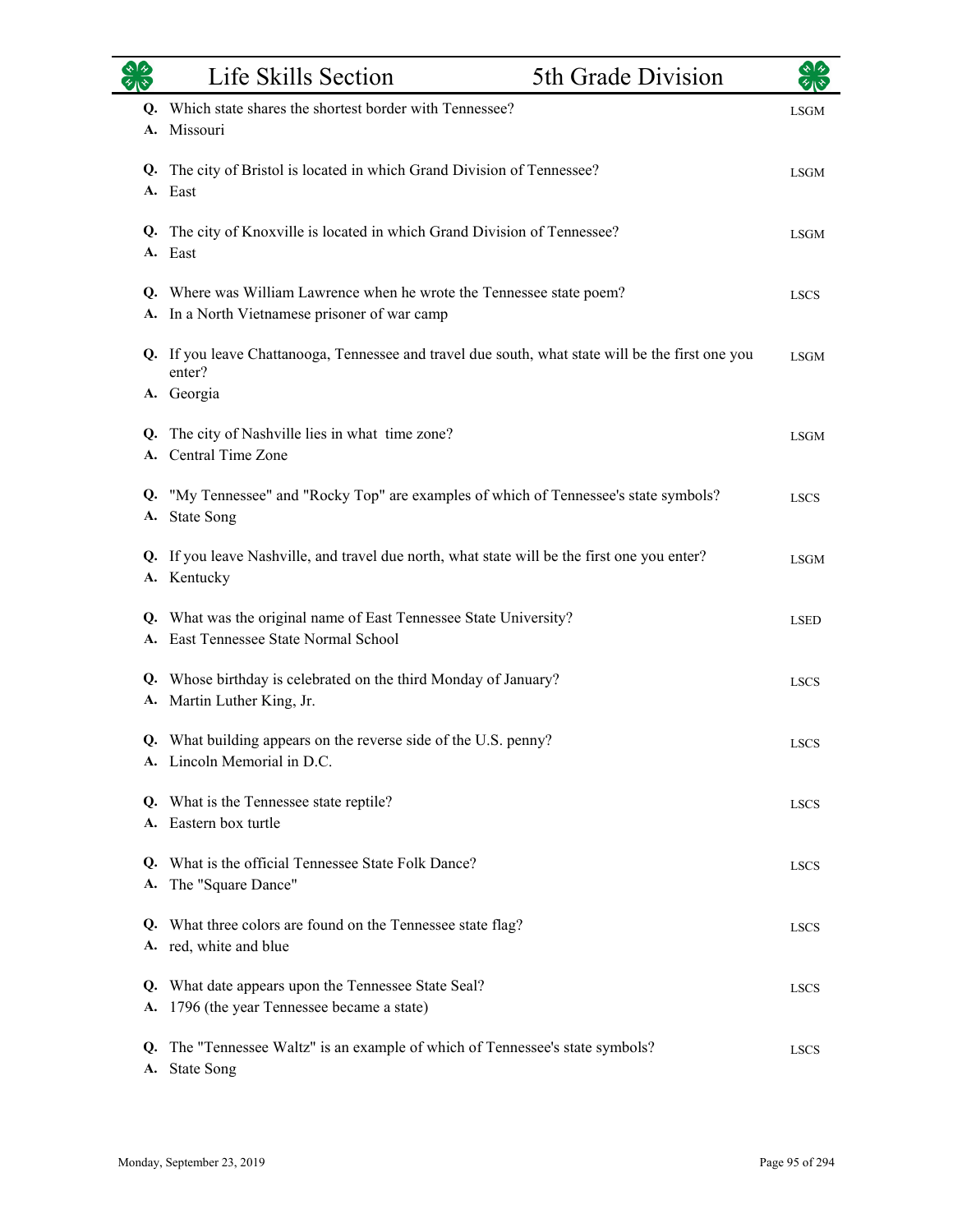|          | Life Skills Section                                                                                                                                                         | 5th Grade Division |             |
|----------|-----------------------------------------------------------------------------------------------------------------------------------------------------------------------------|--------------------|-------------|
|          | Q. What is the Tennessee state rock?<br>A. Limestone                                                                                                                        |                    | <b>LSCS</b> |
| Q.<br>A. | What tree appears on the official Flag of the Governor of Tennessee?<br>The Hickory representing Andrew Jackson                                                             |                    | <b>LSCS</b> |
| А.       | Q. Which school in the University of Tennessee system is located in West Tennessee?<br>The University of Tennessee at Martin                                                |                    | <b>LSED</b> |
| Q.<br>A. | What is the proper name for the blue section of a U.S. flag?<br>Canton or Union                                                                                             |                    | <b>LSCS</b> |
| А.       | Q. What was the last song to be recognized as a Tennessee State Song?<br>"Tennessee" adopted by the State Legislature in 1992                                               |                    | <b>LSCS</b> |
|          | Q. Bill Carey, who maintains the interactive web site Tennessee History for Kids.org, is known by<br>what nickname?                                                         |                    | <b>LSCS</b> |
|          | A. "History Bill"<br>Q. What do the three stars on the Tennessee state flag represent?<br>A. East, West, and Middle Tennessee or (the three Grand Divisions of Tennessee)   |                    | <b>LSCS</b> |
|          | Q. Which famous song was written by Felice (FUH-LEESE) and Boudleaux (BOOD-LOW) Bryant<br>in Gatlinburg in 1967?                                                            |                    | <b>LSCS</b> |
|          | A. Rocky Top                                                                                                                                                                |                    |             |
| Q.<br>A. | What is the Tennessee State Gem?<br>The freshwater pearl                                                                                                                    |                    | <b>LSCS</b> |
| Q.<br>А. | In what town is Middle Tennessee State University located?<br>Murfreesboro                                                                                                  |                    | <b>LSED</b> |
| А.       | Q. The American flag should be displayed where on a stage or platform?<br>The Speaker's Right                                                                               |                    | <b>LSCS</b> |
| Q.<br>А. | What person's likeness appears on the U.S. one dollar bill?<br>George Washington                                                                                            |                    | <b>LSCM</b> |
| Q.       | What is Tennessee's most prominent nickname?<br>A. The "Volunteer State"                                                                                                    |                    | <b>LSCS</b> |
| Q.       | In what town is Tennessee Tech University located?<br>A. Cookeville                                                                                                         |                    | <b>LSED</b> |
| Q.<br>А. | What do the letters XVI, which appear on the Tennessee State Seal, represent?<br>Tennessee being the 16th State admitted to the United States (XVI is 16 in Roman Numerals) |                    | <b>LSCS</b> |
| Q.<br>А. | What Tennessee symbol was adopted in 1905?<br>The State Flag                                                                                                                |                    | <b>LSCS</b> |

and a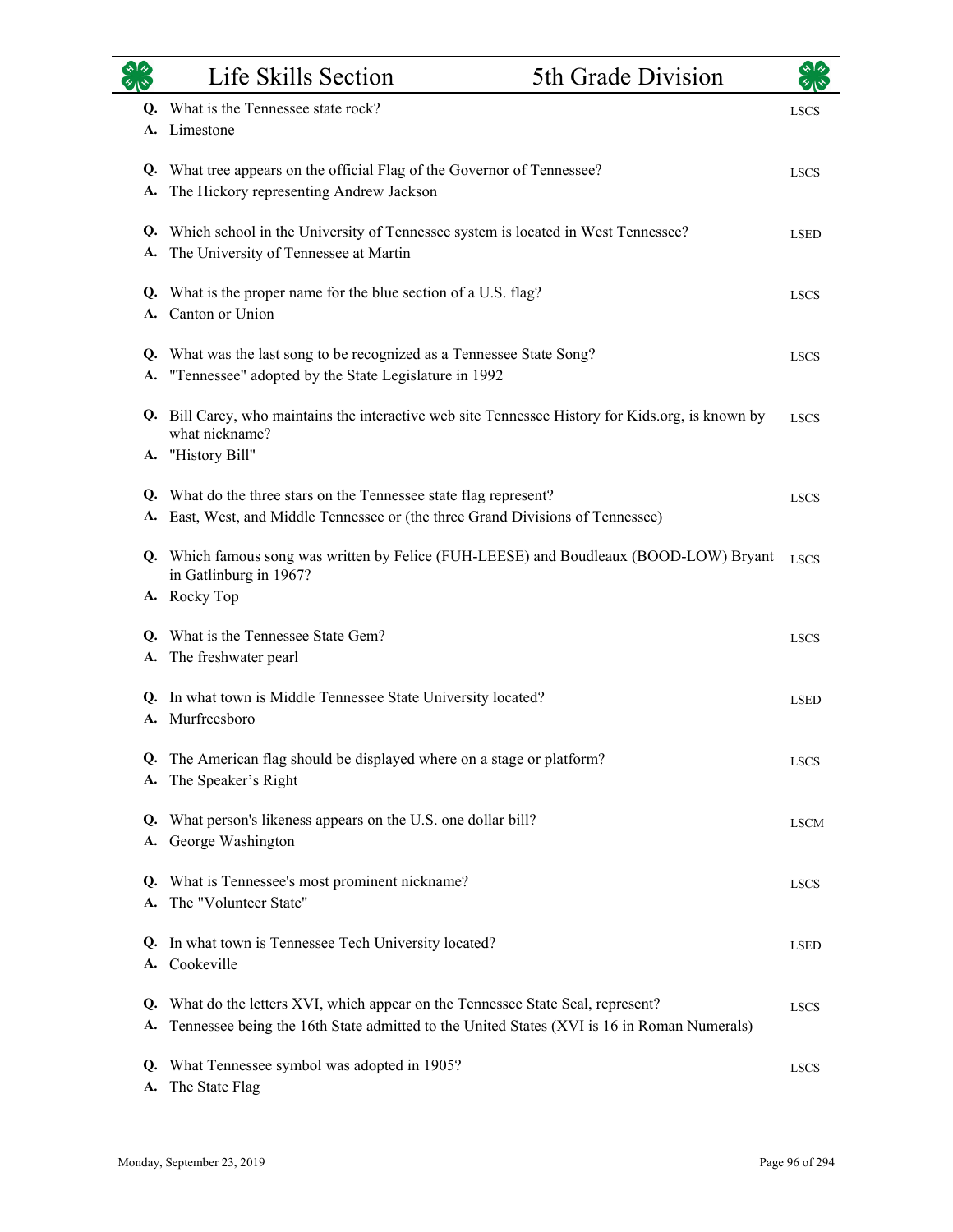| $\sqrt[3]{2}$<br>多心 | Life Skills Section<br>5th Grade Division                                                                                                                               |             |
|---------------------|-------------------------------------------------------------------------------------------------------------------------------------------------------------------------|-------------|
| А.                  | Q. What county is named for Reelfoot Lake?<br>Lake County                                                                                                               | <b>LSGM</b> |
| A.                  | Q. What Tennessee State Symbol also contains a boat, a plow, a sheaf of wheat, and a cotton plant?<br>The Tennessee State Seal                                          | <b>LSCS</b> |
| A.                  | <b>Q.</b> What is the Bicentennial Tree of Tennessee?<br>The Yellowwood Tree                                                                                            | <b>LSCS</b> |
| А.                  | Q. What state university was first named Hall-Moody Institute?<br>University of Tennessee at Martin (would accept simply UT-Martin)                                     | <b>LSED</b> |
| А.                  | Q. What state university was at one time known as "T P I?"<br>Tennessee Tech University                                                                                 | <b>LSED</b> |
| Q.<br>A.            | What current university was at one time known as Tennessee A & I State Normal College?<br>Tennessee State University                                                    | <b>LSED</b> |
|                     | Q. What state university was first named West Tennessee State Normal School?<br>A. University of Memphis                                                                | <b>LSED</b> |
| А.                  | Q. What is Tennessee's state tree?<br>Tulip Poplar or Yellow Poplar or Tuliptree                                                                                        | <b>LSCS</b> |
|                     | Q. What were "normal" schools?<br>Schools founded to train teachers                                                                                                     | <b>LSED</b> |
|                     | Q. What person's likeness appears on the U.S. ten dollar bill?<br>A. Alexander Hamilton                                                                                 | <b>LSCM</b> |
|                     | Q. What two words appear on the Tennessee State seal?<br>A. Agriculture and Commerce                                                                                    | <b>LSCS</b> |
|                     | Q. What Tennessee city is the home of UTC?<br>A. Chattanooga (University of Tennessee at Chattanooga)                                                                   | <b>LSED</b> |
| Q.                  | This part of the UT System does not have any undergraduate students but houses the UT School<br>of Medicine and Dentistry?                                              | <b>LSED</b> |
|                     | A. The University of Tennessee at Memphis<br>Q. U. T. was officially named the University of Tennessee in 1879. What was its' name<br>immediately prior to this change? | <b>LSED</b> |
|                     | A. East Tennessee University                                                                                                                                            |             |
|                     | Q. What Nashville university is located on the grounds of the former home of Adelicia Acklen?<br>(Pronounced ADD-UH-LEE-SH-UH ACK-LYNN)<br>A. Belmont                   | <b>LSED</b> |
| Q.<br>А.            | Which state university traces its origins to Blount College founded in 1794?<br>The University of Tennessee                                                             | <b>LSED</b> |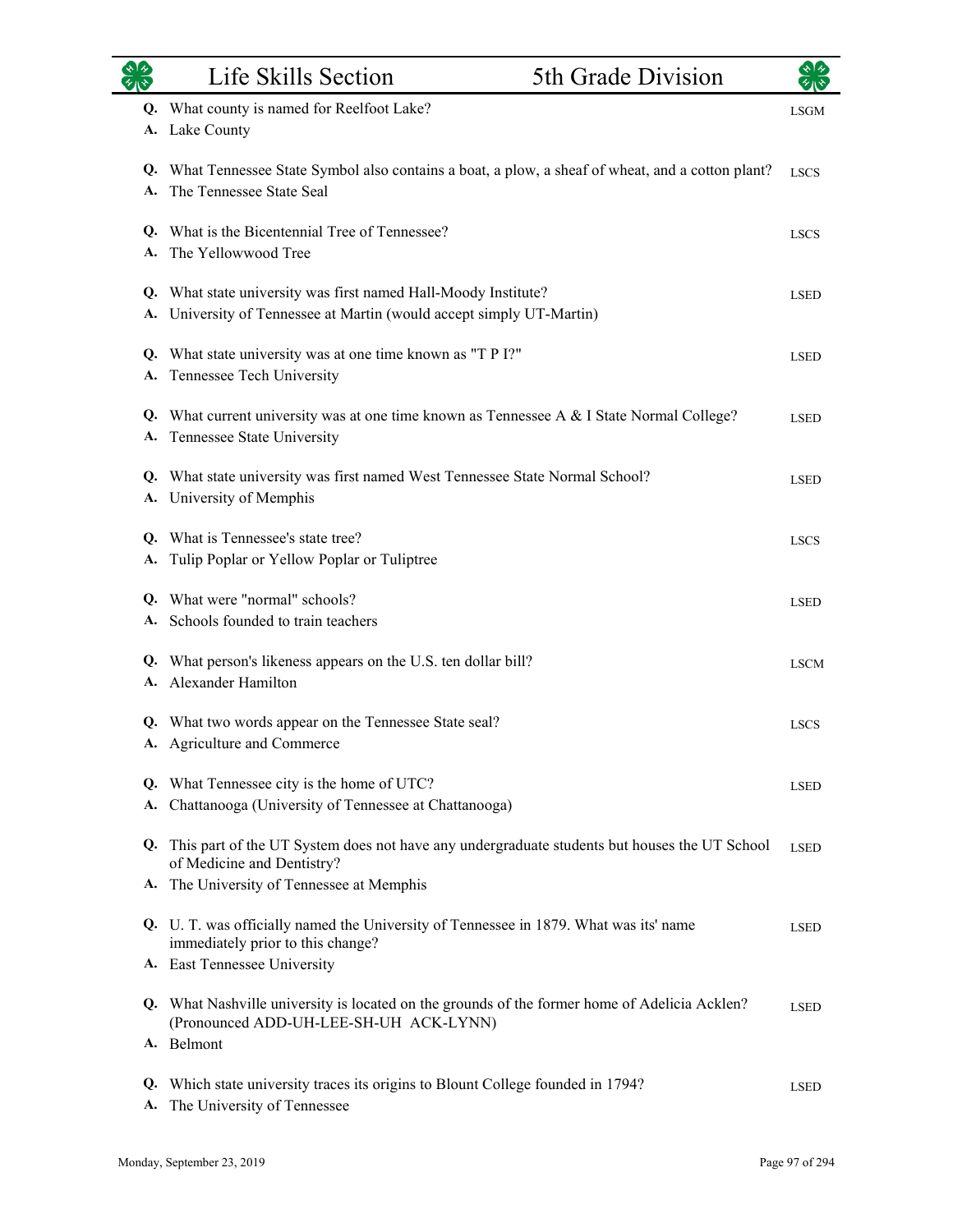| 外交<br>$\overline{\mathscr{C}}$ $\overline{\mathscr{C}}$ | Life Skills Section                                                                                                                                 | 5th Grade Division |             |
|---------------------------------------------------------|-----------------------------------------------------------------------------------------------------------------------------------------------------|--------------------|-------------|
|                                                         | Q. What university in Tennessee was originally known as Dixie College?                                                                              |                    | <b>LSED</b> |
| А.                                                      | Tennessee Tech University                                                                                                                           |                    |             |
|                                                         | Q. Tusculum College, Tennessee's oldest college, is how much older than the University of<br>Tennessee?                                             |                    | <b>LSED</b> |
|                                                         | A. One Day! (Tusculum founded on Sept. 9, 1794 and the University of Tennessee on Sept. 10,<br>1794)                                                |                    |             |
|                                                         | Q. What Tennessee university is located near Sewanee, Tennessee?<br>A. The University of the South                                                  |                    | <b>LSED</b> |
|                                                         | Q. What state university was at one time University of Tennessee Junior College?                                                                    |                    | <b>LSED</b> |
|                                                         | A. University of Tennessee at Martin (would accept simply UT-Martin)                                                                                |                    |             |
|                                                         | Q. Who can be described as any person or organization that uses resources?<br>A. Consumer                                                           |                    | <b>LSCM</b> |
|                                                         | Q. What term describes an economy which has a high level of demand, high inflation, low<br>unemployment, and growth in national income?             |                    | <b>LSCM</b> |
|                                                         | A. Economic BOOM                                                                                                                                    |                    |             |
|                                                         | Q. What is the smallest county in the state according to population?<br>A. Pickett County (4,945) [Also only county to have less than 5,000 people] |                    | <b>LSCS</b> |
|                                                         | Q. What is also known as putting money back to pay for something in the future?<br>A. Saving                                                        |                    | <b>LSCM</b> |
|                                                         | Q. What Tennessee town is known as the "Mule Capitol of the World?"<br>A. Columbia                                                                  |                    | <b>LSCS</b> |
|                                                         | Q. What is our most recognized national symbol appearing on all national seals and emblems?<br>A. The American Bald Eagle                           |                    | <b>LSCS</b> |
|                                                         | Q. What Tennessee county is the only one named for a river?<br>A. Obion County                                                                      |                    | <b>LSCS</b> |
|                                                         | Q. What was the last county to be established in Tennessee?<br>A. Chester County                                                                    |                    | <b>LSCS</b> |
| Q.<br>А.                                                | What is the smallest county in area, in Tennessee?<br>Trousdale County (116 square miles)                                                           |                    | <b>LSCS</b> |
| Q.<br>A.                                                | What president's likeness appears on the U.S. dime?<br>Franklin D. Roosevelt                                                                        |                    | <b>LSCM</b> |
| Q.<br>А.                                                | The National Storytelling Festival is held each year in what Tennessee town?<br>Jonesborough                                                        |                    | <b>LSCS</b> |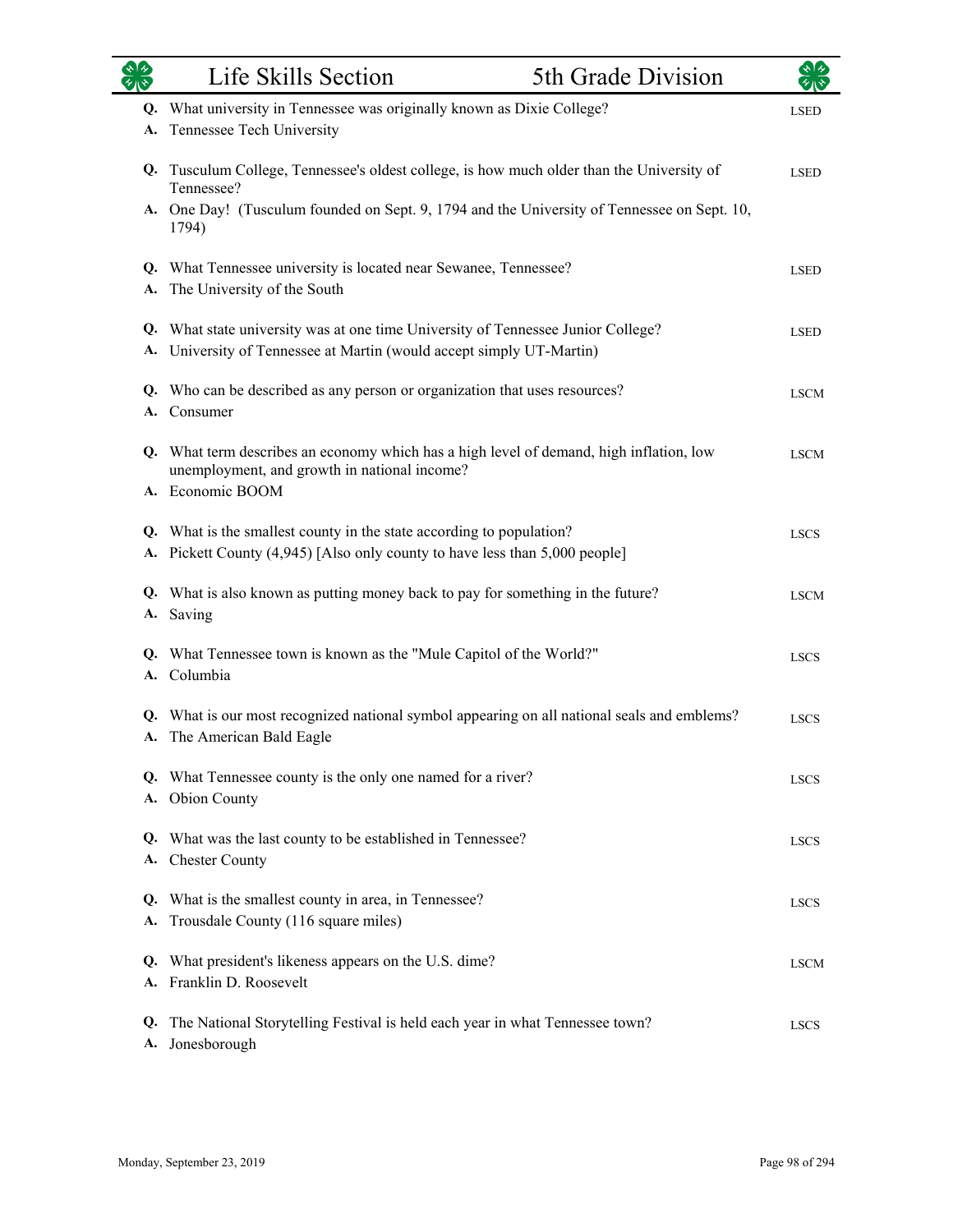|          | Life Skills Section                                                                                                               | 5th Grade Division |             |
|----------|-----------------------------------------------------------------------------------------------------------------------------------|--------------------|-------------|
| Q.       | What is defined as the number of days the manufacturers feel their product will maintain its<br>highest quality?<br>A. Shelf-life |                    | <b>LSCM</b> |
| A.       | Q. In what Tennessee town would you attend the "Dogwood Arts Festival?"<br>Knoxville                                              |                    | <b>LSCS</b> |
| Q.<br>A. | Comparing prices of different brands and sizes of the same food is called what?<br><b>Unit Pricing</b>                            |                    | <b>LSCM</b> |
|          | Q. What is defined as: A group of similar retail stores under centralized ownership and<br>management?<br>A. Chain Store          |                    | <b>LSCM</b> |
| Q.<br>A. | What person's likeness appears on the U.S. two dollar bill?<br>Thomas Jefferson                                                   |                    | <b>LSCM</b> |
| Q.<br>A. | The city of Nashville is located in which Grand Division of Tennessee?<br>Middle                                                  |                    | <b>LSGM</b> |
| Q.<br>А. | Where should you place your napkin when you sit down to eat?<br>Across your lap                                                   |                    | <b>LSME</b> |
| Q.       | When making introductions between a male and a female, which one should you introduce first?<br>A. Female                         |                    | <b>LSME</b> |
| Q.<br>А. | What should be the last thing you do before leaving a social occasion?<br>Always thank the host or hostess                        |                    | <b>LSME</b> |
| Q.<br>A. | What is the smallest county seat in Tennessee?<br>Altamont (County Seat of Grundy County)                                         |                    | <b>LSGM</b> |
| Q.<br>A. | Thank you notes should be mailed within how many weeks of the event?<br>Two weeks                                                 |                    | <b>LSME</b> |
|          | Q. What is another name for delayed spending?<br>A. Saving                                                                        |                    | <b>LSCM</b> |
| Q.       | What person's likeness appears on the U.S. one hundred dollar bill?<br>A. Ben Franklin                                            |                    | <b>LSCM</b> |
| A.       | Q. What is the Tennessee state wildflower?<br>The Passion Flower                                                                  |                    | <b>LSCS</b> |
| А.       | Q. What building appears on the reverse side of the U.S. nickel?<br>Monticello (Thomas Jefferson's home)                          |                    | <b>LSCM</b> |
| Q.       | What president's likeness appears on the U.S. half-dollar?<br>A. John F. Kennedy                                                  |                    | <b>LSCM</b> |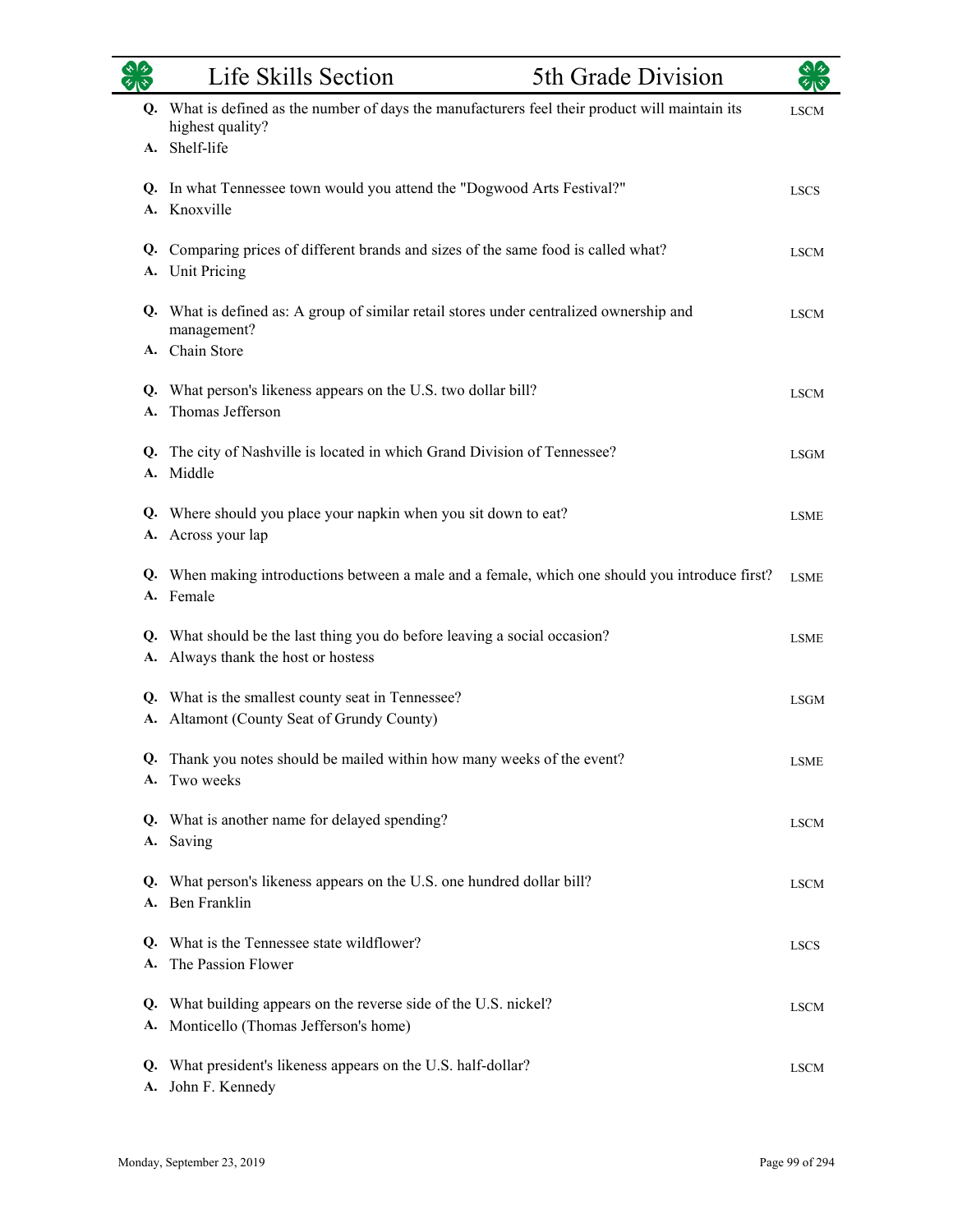|          | Life Skills Section                                                                                                                                                      | 5th Grade Division |             |
|----------|--------------------------------------------------------------------------------------------------------------------------------------------------------------------------|--------------------|-------------|
| Q.       | What person's likeness appears on the U.S. five dollar bill?<br>Abraham Lincoln                                                                                          |                    | <b>LSCM</b> |
|          | Q. If a store sets a price of an item and everybody seems to want the item, you would expect the<br>price of the item to do what?<br>A. Go up (due to supply and demand) |                    | <b>LSCM</b> |
| Q.<br>А. | What president's likeness appears on the U.S. quarter?<br>George Washington                                                                                              |                    | <b>LSCM</b> |
|          | Q. What term describes an economy which has a low level of demand, low inflation, high<br>unemployment and a decrease in national income?<br>A. Economic BUST            |                    | <b>LSCM</b> |
|          | Q. What person's likeness appears on the US fifty dollar bill?<br>A. U.S. Grant                                                                                          |                    | <b>LSCM</b> |
| Q.<br>A. | What person's likeness appears on the U.S. nickel?<br>Thomas Jefferson                                                                                                   |                    | <b>LSCM</b> |
| Q.<br>А. | What is the largest county in land area, in Tennessee?<br>Shelby County (786 square miles)                                                                               |                    | <b>LSCS</b> |
|          | Q. What person's likeness appears on the U.S. twenty dollar bill?<br>A. Andrew Jackson                                                                                   |                    | <b>LSCM</b> |
| А.       | Q. When making introductions between people of different ages, which one should you introduce<br>first?<br>The older person                                              |                    | <b>LSME</b> |
| Q.       | What is the money called that citizens pay to run their government?<br>A. Taxes                                                                                          |                    | <b>LSCM</b> |
|          | Q. The charge for borrowing money is called what?<br>A. Interest                                                                                                         |                    | <b>LSCM</b> |
| А.       | Q. Name the only county in Tennessee named for a woman?<br>Grainger County (East Tennessee)                                                                              |                    | <b>LSCS</b> |
| Q.       | Which county in Tennessee has the oldest courthouse still in use?<br>A. Dickson County (located in Charlotte built in 1832)                                              |                    | <b>LSCS</b> |
| Q.       | What president's likeness appears on the U.S. penny?<br>A. Abraham Lincoln                                                                                               |                    | <b>LSCM</b> |
| Q.<br>А. | What was the architectural centerpiece of the 1982 World's Fair?<br>The Sunsphere                                                                                        |                    | <b>LSCS</b> |
| Q.<br>А. | What U.S. Army division is housed at Ft. Campbell?<br>The 101st Airborne Division                                                                                        |                    | <b>LSCS</b> |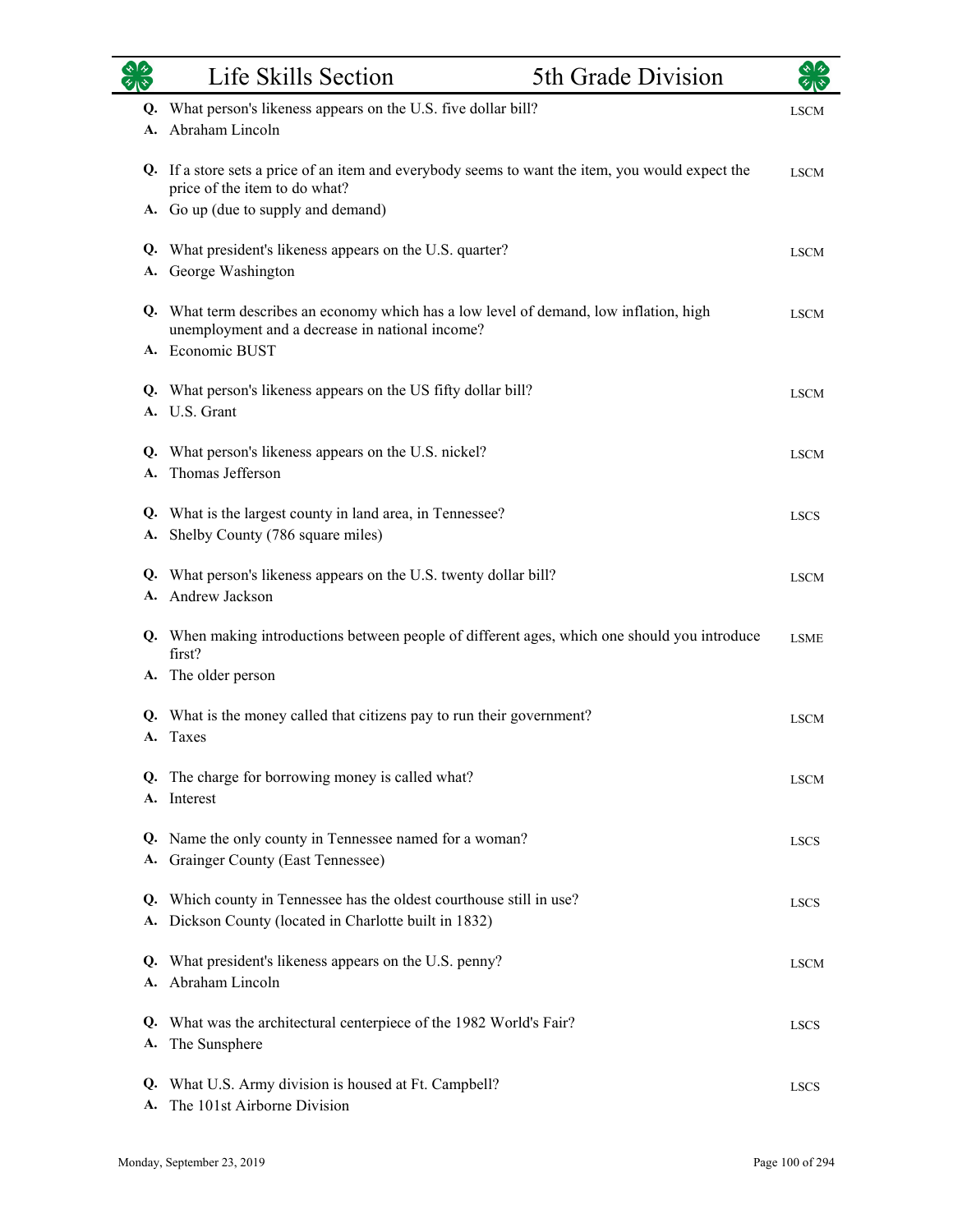|    | Life Skills Section                                                                                                            | 5th Grade Division |             |
|----|--------------------------------------------------------------------------------------------------------------------------------|--------------------|-------------|
|    | Q. In what city did the 1982 World's Fair take place?                                                                          |                    | <b>LSCS</b> |
| A. | Knoxville                                                                                                                      |                    |             |
| Q. | What is the Tennessee state slogan?                                                                                            |                    | <b>LSCS</b> |
| A. | Tennessee--America at Its Best                                                                                                 |                    |             |
|    | Q. If a store sets a price of an item and nobody seems to want the item, you would expect the price<br>on the item to do what? |                    | <b>LSCM</b> |
|    | A. Go down (due to supply and demand)                                                                                          |                    |             |
| Q. | What land unit contains 640 acres?                                                                                             |                    | <b>LSMM</b> |
| A. | Section                                                                                                                        |                    |             |
| Q. | What was illegal in Tennessee during the time of Prohibition?                                                                  |                    | 5.40        |
| А. | Alcohol                                                                                                                        |                    |             |
| Q. | How many grams are in a kilogram?                                                                                              |                    | <b>LSMM</b> |
| A. | 1000                                                                                                                           |                    |             |
| Q. | How many acres are there in a square mile?                                                                                     |                    | <b>LSMM</b> |
|    | A. 640                                                                                                                         |                    |             |
| Q. | What two words were the last to be added to the Pledge of Allegiance?                                                          |                    | <b>LSCS</b> |
| А. | "Under God" (added to the pledge in 1954)                                                                                      |                    |             |
| Q. | Tennessee's most western point can be found in which county?                                                                   |                    | <b>LSGM</b> |
| А. | Shelby County                                                                                                                  |                    |             |

and a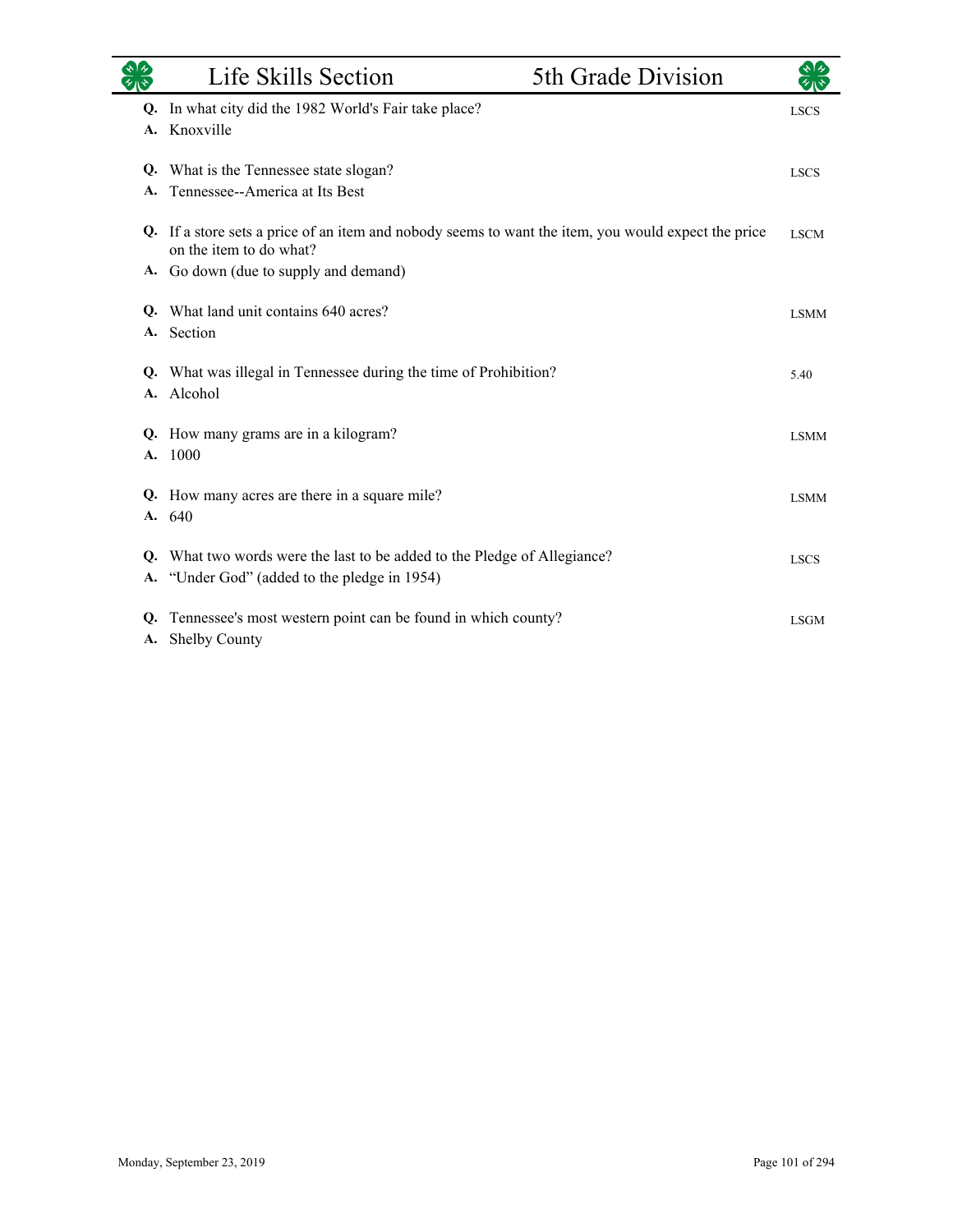|          | <b>Science Section</b>                                                                                                                 | 5th Grade Division |          |
|----------|----------------------------------------------------------------------------------------------------------------------------------------|--------------------|----------|
| Q.<br>А. | What part of the atmosphere protects us from the sun's rays?<br>Ozone                                                                  |                    | 5.PS1.1  |
| Q.<br>А. | What is the changing of water from liquid to a gas?<br>Evaporation                                                                     |                    | 5.PS1.1  |
| А.       | Q. What does the term volatile (VOL-UH-TUL) mean?<br>Easily changed into a gas                                                         |                    | 5.PS1.1  |
| Q.<br>А. | What is the change of water from gas to a liquid?<br>Condensation (Pronounced CON-DUN-SAY-SHUN)                                        |                    | 5.PS1.1  |
|          | Q. What force causes an apple to hit the floor when dropped?<br>A. Gravity                                                             |                    | 5.PS2.4  |
|          | Q. What eclipse happens at night?<br>A. Lunar Eclipse                                                                                  |                    | 5.ESS1.4 |
|          | Q. What two factors effect distance traveled by an object?<br>A. Mass and Force                                                        |                    | 5.PS2.4  |
| Q.       | What phase of the moon would have less than 50% of the moon lit on the left side?<br>A. Waning Crescent                                |                    | 5.ESS1.4 |
| А.       | Q. What is the largest body in earth's solar system?<br>The Sun                                                                        |                    | 5.ESS1.3 |
|          | Q. Which phase of the moon is characterised by a completely illuminated disc?<br>A. Full Moon                                          |                    | 5.ESS1.4 |
|          | Q. What is classified as a massive planet composed primarily of gases and ices?<br>A. Giant Planets                                    |                    | 5.ESS1.3 |
|          | Q. What is classified as a planet composed primarily of rocks and metals?<br>A. A terrestrial Planet                                   |                    | 5.ESS1.3 |
| Q.<br>А. | What is the area called where the sun is completely blacked out by the moon during an eclipse?<br>Totality (Pronounced TOE-TAL-UH-TEE) |                    | 5.ESS1.4 |
| Q.       | What can be defined simply as a push or pull?<br>A. Force                                                                              |                    | 5.PS2.4  |
|          | Q. What state of matter can be easily compressed?<br>A. A Gas                                                                          |                    | 5.PS1.1  |
| Q.<br>А. | What state of matter does not flow easily?<br>A Solid                                                                                  |                    | 5.PS1.1  |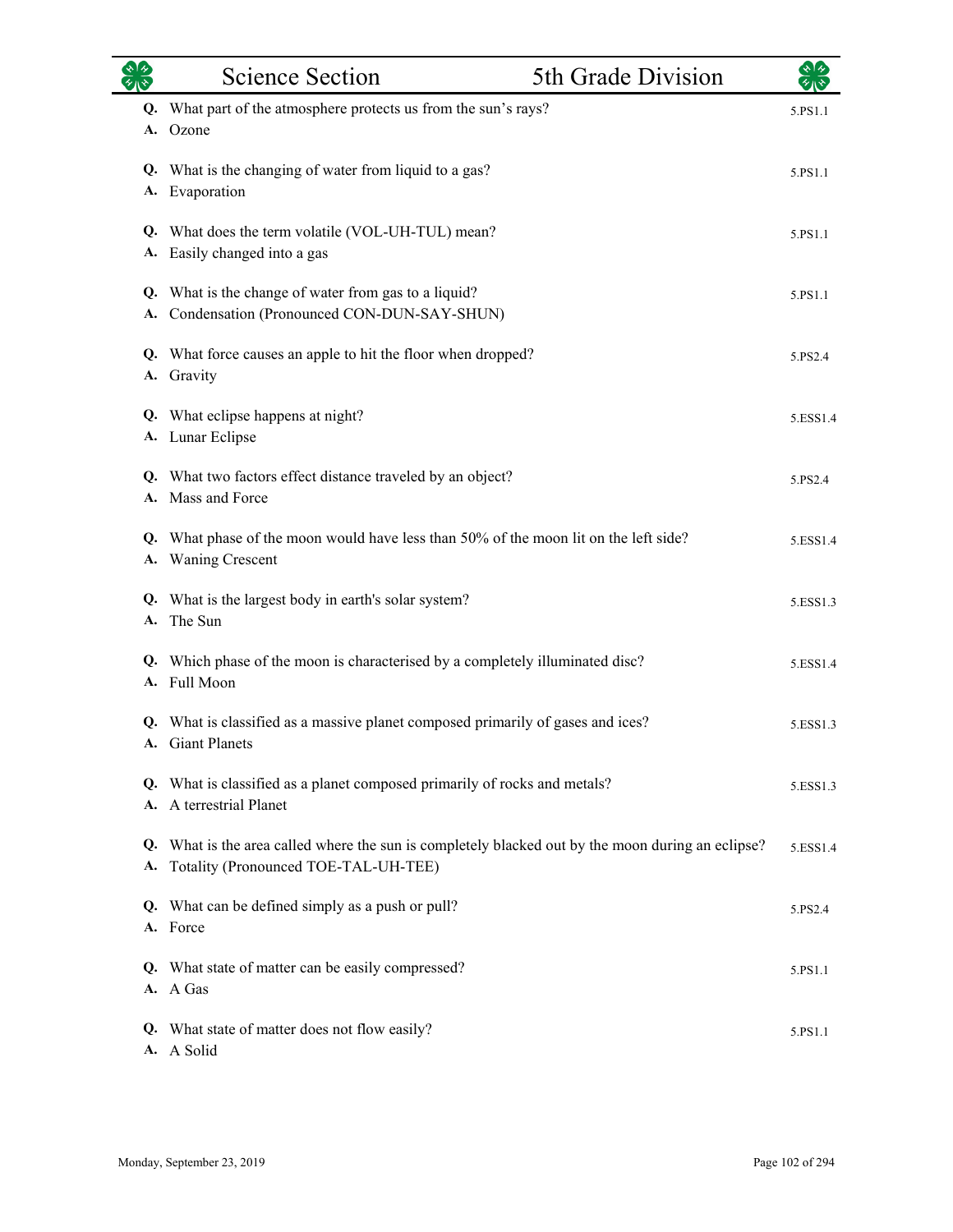|    | <b>Science Section</b><br>5th Grade Division                                                                         |          |
|----|----------------------------------------------------------------------------------------------------------------------|----------|
|    | Q. A force of attraction between objects due to their mass is known as what?<br>A. Gravity                           | 5.PS2.4  |
|    | Q. What state of matter would you have if all of the atoms are close together with no regular<br>arrangement?        | 5.PS1.1  |
|    | A. A Liquid                                                                                                          |          |
| А. | Q. What states of matter are not easily compressed?<br>Solid and Liquid                                              | 5.PS1.1  |
|    | Q. What state of matter would you have if all of the atoms are tightly packed in a regular pattern?<br>A. A Solid    | 5.PS1.1  |
|    | Q. What state of matter would you have if all of the atoms vibrate and move freely at high speeds?<br>A. A Gas       | 5.PS1.1  |
|    | Q. What is defined by the amount of matter in an object?<br>A. Mass                                                  | 5.PS2.4  |
|    | Q. What state of matter would you have if all of the atoms vibrate but generally do not move from<br>place to place? | 5.PS1.1  |
|    | A. A Solid                                                                                                           |          |
|    | Q. What phase must the moon be in in order for a solar eclipse to occur?<br>A. New Moon                              | 5.ESS1.4 |
|    | Q. What state of matter assumes the volume of its container?<br>A. A Gas                                             | 5.PS1.1  |
| А. | Q. What planet has the strongest gravitational pull in our solar system?<br>Jupiter (Because it has the most mass)   | 5.PS2.4  |
|    | What state of matter assumes the volume of the part of the container which it occupies?<br>A. A Liquid               | 5.PS1.1  |
|    | Q. What state of matter has a fixed volume and shape?<br>A. Solid                                                    | 5.PS1.1  |
|    | Q. What states of matter assume the shape of their container?<br>A. Gas and Liquid                                   | 5.PS1.1  |
|    | Q. What phase of the moon would have have 50% of the moon lit on the right side?<br>A. First Quarter                 | 5.ESS1.4 |
|    | Q. What is the process that results in a substance changing its state from a liquid to a gas?<br>A. Evaporation      | 5.PS1.1  |
|    | Q. What state of matter would you have if all of the atoms vibrate and move about, and slide past<br>each other?     | 5.PS1.1  |
|    | A. A Liquid                                                                                                          |          |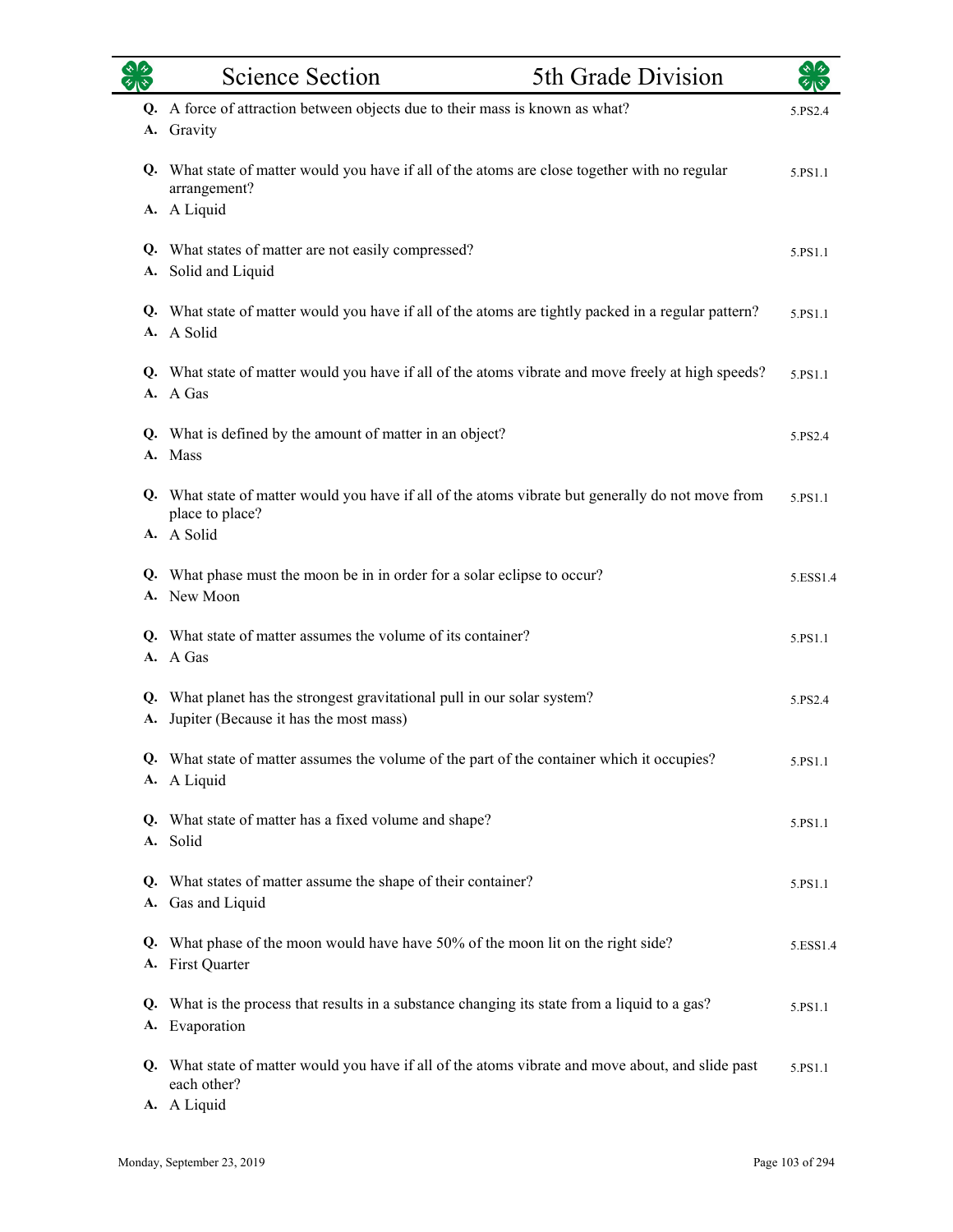|          | <b>Science Section</b>                                                                     | 5th Grade Division                                                                              | ぐしゃ      |
|----------|--------------------------------------------------------------------------------------------|-------------------------------------------------------------------------------------------------|----------|
|          | A. Lunar Eclipse                                                                           | Q. What happens when the moon passes directly behind the earth in its shadow?                   | 5.ESS1.4 |
|          | Q. What causes a "blood moon?"<br>A. Lunar Eclipse                                         |                                                                                                 | 5.ESS1.4 |
|          | A. Full Moon                                                                               | Q. What phase must the moon be in in order for a lunar eclipse to occur?                        | 5.ESS1.4 |
| A. 8     | Q. How many phases are there in the lunar cycle?                                           |                                                                                                 | 5.ESS1.4 |
| A.       | Q. At what temperature does water boil?<br>212 degrees Fahrenheit or 100 degrees Celsius   |                                                                                                 | 5.PS1.1  |
|          | Q. At what temperature does water freeze<br>A. 32 degrees Fahrenheit or                    | 0 degrees Celsius                                                                               | 5.PS1.1  |
|          | Q. What are the three states of matter?<br>A. Solid, Liquid, Gas                           |                                                                                                 | 5.PS1.1  |
|          | A. One year                                                                                | Q. How long does it take the earth to make one revolution around the sun?                       | 5.ESS1.4 |
|          | Q. What is the first phase of the moon called?<br>A. New Moon                              |                                                                                                 | 5.ESS1.4 |
|          | A. Melting                                                                                 | Q. What is the process that results in a substance changing its state from a solid to a liquid? | 5.PS1.1  |
|          | Q. In terms of the lunar cycle what does the term waxing mean?<br>A. Moving toward the sun |                                                                                                 | 5.ESS1.4 |
|          | Q. What is the opposite phase of New moon?<br>A. Full Moon                                 |                                                                                                 | 5.ESS1.4 |
|          | Q. What phase of the moon is more or less invisible to earth?<br>A. New Moon               |                                                                                                 | 5.ESS1.4 |
| Q.       | A. Waxing Gibbous (Pronounced GIB-US)                                                      | What phase of the moon would over have 50% of the moon lit on the right side?                   | 5.ESS1.4 |
| Q.<br>A. | Waning Gibbous (Pronounced GIB-US)                                                         | What phase of the moon would over have 50% of the moon lit on the left side?                    | 5.ESS1.4 |
| Q.<br>A. | Third Quarter                                                                              | What phase of the moon would have have 50% of the moon lit on the left side?                    | 5.ESS1.4 |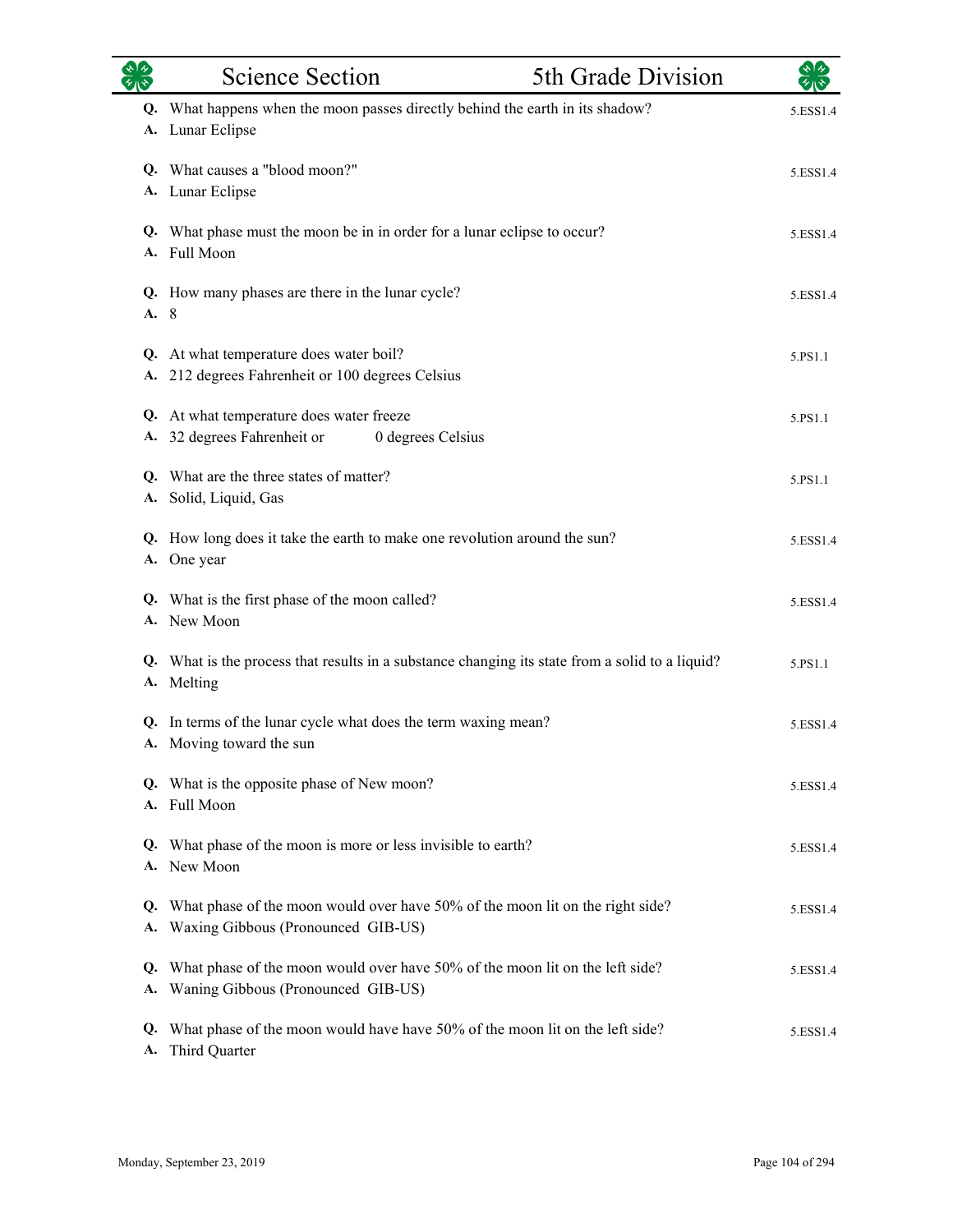|          | <b>Science Section</b>                                                                                                                         | 5th Grade Division | $\star$ $\star$ |
|----------|------------------------------------------------------------------------------------------------------------------------------------------------|--------------------|-----------------|
| А.       | Q. What happens when the moon passes directly between the sun and the earth?<br>Solar Eclipse                                                  |                    | 5.ESS1.4        |
| Q.       | Which phase of the moon is characterised by a completely illuminated disc?<br>A. Full Moon                                                     |                    | 5.ESS1.4        |
|          | Q. What is the central line around which the earth rotates?<br>A. The Axis                                                                     |                    | 5.ESS1.5        |
| A.       | Q. What is the process resulting in one form of energy being transformed into another?<br>Dissipation (Pronounced DIS-UH-PAY-SHUN)             |                    | 5.PS1.1         |
|          | Q. What eclipse happens at night?<br>A. Lunar Eclipse                                                                                          |                    | 5.ESS1.4        |
|          | Q. Which Eclipse last for a longer period of time<br>A. Lunar Eclipse                                                                          |                    | 5.ESS1.4        |
|          | Q. What is the largest planet in earth's solar system?<br>A. Jupiter                                                                           |                    | 5.ESS1.3        |
| Q.       | Which simple machine convers rotational motion to linear motion?<br>A. A screw                                                                 |                    | 5.ETS2.1        |
|          | Q. How long does it take the earth to make one revolution around the sun?<br>A. One year (365.25 days to be exact)                             |                    | 5.ESS1.4        |
| Q.<br>А. | What phase of the moon would have have 50% of the moon lit on the left side?<br>Third Quarter                                                  |                    | 5.ESS1.4        |
|          | Q. What is defined as the spinning of Earth on its axis?<br>A. Rotation                                                                        |                    | 5.ESS1.5        |
|          | Q. What is a machine which has one wide end and tapers to a thin edge that can be used to separate<br>two objects?<br>A. A wedge               |                    | 5.ETS2.1        |
| Q.<br>A. | What is the primary cause for the changing of the seasons?<br>The tilt of the Earth's Axis                                                     |                    | 5.ESS1.5        |
| Q.<br>А. | What is the closest planet to the sun?<br>Mercury                                                                                              |                    | 5.ESS1.3        |
| Q.<br>А. | What day would be the shortest day in terms of sunlight in the northern hemisphere?<br>(Pronounced SOUL-STUS) (December 21)<br>Winter Solstice |                    | 5.ESS1.5        |
| Q.<br>A. | What day would be the longest day in terms of sunlight in the northern hemisphere?<br>Summer Solstice (Pronounced SOUL-STUS) (June 21)         |                    | 5.ESS1.5        |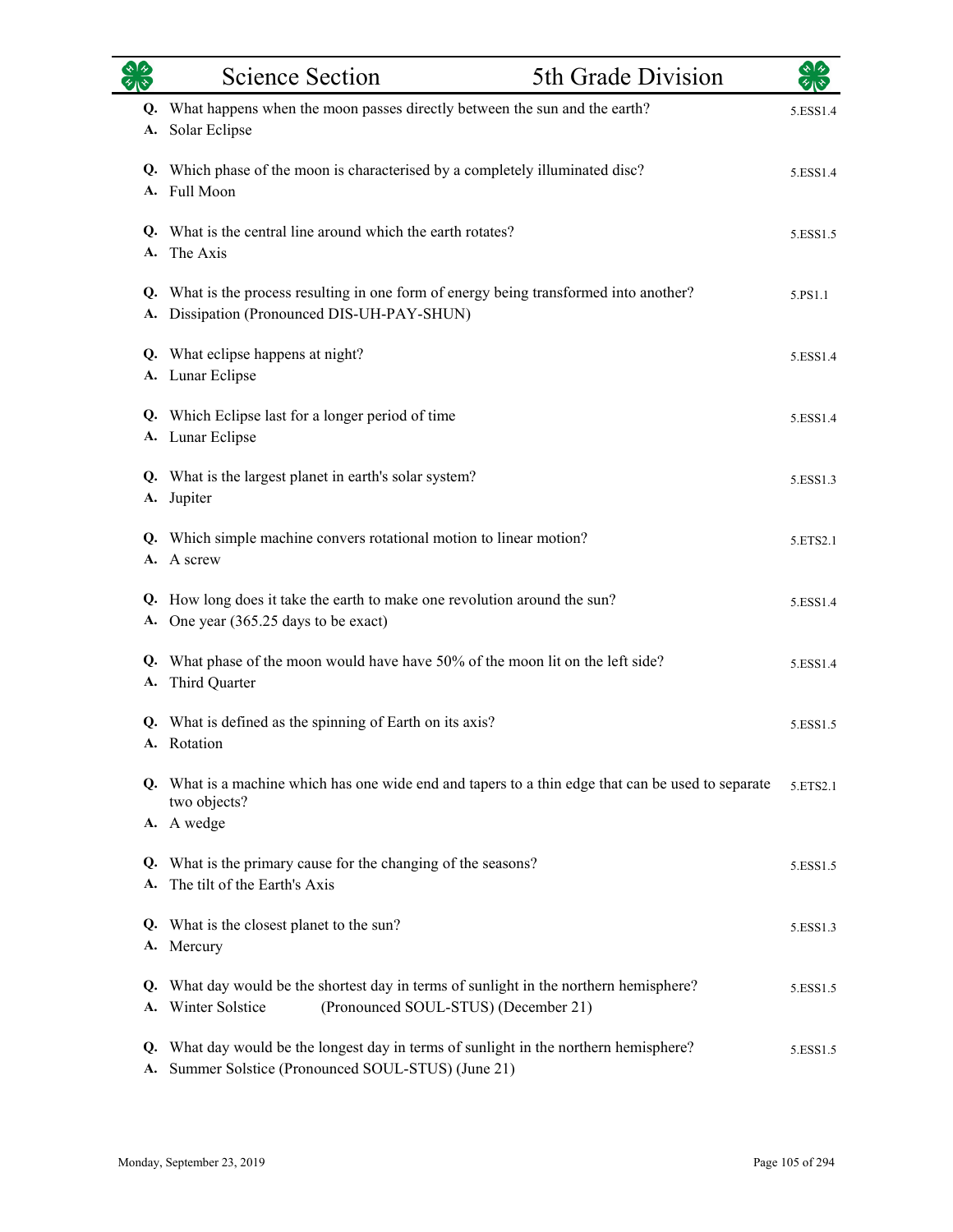| $\sqrt{47}$ | Science Section                                                                                                                             | 5th Grade Division | $\sqrt[4]{3}$ |
|-------------|---------------------------------------------------------------------------------------------------------------------------------------------|--------------------|---------------|
| Q.<br>A.    | The Equinox occurs on what two days of the year?<br>March 20 and September 23                                                               |                    | 5.ESS1.5      |
| А.          | Q. What is the term for when the sun reaches its most northern excursion relative to the equator?<br>Summer Solstice (Pronounced SOUL-STUS) |                    | 5.ESS1.5      |
| А.          | Q. What is the process by which a liquid turns into a soild at a certain temperature?<br>Freezing                                           |                    | 5.PS1.1       |
|             | Q. What state of matter would you have if all of the atoms are well seperated with no regular<br>arrangement?<br>A. A Gas                   |                    | 5.PS1.1       |
|             | Q. What is another term for the North Star?<br>A. Polaris                                                                                   |                    | 5.ESS1.3      |
|             | Q. What are defined as minor planets occuring in the inner Solar System?<br>A. Astroids                                                     |                    | 5.ESS1.3      |
|             | Q. What one-time planet is now classified as a dwarf planet?<br>A. Pluto                                                                    |                    | 5.ESS1.3      |
| Q.<br>A.    | On which planet will you find the Great Red Spot?<br>Jupiter                                                                                |                    | 5.ESS1.3      |
|             | Q. What does the term terrestrial planet in essence mean?<br>A. "Earth-Like"                                                                |                    | 5.ESS1.3      |
|             | Q. What is the second closest planet to the sun?<br>A. Venus                                                                                |                    | 5.ESS1.3      |
|             | Q. After the moon what is the second-brightest natural object in the night sky?<br>A. Venus                                                 |                    | 5.ESS1.3      |
| Q.          | The temperature at which a solid turns into a liquid is know as its what?<br>A. Melting Point                                               |                    | 5.PS1.1       |
|             | Q. What is the official name of the Red Planet?<br>A. Mars                                                                                  |                    | 5.ESS1.3      |
|             | Q. What causes a "blood moon?"<br>A. Lunar Eclipse                                                                                          |                    | 5.ESS1.4      |
| Q.          | What natural phenomenon is responsible for the Hawaiian Islands?<br>A. Volcano Eruption                                                     |                    | 5.ESS1.3      |
| Q.          | The Verninal Equinox marks the first day of what season?<br>A. Spring                                                                       |                    | 5.ESS1.5      |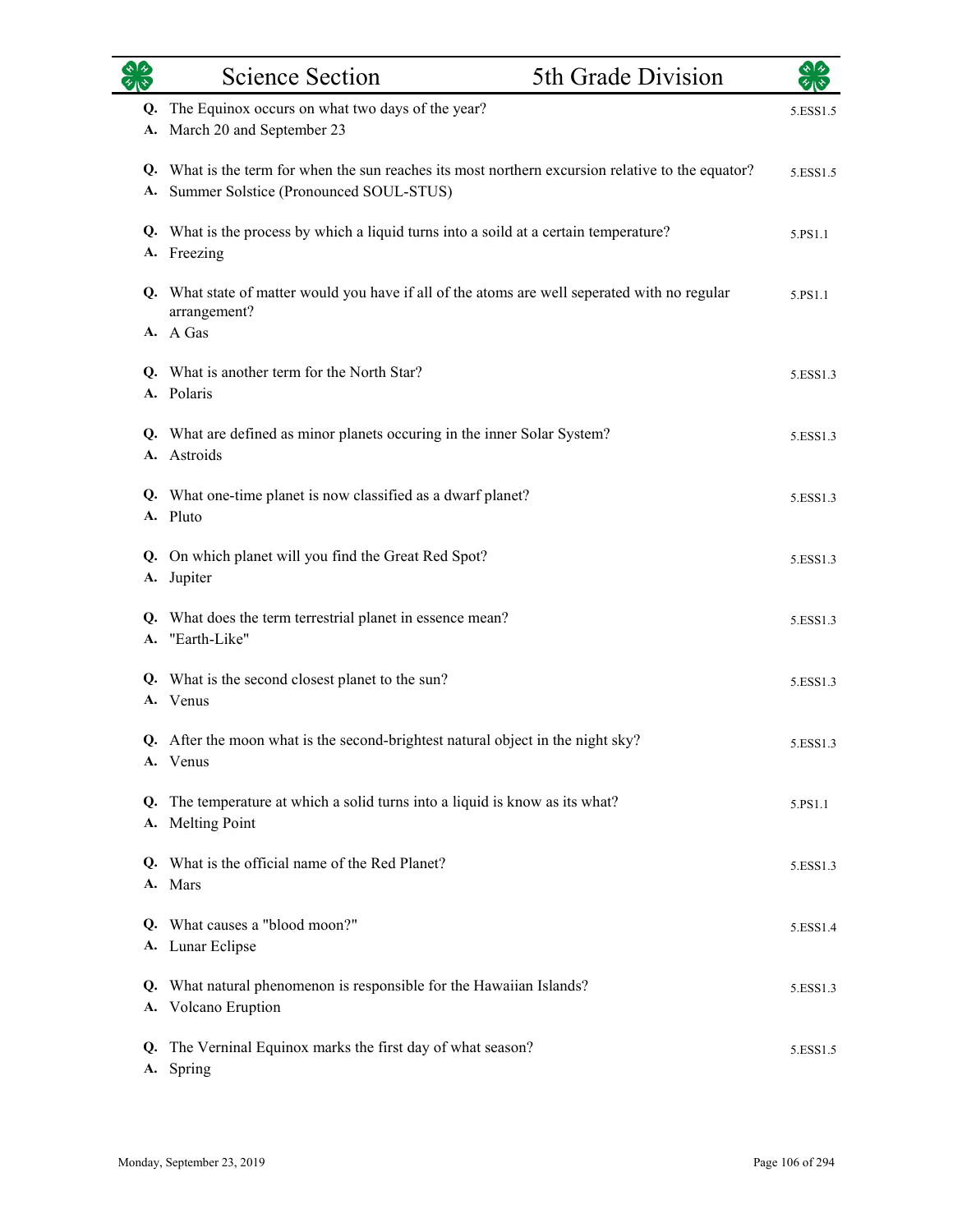|          | <b>Science Section</b>                                                                                               | 5th Grade Division | ぐしゃ      |
|----------|----------------------------------------------------------------------------------------------------------------------|--------------------|----------|
| A.       | Q. What is the second largest plamet in earth's solar system?<br>Saturn                                              |                    | 5.ESS1.3 |
|          | Q. What is the seventh planet from the sun in our solar system?<br>A. Uranus                                         |                    | 5.ESS1.3 |
|          | Q. What is the eighth planet from the sun in our solar system?<br>A. Neptune                                         |                    | 5.ESS1.3 |
|          | Q. What is the third planet from the sun in our solar system?<br>A. Earth                                            |                    | 5.ESS1.3 |
| A.       | Q. What is the sixth planet from the sun in our solar system?<br>Saturn                                              |                    | 5.ESS1.3 |
|          | Q. What is the plane which gives the view of all of the planets arranged in a straight line across the<br>sky?       |                    | 5.ESS1.3 |
| A.       | The Ecliptic (Pronounced EEE-CLIP-TICK)                                                                              |                    |          |
| А.       | Q. What is the study of the Earth's structure?<br>Geology                                                            |                    | 5.ESS2   |
| Q.       | The gravitational (GRAV-UH-TAY-SHUN-ALL) force of an object will do what as the object's<br>mass decreases?          |                    | 5.PS2.4  |
|          | A. Become Less                                                                                                       |                    |          |
|          | Q. The gravitational (GRAV-UH-TAY-SHUN-ALL) force of objects will do what as the distance<br>between them increases? |                    | 5.PS2.4  |
|          | A. Become Less                                                                                                       |                    |          |
|          | Q. The gravitational (GRAV-UH-TAY-SHUN-ALL) force of objects will do what as the distance<br>between them decreases? |                    | 5.PS2.4  |
|          | <b>Become More</b>                                                                                                   |                    |          |
| Q.       | What are the two factors that influence gravitational force?<br>A. Mass and Distance                                 |                    | 5.PS2.4  |
| Q.<br>A. | What object has the strongest gravitational pull in our solar system?<br>The Sun                                     |                    | 5.PS2.4  |
|          | Q. In terms of the lunar cycle what does the term waxing mean?<br>A. Moving toward the sun                           |                    | 5.ESS1.4 |
| Q.<br>А. | What can be defined as a mechanical device that changes the direction or magnitude of force?<br>A simple machine     |                    | 5.ETS2.1 |
| Q.       | What is the first phase of the moon called?<br>A. New Moon                                                           |                    | 5.ESS1.4 |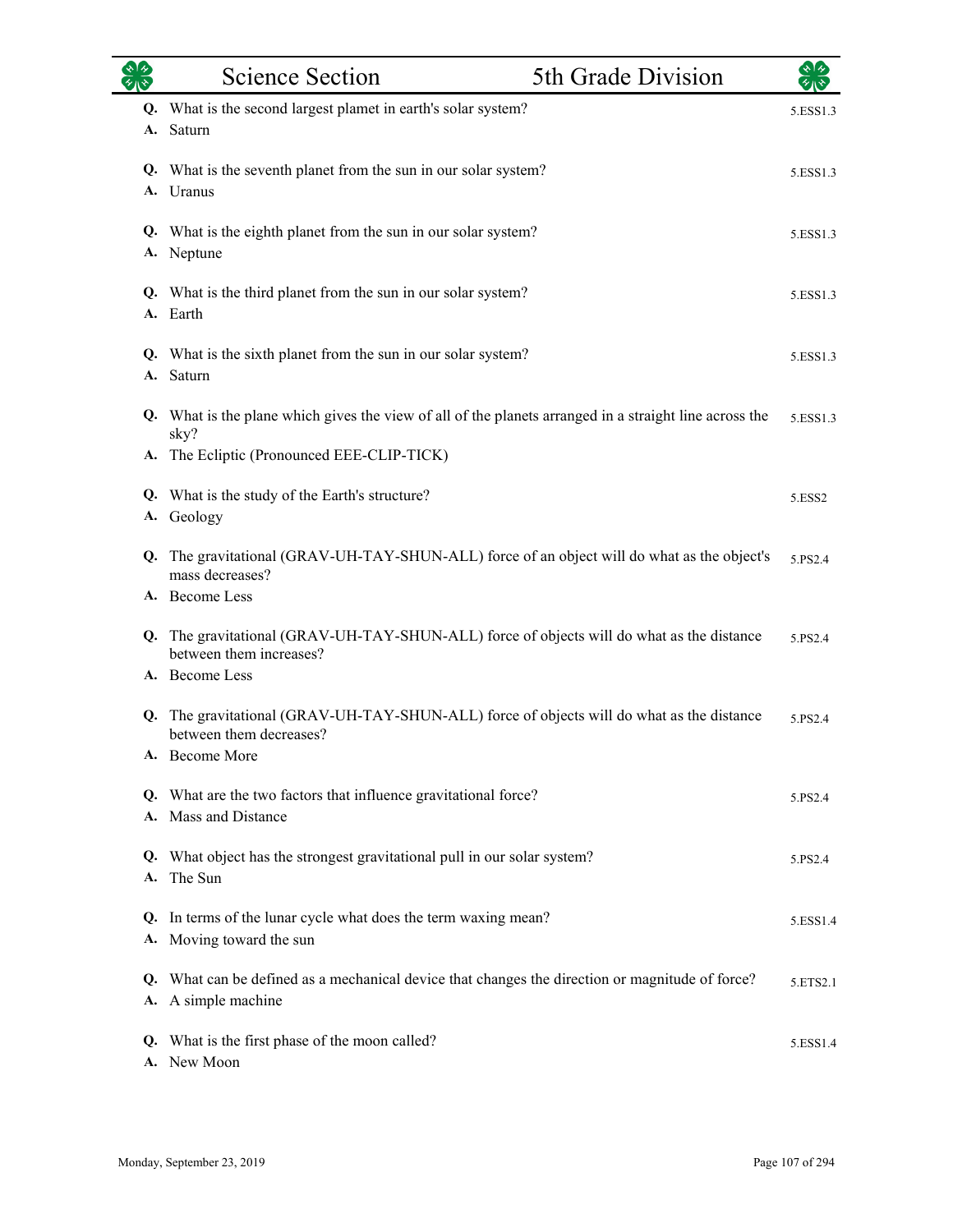|    | <b>Science Section</b>                                                                                     | 5th Grade Division |          |
|----|------------------------------------------------------------------------------------------------------------|--------------------|----------|
|    | Q. What is defined as the movement of the Earth around the Sun?<br>A. Revolution                           |                    | 5.ESS1.5 |
|    | Q. What is another term for the North Star?<br>A. Polaris                                                  |                    | 5.ESS1.4 |
|    | Q. A person having blue eyes is a good example of what kind of trait?<br>A. An Inherited trait             |                    | 5.LS3.1  |
| А. | Q. A person becoming tan in the summer is a good example of what kind of trait?<br>An Environmental Trait  |                    | 5.LS3.1  |
|    | Q. A scar would be an example of what kind of trait?<br>An Environmental Trait                             |                    | 5.LS3.1  |
|    | Q. A birthmark would be an example of what kind of trait?<br>A. An Inherited trait                         |                    | 5.LS3.1  |
|    | Q. What is the study of Heredity called?<br>A. Genetics                                                    |                    | 2.LS3.1  |
|    | Q. What phase of the moon is more or less invisible to earth?<br>A. New Moon                               |                    | 5.ESS1.4 |
|    | Q. What term can be used to describe the Moon's continous orbit around the earth?<br>A. Lunar Cycle        |                    | 5.ESS1.4 |
|    | Q. What is a spiral-shaped inclined plane?<br>A. A screw                                                   |                    | 5.ETS2.1 |
| Q. | The astroid belt occurs between the orbits of what two planets in our solar system?<br>A. Jupiter and Mars |                    | 5.ESS1.3 |
| A. | Q. What is an axle?<br>The central shaft for a rotating wheel                                              |                    | 5.ETS2.1 |
| Q. | What machine is made up of two circular objects fastened together?<br>A. Wheel and Axle                    |                    | 5.ETS2.1 |
|    | Q. What machine is made up of a grooved wheel with a rope or cable wrapped around it?<br>A. Pully          |                    | 5.ETS2.1 |
| Q. | What machine is a sloping ramp making it easier to transport heavy loads?<br>A. Inclined plane             |                    | 5.ETS2.1 |
|    | Q. A wheelchair ramp is an example of what typle simple machine?<br>A. Inclined plane                      |                    | 5.ETS2.1 |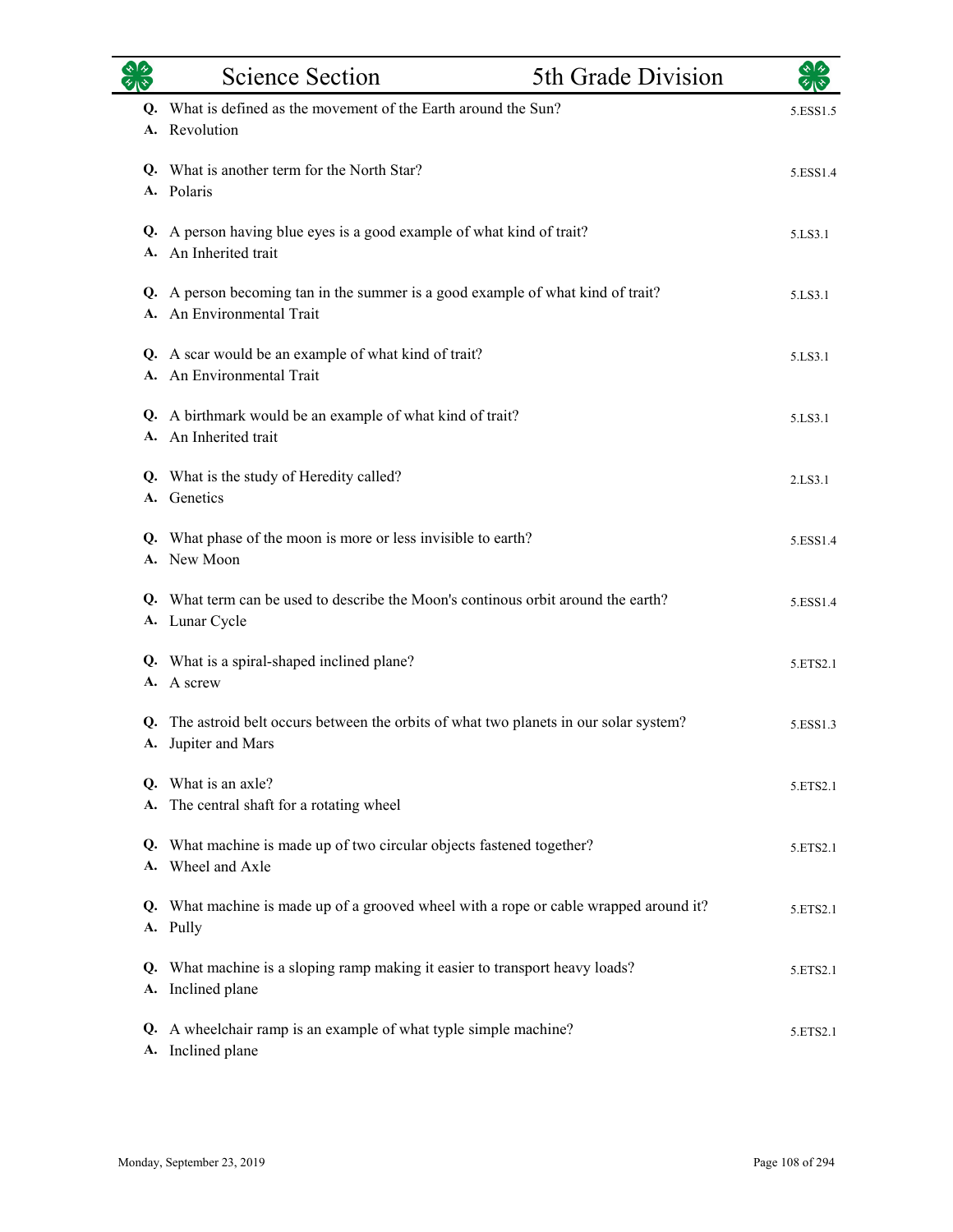|    | <b>Science Section</b>                                                                                                             | 5th Grade Division | কাক      |
|----|------------------------------------------------------------------------------------------------------------------------------------|--------------------|----------|
|    | Q. A wheel barrow is an example of what type simple machine?<br>A. Lever                                                           |                    | 5.ETS2.1 |
|    | Q. A 1/2 inch nut being tighted or loosened on a bolt is an example of what simple machine?<br>A. A screw                          |                    | 5.ETS2.1 |
|    | Q. The Autumnal Equinox marks the first day of what season?<br>A. Fall                                                             |                    | 5.ESS1.5 |
|    | Q. What is the fifth planet from the sun in our solar system?<br>A. Jupiter                                                        |                    | 5.ESS1.3 |
|    | Q. What phase must the moon be in in order for a solar eclipse to occur?<br>A. New Moon                                            |                    | 5.ESS1.4 |
|    | Q. What is the opposite phase of New moon?<br>A. Full Moon                                                                         |                    | 5.ESS1.4 |
|    | Q. What happens when the moon passes directly behind the earth in its shadow?<br>A. Lunar Eclipse                                  |                    | 5.ESS1.4 |
|    | Q. What phase must the moon be in in order for a lunar eclipse to occur?<br>A. Full Moon                                           |                    | 5.ESS1.4 |
|    | Q. What is the term for when the length of sunlight is the the same for the whole earth?<br>Pronounced (ECK-QUH-NOX)<br>A. Equinox |                    | 5.ESS1.5 |
|    | Q. What is the point on which a lever rests and is pivoted?<br>A. Fulcrum (FULL-CRUM)                                              |                    | 5.ETS2.1 |
| Q. | What is a simple machine which reduces the force needed to lift a load by increasing the<br>distance it acts?<br>A. Inclined plane |                    | 5.ETS2.1 |
|    | Q. What phase of the moon would have less than 50% of the moon lit on the right side?<br>A. Waxing Crescent                        |                    | 5.ESS1.4 |
|    | Q. What is the term for when the sun is exactly overhead at the equator?<br>Pronounced (ECK-QUH-NOX)<br>A. Equinox                 |                    | 5.ESS1.5 |
|    | Q. What is the fourth planet from the sun in our solar system?<br>A. Mars                                                          |                    | 5.ESS1.3 |
| Q. | Which Eclipse last for a longer period of time<br>A. Lunar Eclipse                                                                 |                    | 5.ESS1.4 |
|    | Q. What happens when the moon passes directly between the sun and the earth?<br>A. Solar Eclipse                                   |                    | 5.ESS1.4 |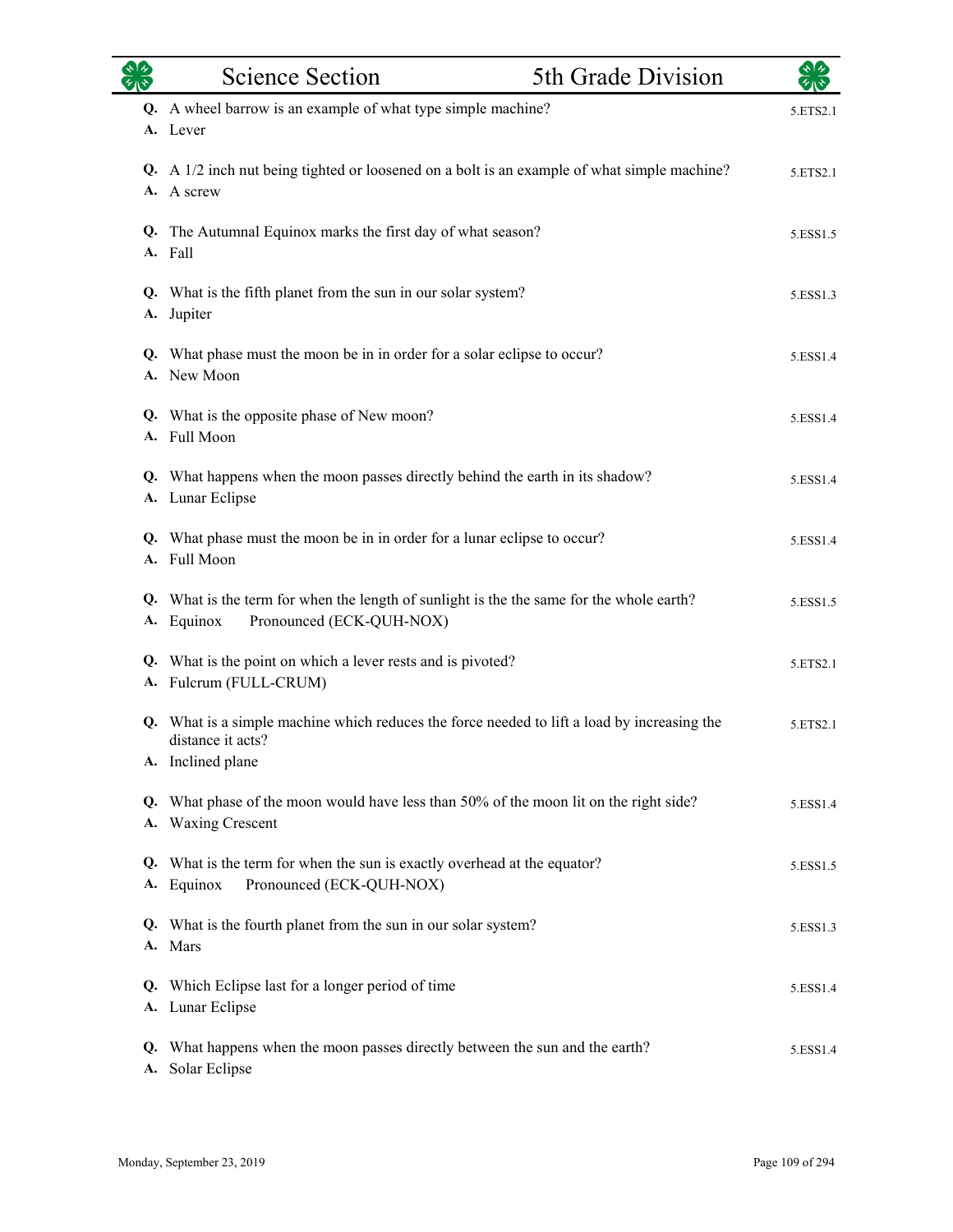|          | <b>Science Section</b>                                                                                                                            | 5th Grade Division | $\star$ 1 $\star$ |
|----------|---------------------------------------------------------------------------------------------------------------------------------------------------|--------------------|-------------------|
|          | Q. What phase of the moon would over have 50% of the moon lit on the left side?<br>A. Waning Gibbous (Pronounced GIB-US)                          |                    | 5.ESS1.4          |
|          | Q. In terms of the lunar cycle what does the term waning mean?<br>A. Moving away from the sun                                                     |                    | 5.ESS1.4          |
|          | Q. A See Saw is an example of what type simple machine?<br>A. Lever                                                                               |                    | 5.ETS2.1          |
| A.       | Q. How long does it take the earth to make one complete rotation?<br>1 day or 24 hours                                                            |                    | 5.ESS1.4          |
|          | Q. What is the term for an object traveling around another object in space?<br>A. Orbit                                                           |                    | 5.PS2.4           |
|          | Q. What is the term for when the sun reaches its most southern excursion relative to the equator?<br>A. Winter Solstice<br>(Pronounced SOUL-STUS) |                    | 5.ESS1.5          |
|          | Q. An entire lunar cycle last roughly how long?<br>A. A month                                                                                     |                    | 5.ESS1.4          |
| А.       | Q. Earth is located in what galaxy?<br>The Milky Way                                                                                              |                    | 5.ESS1.2          |
|          | Q. What is different about leap year than a common year?<br>A. It has an extra day.                                                               |                    | 5.ESS1.5          |
|          | Q. What is a good general rule for identifying if a year is a leap year?<br>A. If the year is divisible by 4                                      |                    | 5.ESS1.5          |
|          | Q. What are the ridges on a screw called?<br>A. Threads                                                                                           |                    | 5.ETS2.1          |
|          | Q. What machine can be desribed as a rigid beam being pivoted at a fixed hinge or fulcrum?<br>A. Lever                                            |                    | 5.ETS2.1          |
| А.       | Q. How long does it take the moon to revolve around the rath?<br>1 month (29.5 days)                                                              |                    | 5.ESS1.4          |
| Q.<br>A. | What is the area called where the sun is completely blacked out by the moon during an eclipse?<br>Totality (Pronounced TOE-TAL-UH-TEE)            |                    | 5.ESS1.4          |
| Q.<br>A. | What phase of the moon would have less than 50% of the moon lit on the left side?<br><b>Waning Crescent</b>                                       |                    | 5.ESS1.4          |
| Q.<br>A. | What phase of the moon would have have 50% of the moon lit on the right side?<br>First Quarter                                                    |                    | 5.ESS1.4          |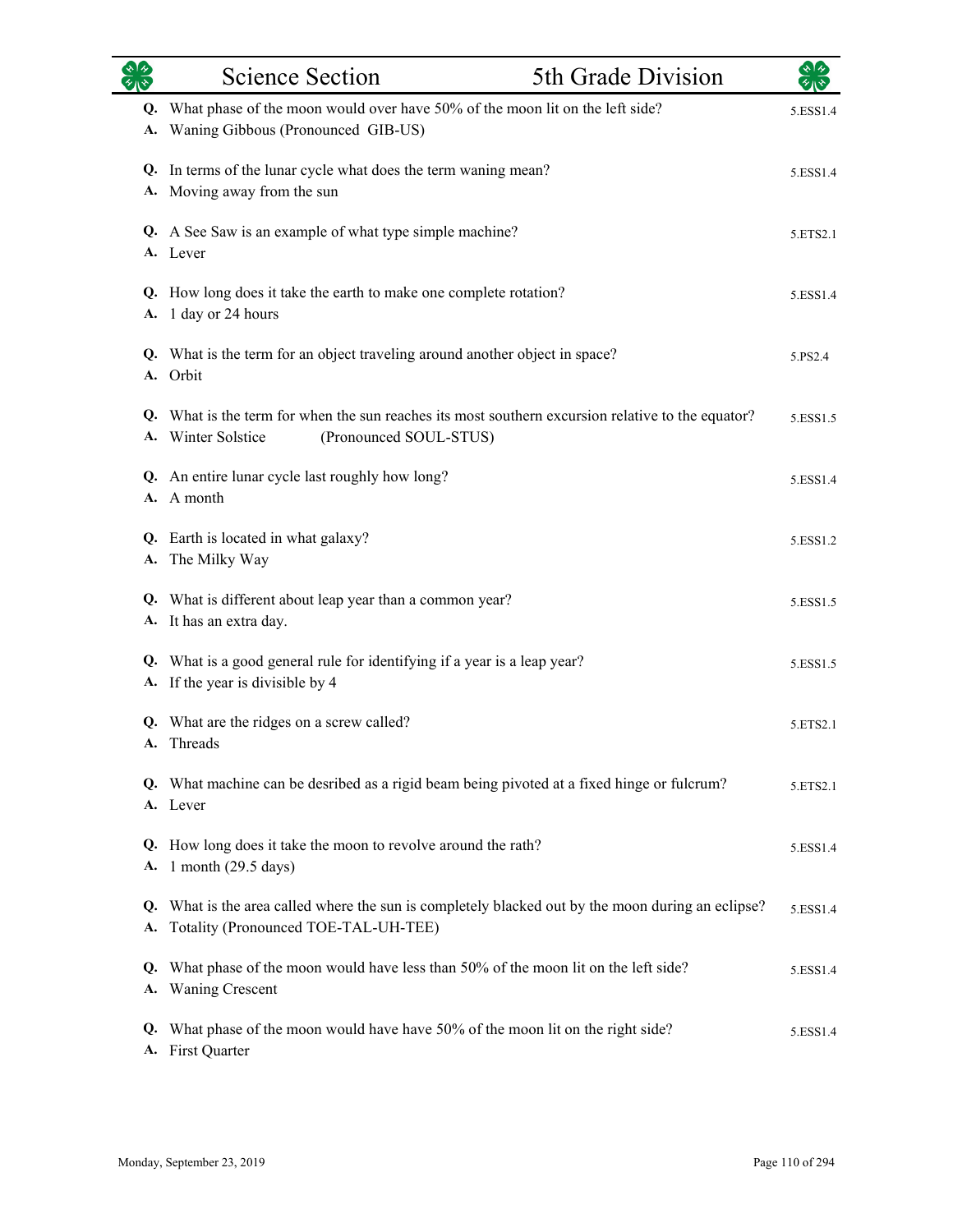|    | <b>Science Section</b>                                                                                      | 5th Grade Division |          |
|----|-------------------------------------------------------------------------------------------------------------|--------------------|----------|
| Q. | In terms of the lunar cycle what does the term waning mean?                                                 |                    | 5.ESS1.4 |
| А. | Moving away from the sun                                                                                    |                    |          |
| Q. | How long does it take the moon to revolve around the rath?                                                  |                    | 5.ESS1.4 |
| A. | 1 month $(29.5 \text{ days})$                                                                               |                    |          |
| Q. | How long does it take the earth to make one complete rotation?                                              |                    | 5.ESS1.4 |
| A. | 1 day or 24 hours                                                                                           |                    |          |
| Q. | What phase of the moon would over have 50% of the moon lit on the right side?                               |                    | 5.ESS1.4 |
| А. | Waxing Gibbous (Pronounced GIB-US)                                                                          |                    |          |
| Q. | What is the most distingishing characteristic of the planet Saturn?                                         |                    | 5.ESS1.3 |
| A. | Its Rings                                                                                                   |                    |          |
| Q. | The gravitational (GRAV-UH-TAY-SHUN-ALL) force of an object will do what as the object's<br>mass increases? |                    | 5.PS2.4  |
|    | A. Become Greater                                                                                           |                    |          |
| Q. | What phase of the moon would have less than 50% of the moon lit on the right side?                          |                    | 5.ESS1.4 |
|    | A. Waxing Crescent                                                                                          |                    |          |

eri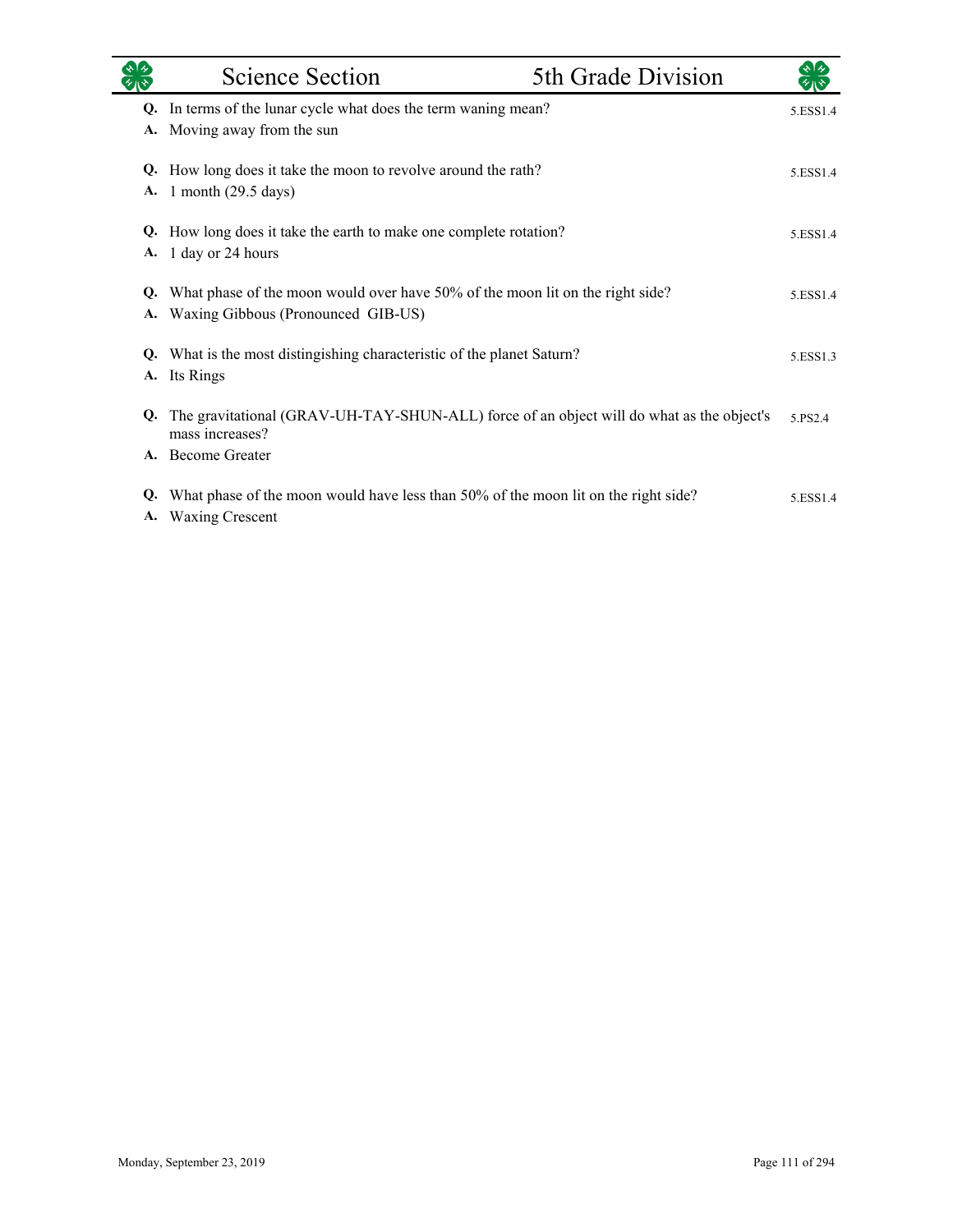|          | <b>Tennessee Section</b>                                                                                                            | 5th Grade Division |      |
|----------|-------------------------------------------------------------------------------------------------------------------------------------|--------------------|------|
| А.       | Q. In what Tennessee city was blues singer Bessie Smith born?<br>Chattanooga                                                        |                    | 5.47 |
|          | Q. Where can you visit Green McAdoo Cultural Center and learn more about the struggle to<br>integrate Tennessee's public schools?   |                    | 5.65 |
|          | A. Clinton, Tennessee                                                                                                               |                    |      |
|          | Q. Where was the Grand Ole Opry performed from 1943 until 1974?                                                                     |                    | 5.64 |
| А.       | The Ryman Auditorium                                                                                                                |                    |      |
| А.       | Q. What was the name of the Confederate Army that operated in Tennessee during the Civil War?<br>The Army of Tennessee              |                    | 5.11 |
| А.       | Q. Mike McCully of Livingston became the first Tennessean to do what?<br>Go into Space                                              |                    | 5.62 |
|          | Q. What is the name of the medical school located in Nashville which was founded in 1876 to<br>develop African-American physicians? |                    | 5.20 |
|          | A. Meharry Medical College                                                                                                          |                    |      |
|          | Q. Which former Governor of Tennessee has a state park named for him?                                                               |                    | 5.50 |
|          | A. Henry Horton                                                                                                                     |                    |      |
| Q.       | Tennessee's Centennial celebration was held in what city?<br>A. Nashville                                                           |                    | 5.38 |
| Q.<br>А. | What high school was literally blown up by those opposed to desegregation in Tennessee?<br>Clinton High School (In Anderson County) |                    | 5.65 |
| A.       | Q. What is the oldest continually running radio program in the United States?<br>The Grand Ole Opry                                 |                    | 5.47 |
| A.       | Q. What organization did Ida Wells co-found?<br>The National Association of Colored Women                                           |                    | 5.41 |
| А.       | Q. Who was the first African American to practice law in Knoxville?<br>William Frances Yardley                                      |                    | 5.26 |
| Q.       | What was the first Interstate highway to be opened in Tennessee?<br>A. I-65                                                         |                    | 5.61 |
| A.       | Q. What was the name of the Federal Army that operated in Tennessee during the Civil War?<br>The Army of the Tennessee (River)      |                    | 5.11 |
| Q.       | Which president signed the bill creating TVA?<br>A. Franklin Roosevelt                                                              |                    | 5.50 |
| Q.       | Who in 1966 became the first African American woman elected to the Tennessee State<br>Legislature?                                  |                    | 5.65 |
|          | A. Dorothy Lavina Brown                                                                                                             |                    |      |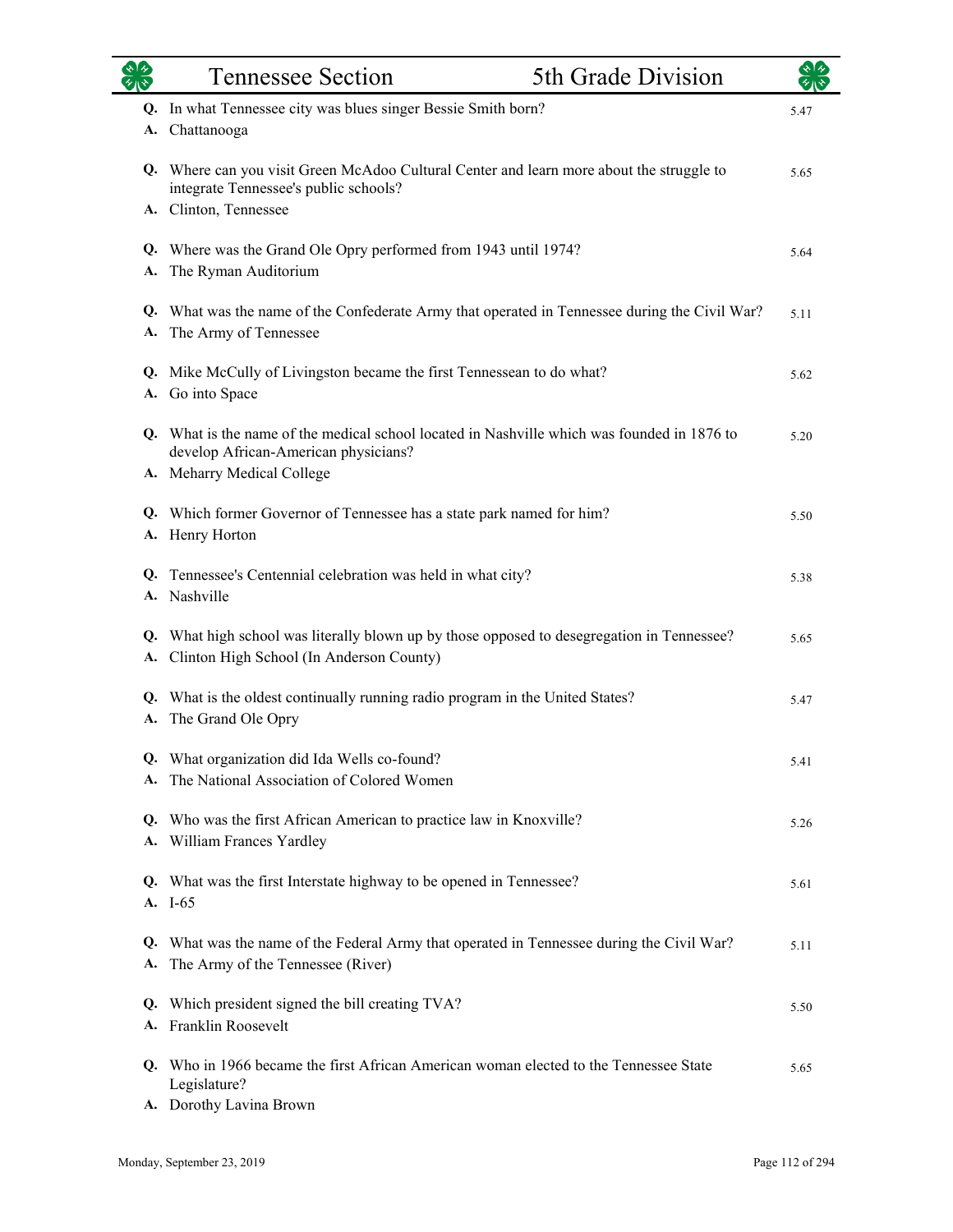|          | <b>Tennessee Section</b>                                                                                                                         | 5th Grade Division |      |
|----------|--------------------------------------------------------------------------------------------------------------------------------------------------|--------------------|------|
| A.       | In what year was Tennessee's current Constitution written?<br>1870                                                                               |                    | 5.24 |
| Q.<br>A. | The "Battle Above the Clouds" was fought overlooking what Tennessee city?<br>Chattanooga                                                         |                    | 5.11 |
|          | Q. What Tennessee Interstate Highway roughly connects the cities of Knoxville and Bristol?<br>A. Interstate 81 or I-81                           |                    | 5.61 |
|          | Q. What East Tennessee county seat was saved from flooding by Eleanor Roosevelt?<br>A. Dandridge                                                 |                    | 5.50 |
|          | Q. Who was the founder of the National Baptist Publishing Board?<br>A. Richard H. Boyd                                                           |                    | 5.41 |
| Q.       | What noted Tennessee politician did Howard Baker, Jr. defeat to become U.S. Senator in 1966?<br>A. Frank Clement                                 |                    | 5.70 |
| Q.       | Who in 1964 became the first African American to be elected to the Tennessee State Legislature<br>in the 20th Century?<br>A. A.W. Willis Jr.     |                    | 5.65 |
| А.       | Q. What Nashville landmark is a full sized replica of a greek temple built in ancient Greece?<br>The Parthenon (pronounced PARTH UH NON)         |                    | 5.38 |
| Q.<br>А. | What Tennessee-born journalist became the first African American with a syndicated column?<br>Carl Rowan                                         |                    | 5.65 |
|          | Q. Name the Clarksville woman who won track and field gold medals at the 1960 Olympics in<br>Rome.<br>A. Wilma Rudolph                           |                    | 5.65 |
|          | Q. Who was the first black Tennessean to run for governor?<br>A. William Francis Yardley (1876)                                                  |                    | 5.26 |
| Q.       | The War Memorial Building in Nashville is a tribute to Tennessee Veterans of which war?<br>A. World War I                                        |                    | 5.44 |
|          | Q. Andrew Johnson was a member of what political party?<br>A. Democrat                                                                           |                    | 5.17 |
|          | Q. What Tennessean served two terms as Senate Minority Leader and two terms as Senate Majority<br>Leader in the U.S. Senate?                     |                    | 5.70 |
|          | A. Howard Baker, Jr.<br>Q. What Civil War Navy Admiral from Tennessee has a high school named for him in Knoxville?<br>A. David Glasgow Farragut |                    | 5.15 |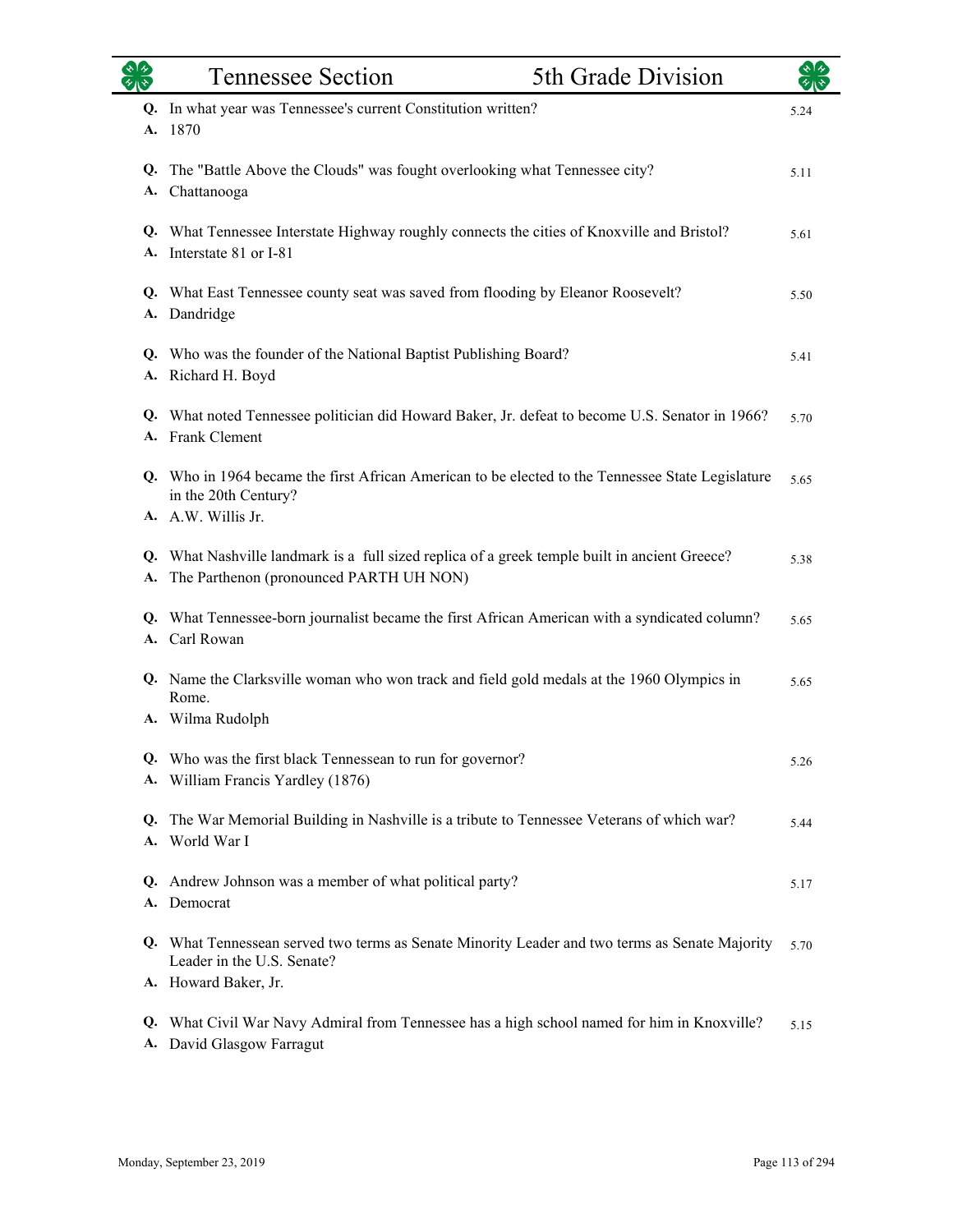| रुष्ठ<br>श्रीरु | <b>Tennessee Section</b>                                                                                                                                                               | 5th Grade Division |      |
|-----------------|----------------------------------------------------------------------------------------------------------------------------------------------------------------------------------------|--------------------|------|
| Q.              | What Nashville musical group was the first from "Music City" to perform for the Queen of<br>England?                                                                                   |                    | 5.20 |
|                 | A. The Fisk Jubilee Singers (For Queen Victoria in 1873)                                                                                                                               |                    |      |
| A.              | Q. What state passed the 19th Amendment providing the final state needed to ratify the amendment<br>into federal law giving women the right to vote?<br>Tennessee (on August 18, 1920) |                    |      |
|                 | Q. Who is the only Tennessean to succeed to the governorship after the death of the governor?<br>A. Henry Horton                                                                       |                    | 5.46 |
|                 | Q. How do you spell the Smoky in the Great Smoky Mountain National Park?<br>A. Capital "S" moky (No "E")                                                                               |                    | 5.50 |
|                 | Q. Which Tennessee governor in 1920 called the legislature to a special session to consider the<br>19th amendment?<br>A. Albert H. Roberts                                             |                    | 5.46 |
|                 | Q. Which Tennessee president served during the Civil War?                                                                                                                              |                    | 5.17 |
| А.              | Andrew Johnson (he was sworn in during the very last days of the conflict)                                                                                                             |                    |      |
| А.              | Q. Grace Moore, the great opera singer from Tennessee, was known by what nickname?<br>"The Tennessee Nightingale"                                                                      |                    | 5.64 |
|                 | Q. What Tennessean served as the US Secretary of State at the time of the Japanese attack on Pearl<br>Harbor on December 7, 1941?                                                      |                    | 5.53 |
|                 | A. Cordell Hull                                                                                                                                                                        |                    |      |
| A.              | Q. Name the bridge in Memphis which was the first to span the lower Mississippi River?<br>The Frisco Bridge                                                                            |                    | 5.27 |
|                 | Q. Who served as military governor of Tennessee during the Civil War?<br>A. Andrew Johnson                                                                                             |                    | 5.11 |
| Q.              | What television mini-series dominated the ratings the week Jimmy Carter was inaugurated as<br>President?                                                                               |                    | 5.69 |
| A.              | Roots                                                                                                                                                                                  |                    |      |
|                 | Q. Name a famous Civil Rights leader who trained at the Highlander Folk School in Grundy<br>County.                                                                                    |                    | 5.65 |
|                 | A. Rosa Parks or Martin Luther King, Jr.                                                                                                                                               |                    |      |
| Q.              | What was the term used to describe the allowing of black students to attend traditionally all<br>white public schools?                                                                 |                    | 5.65 |
|                 | A. desegregation (would also take integration)                                                                                                                                         |                    |      |
| Q.<br>A.        | Name the black man elected to the Tennessee General Assembly three times in the 1880's.<br>Samuel McElwee                                                                              |                    | 5.26 |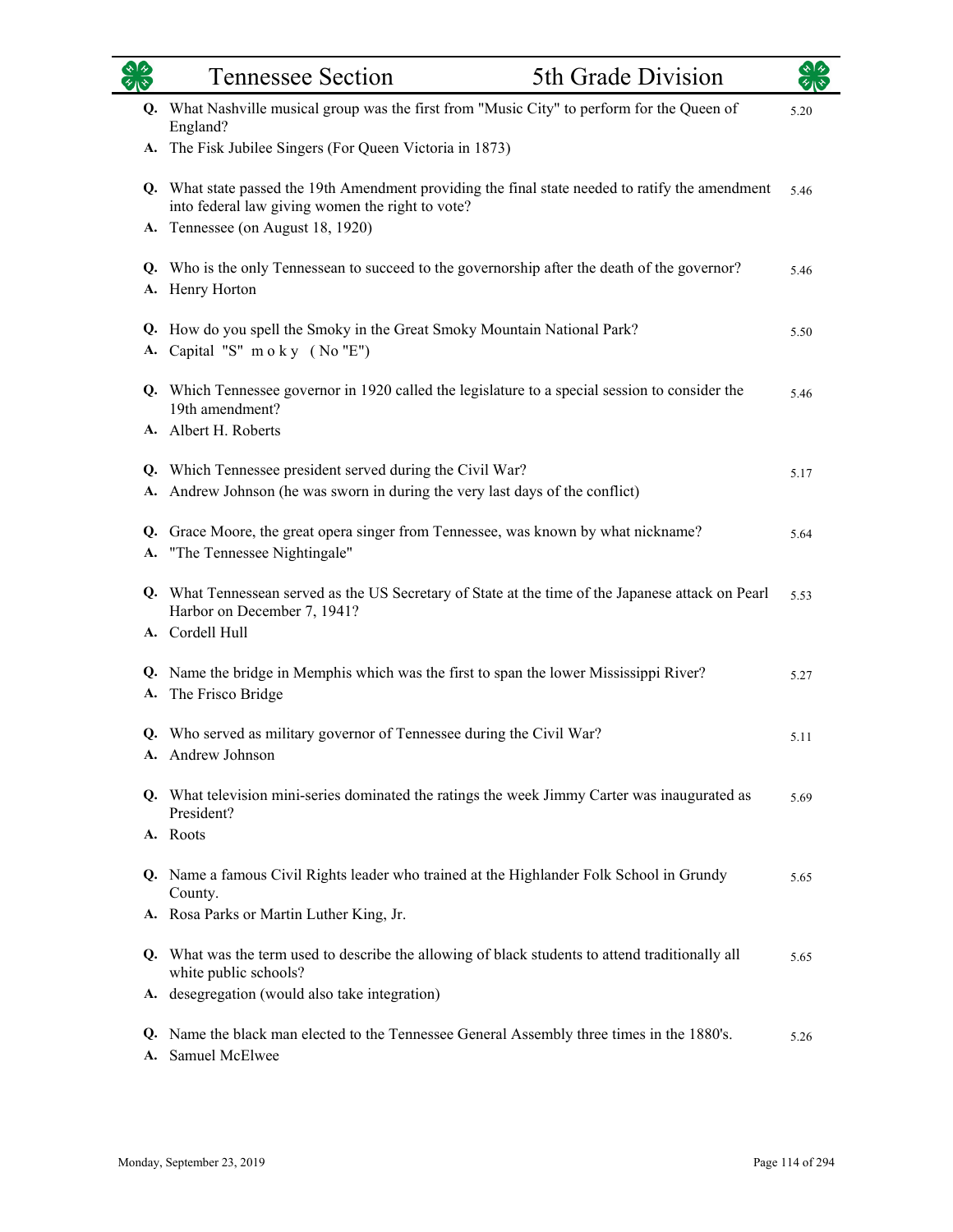|          | 5th Grade Division<br><b>Tennessee Section</b>                                                                                                       |      |
|----------|------------------------------------------------------------------------------------------------------------------------------------------------------|------|
|          | Q. What Tennessean was known as the "Great Conciliator?" (Conciliator is pronounced CUN-<br>SEAL-E-ATE-OR)                                           | 5.70 |
|          | A. Howard Baker, Jr.                                                                                                                                 |      |
|          | Q. What major land area did the Tennessee General Assembly purchase from private companies in<br>1925?                                               | 5.50 |
|          | A. The Great Smoky Mountains                                                                                                                         |      |
|          | Q. What was the first dam built in the TVA system?                                                                                                   | 5.50 |
|          | A. Norris Dam                                                                                                                                        |      |
|          | Q. In what city was Andrew Johnson when he passed away in 1875?<br>A. Elizabethton, Tennessee                                                        | 5.17 |
|          | Q. In what Tennessee "secret city" were parts of the atomic bomb built during World War II?<br>A. Oak Ridge                                          | 5.59 |
|          | Q. What Tennessean was the first American to shoot down an enemy plane in combat during World<br>War I?                                              | 5.44 |
|          | A. Kiffen Rockwell (born in Cocke County)                                                                                                            |      |
|          | Q. Who was the Tennessee State House member who changed his vote on the 19th amendment<br>because of a letter his mother wrote to him?               | 5.46 |
|          | A. Harry Burn                                                                                                                                        |      |
|          | Q. What best-selling book, has sold the most copies of any book written by a Tennessean?<br>A. Roots written by Alex Haley                           | 5.69 |
|          | Q. Who served as President of the United States when Alaska was purchased from Russia?<br>A. Andrew Johnson (in 1867)                                | 5.17 |
|          | Q. The famous Scopes "Monkey" Trial took place in what Tennessee town?<br>A. Dayton                                                                  | 5.47 |
|          | Q. What university in Tennessee was named after one of the participants in the Scopes Monkey<br>Trial?                                               | 5.47 |
|          | A. Bryan College (located in Dayton, named after William Jennings Bryan)                                                                             |      |
|          | Q. What Tennessee lake covers the most area?                                                                                                         | 5.50 |
|          | A. Kentucky Lake                                                                                                                                     |      |
| Q.<br>A. | The "playground" for the Cumberland Homesteads is today known as what?<br>Cumberland Mountain State Park                                             | 5.50 |
| Q.       | What Hall of Fame is located in Nashville?                                                                                                           | 5.64 |
| A.       | The Country Music Hall of Fame                                                                                                                       |      |
|          | Q. How did those who opposed women's suffrage movement identify themselves in Tennessee<br>during a special called meeting of the state legislature? | 5.46 |
| А.       | They wore a red rose                                                                                                                                 |      |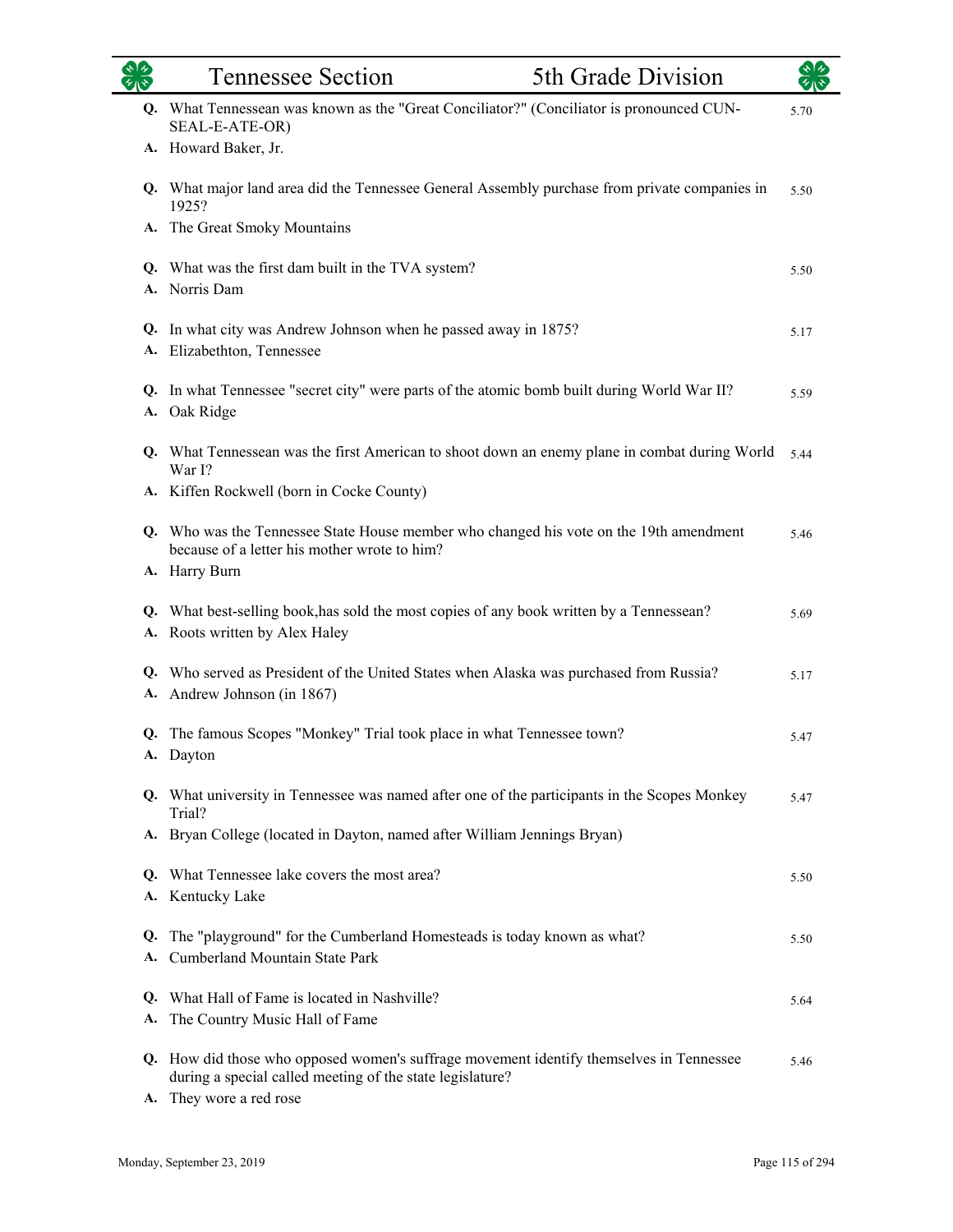|          | <b>Tennessee Section</b>                                                                                                                              | 5th Grade Division |      |
|----------|-------------------------------------------------------------------------------------------------------------------------------------------------------|--------------------|------|
|          | Q. Name the rustic valley located in the Great Smoky Mountain National Park?<br>A. Cades Cove                                                         |                    | 5.50 |
|          | Q. Of the eleven states which joined the Confederacy in 1861, where did Tennessee rank in order<br>of entry?                                          |                    | 5.60 |
|          | A. Last or 11th                                                                                                                                       |                    |      |
| A.       | Q. What do the letters T V A stand for?<br>The Tennessee Valley Authority                                                                             |                    | 5.50 |
|          | Q. What World War I hero has a high school named after him in Fentress county?<br>A. Alvin C. York                                                    |                    | 5.44 |
|          | Q. What U.S. President visited the Tennessee Centennial celebration?<br>A. President William McKinley                                                 |                    | 5.38 |
|          | Q. What was the original occupation of Andrew Johnson?<br>A. Tailor (clothes maker)                                                                   |                    | 5.15 |
| Q.<br>А. | Who was the first black Tennessean to be elected to the State House of Representatives?<br>Sampson W. Keeble (1872)                                   |                    | 5.26 |
|          | Q. What University has the Howard Baker Center for Public Policy?<br>A. The University of Tennessee at Knoxville                                      |                    | 5.70 |
|          | Q. What Tennessean became the first full admiral to serve in the United States Navy?<br>A. David Glasgow Farragut                                     |                    | 5.15 |
|          | Q. In what county was the Highlander Folk School located in the 1950s?<br>A. Grundy County                                                            |                    | 5.65 |
|          | Q. Who was the first black person to play sports in a Southeastern Conference game?<br>A. Perry Wallace (Vanderbilt)                                  |                    | 5.65 |
| Q.<br>A. | What show did WSM radio began broadcasting in 1925?<br>The Grand Ole Opry                                                                             |                    | 5.47 |
|          | Q. Name the wealthy Nashville woman who was Vice President of the National American<br>Women's Suffrage Association in 1920.<br>A. Anne Dallas Dudley |                    | 5.46 |
| Q.       | In Tennessee Interstate 75 runs in what general direction?<br>A. North and South                                                                      |                    | 5.61 |
|          | Q. Which prominent participant in the Scopes Monkey trial died 5 days after the trial ended in<br>Dayton, Tennessee?<br>A. William Jennings Bryan     |                    | 5.47 |
| Q.       | Alex Haley's historic home is located in what Tennessee County?<br>A. Lauderdale County                                                               |                    | 5.69 |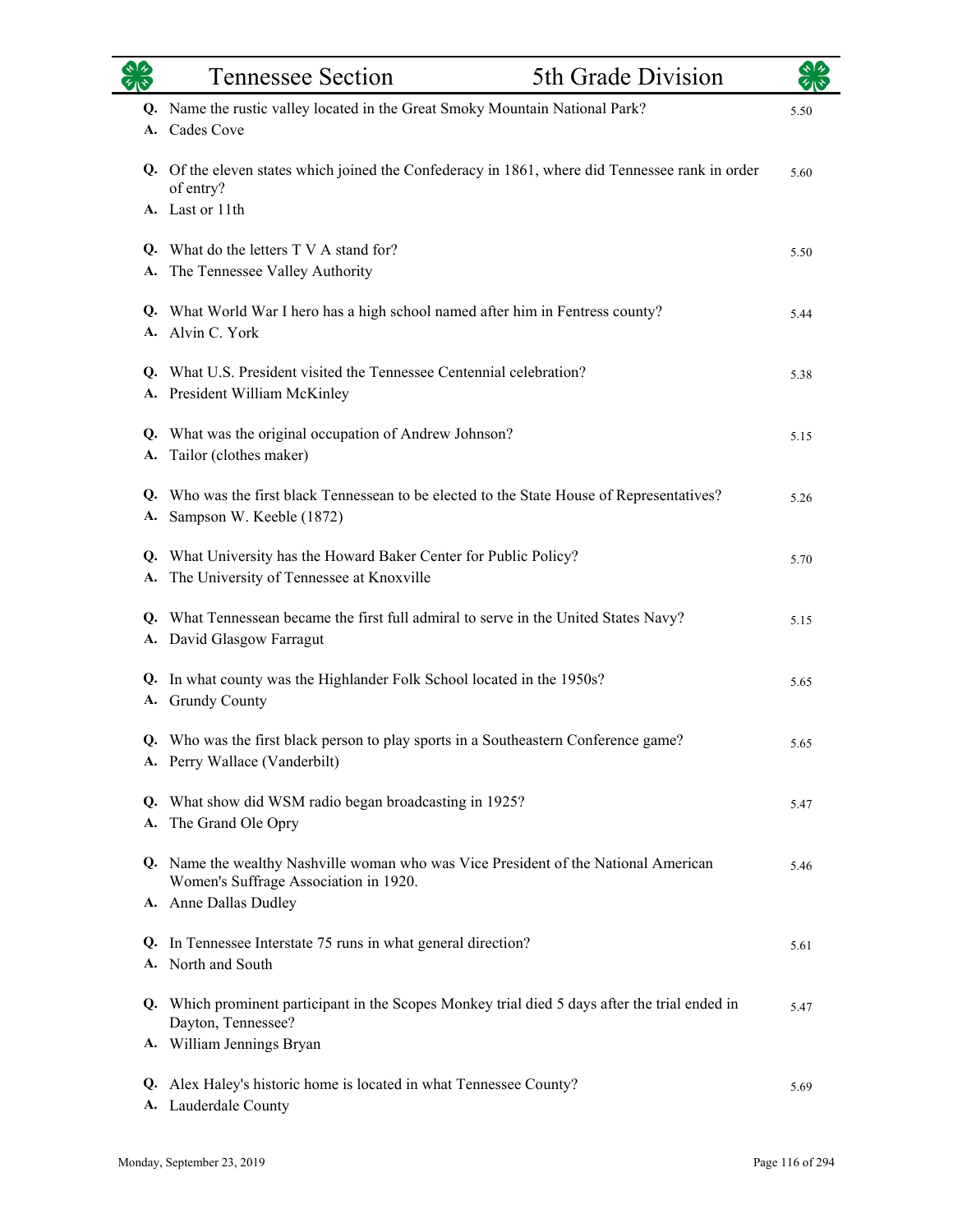|          | <b>Tennessee Section</b>                                                                                                               | 5th Grade Division |      |
|----------|----------------------------------------------------------------------------------------------------------------------------------------|--------------------|------|
| Q.<br>A. | What is Tennessee's largest National Park?<br>The Great Smokies National Park                                                          |                    | 5.50 |
| А.       | Q. Who was Andrew Johnson's "First Lady?"<br>Eliza McCardle (Johnson)                                                                  |                    | 5.17 |
|          | Q. What was the unofficial title given to the first group of black students to attend an all white<br>public high school in the South? |                    | 5.65 |
|          | A. "The Clinton 12"<br>Q. Which former Tennessee U.S. Senator was presented the Presidential Medal of Freedom from                     |                    | 5.70 |
|          | President Reagan?<br>A. Howard Baker, Jr.                                                                                              |                    |      |
|          | Q. In what Tennessee Town can you find the Ft. Pillow National Historic Site?<br>A. Henning                                            |                    | 5.69 |
|          | Q. What city in Tennessee is known as "Atomic City?"<br>A. Oak Ridge                                                                   |                    | 5.59 |
| Q.       | What was the name of the Nashville factory that made warplanes during World War II?<br>A. AVCO, or Vultee (both accepted)              |                    | 5.56 |
| А.       | Q. What Tennessee Dam was demolished by TVA in 1968?<br>Hales Bar Dam near Chattanooga (replaced by NickaJack Dam 6 miles downstream)  |                    | 5.50 |
| Q.<br>А. | What famous person graduated from Humes High School in Memphis in 1953?<br><b>Elvis Presley</b>                                        |                    | 5.64 |
| Q.<br>А. | What Tennessee town is named after the Aluminum Company of America?<br>Alcoa                                                           |                    | 5.27 |
|          | Q. What city is known throughout America as the gateway to the Great Smoky Mountain National<br>Park?<br>A. Gatlinburg                 |                    | 5.50 |
|          | Q. What Tennessean is known as the "Father of the Blues?"<br>A. W.C. Handy                                                             |                    | 5.47 |
|          | Q. What Tennessee entertainer was born in Nutbush, Tennessee?<br>A. Tina Turner                                                        |                    | 5.64 |
| А.       | Q. Prior to TVA, what was the largest producer of electricity in Tennessee?<br>The Tennessee Electric Power Co. (or TEPCO)             |                    | 5.50 |
| Q.       | Who died on the balcony of the Lorraine Motel in Memphis?<br>A. Martin Luther King, Jr.                                                |                    | 5.65 |
| Q.<br>А. | Which Tennessee county became the first to integrate public schools?<br>Anderson County                                                |                    | 5.65 |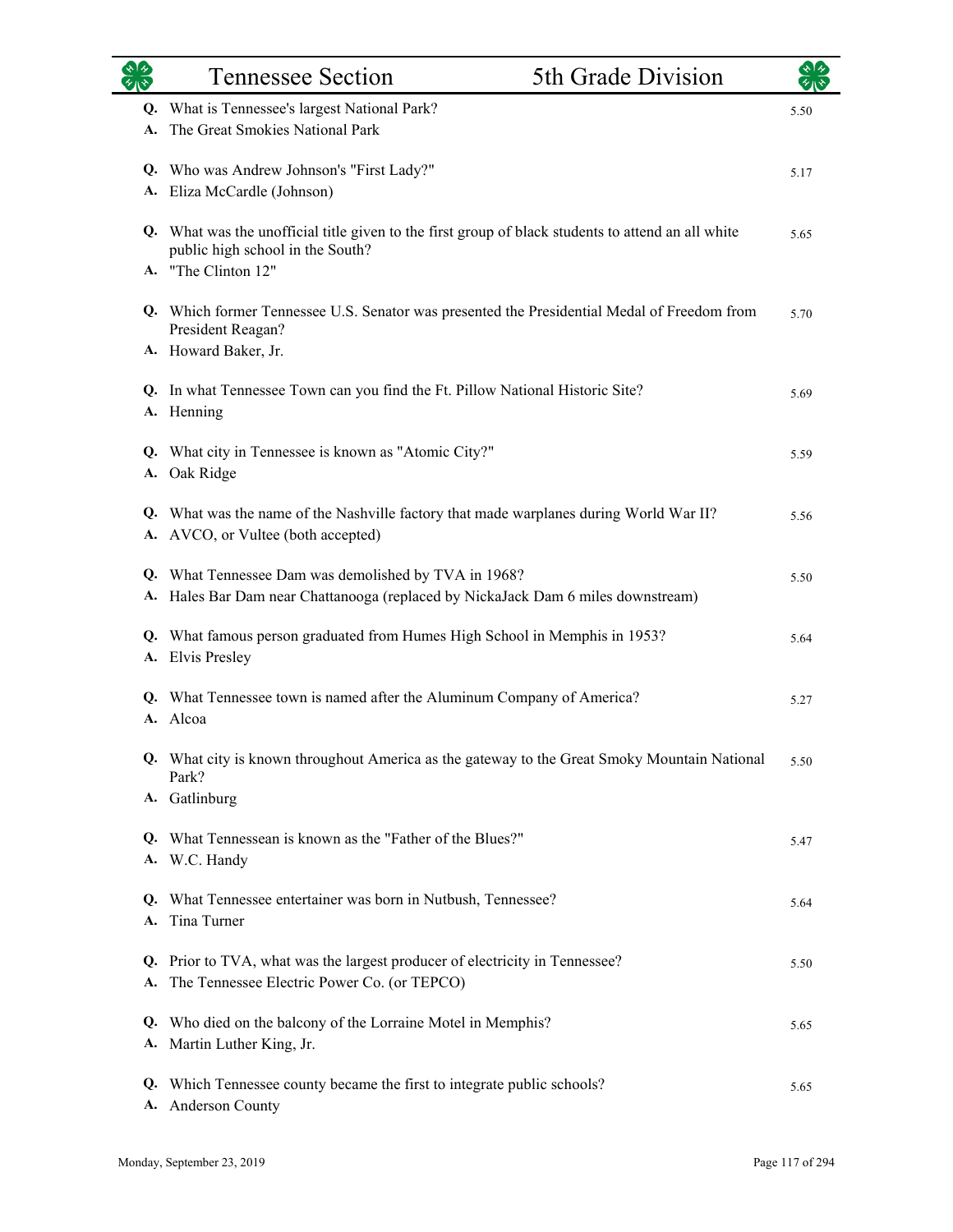|          | <b>Tennessee Section</b>                                                                                                                             | 5th Grade Division |      |
|----------|------------------------------------------------------------------------------------------------------------------------------------------------------|--------------------|------|
| Q.       | Dolly Parton was born and raised in what Tennessee county?                                                                                           |                    | 5.64 |
| А.       | Sevier                                                                                                                                               |                    |      |
| Q.       | The battle of Stones River was fought near what Tennessee city?                                                                                      |                    | 5.11 |
| А.       | Murfreesboro                                                                                                                                         |                    |      |
| Q.<br>A. | Who was the first Republican elected to the U.S. Senate in the 20th century?<br>Howard Baker Jr.                                                     |                    | 5.70 |
|          |                                                                                                                                                      |                    |      |
| Q.<br>A. | What American President met with Elvis Presley at the White House?<br>Richard Nixon                                                                  |                    | 5.64 |
|          |                                                                                                                                                      |                    |      |
|          | Q. What was the original name of the first highway, from Michigan to Miami, passing through<br>Tennessee?                                            |                    | 5.61 |
| A.       | The Dixie Highway                                                                                                                                    |                    |      |
| Q.       | What Tennessean was Chief of Staff for Ronald Reagan?                                                                                                |                    | 5.70 |
|          | A. Howard Baker, Jr.                                                                                                                                 |                    |      |
| Q.       | What part of Tennessee was so strong against leaving the union that they considered forming a<br>separate state?                                     |                    | 5.60 |
|          | A. East Tennessee                                                                                                                                    |                    |      |
|          | Q. Who was the first African-American student to graduate from a formerly all-white public high<br>school in Tennessee?                              |                    | 5.65 |
|          | A. Bobby Cain, Jr. (Clinton High School in 1957)                                                                                                     |                    |      |
| Q.       | Tennessee's Centennial celebration was held in what year?                                                                                            |                    | 5.38 |
| А.       | 1897 (It was one year late)                                                                                                                          |                    |      |
| Q.       | Who was the first Tennessean to receive a telephone call in 1877?                                                                                    |                    | 5.37 |
|          | A. Sarah Childress Polk the widow of James K. Polk                                                                                                   |                    |      |
|          | Q. What Tennessean is credited with the saying: "It doesn't matter if you win or lose, but how you<br>played the game?"                              |                    | 5.47 |
|          | A. Grantland Rice                                                                                                                                    |                    |      |
|          | Q. How did supporters of the women's suffrage movement identify themselves in Tennessee during<br>a special called meeting of the state legislature? |                    | 5.46 |
| А.       | They wore a yellow rose                                                                                                                              |                    |      |
| Q.       | What is the name of the community in which Alvin C. York lived?                                                                                      |                    | 5.44 |
| А.       | Pall Mall, Tennessee (pronounced POWL- MOWL)                                                                                                         |                    |      |
|          | Q. Silver Dollar City in Pigeon Forge, Tennessee changed its name to what after being purchased                                                      |                    | 5.64 |
|          | by a prominent country music singer?<br>A. Dollywood                                                                                                 |                    |      |
| Q.       | Who is the most famous country singer ever to come from Maynardville?<br>A. Roy Acuff                                                                |                    | 5.64 |
|          |                                                                                                                                                      |                    |      |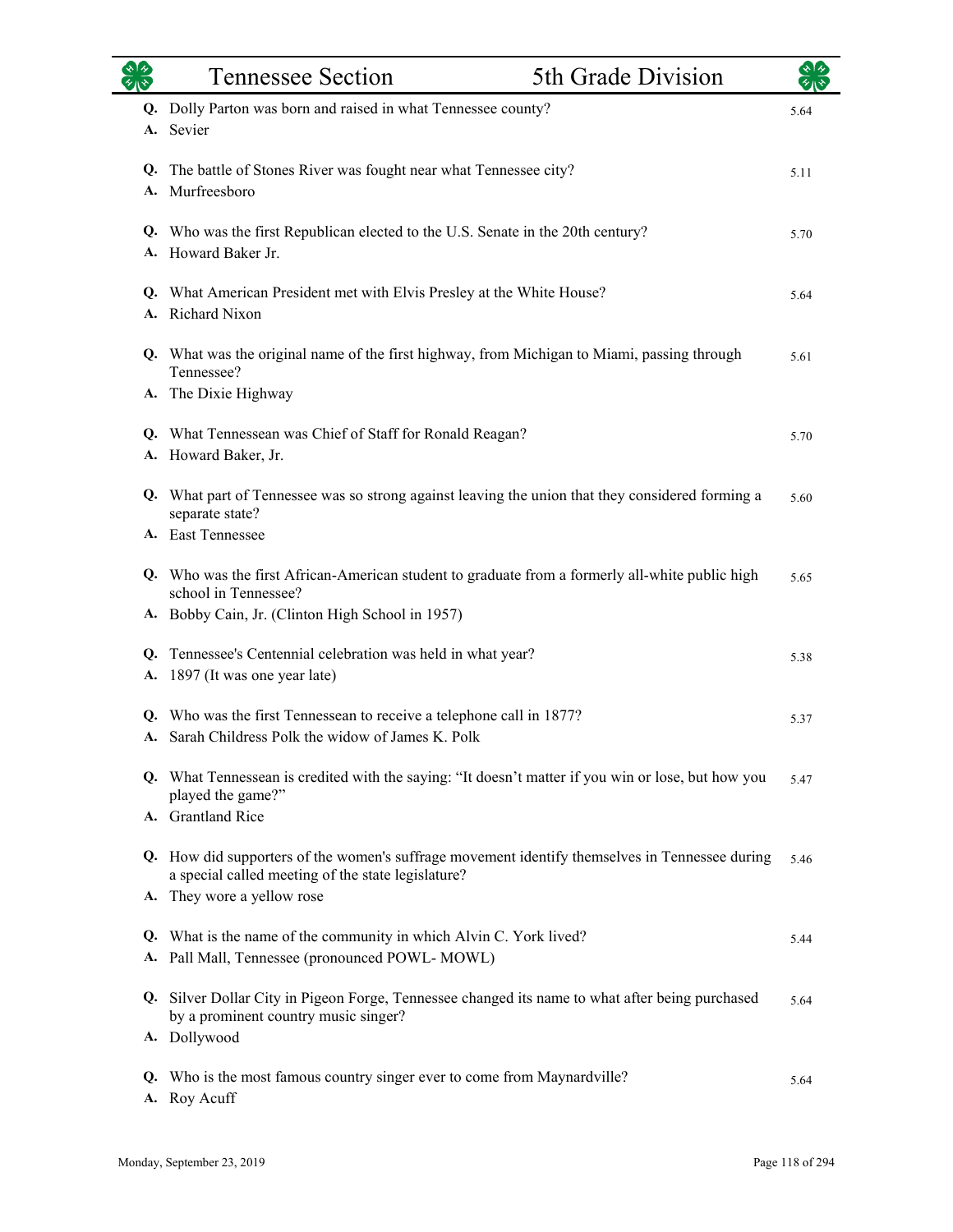|          | <b>Tennessee Section</b>                                                                                                                         | 5th Grade Division |      |
|----------|--------------------------------------------------------------------------------------------------------------------------------------------------|--------------------|------|
|          | Q. Who is known as the Empress of the Blues?<br>A. Bessie Smith                                                                                  |                    | 5.47 |
|          | Q. Who was the only Tennessee governor to die in office?<br>A. Austin Peay                                                                       |                    | 5.47 |
| A.       | Q. What Tennessee Civil War Battle was centered at the "Carter House?"<br>The Battle of Franklin                                                 |                    | 5.11 |
|          | Q. What term was used to describe Tennessee leaving the Union in 1861?<br>A. Secession (pronounced SUH SES SHUN)                                 |                    | 5.6  |
|          | Q. What city in Tennessee welcomes visitors by saying "Welcome to____, Home of the 17th<br>President of the United States?"<br>A. Greeneville    |                    | 5.17 |
|          | Q. At what battle did Alvin York perform his heroics which earned him the Medal of Honor in<br>World War I?                                      |                    | 5.44 |
|          | A. The Battle of the Argonne Forest                                                                                                              |                    |      |
| Q.<br>А. | What do the names Fort Loudon, Watts Bar, Chickamauga, and Pickwick all have in common?<br>They are all names of TVA dams on the Tennessee River |                    | 5.50 |
|          | Q. Who is considered to be Tennessee's greatest war hero for his exploits in World War I?<br>A. Alvin C York                                     |                    | 5.44 |
|          | Q. What Tennessee Civil War Battle became the first major victory of the war for General U.S.<br>Grant?                                          |                    | 5.11 |
|          | A. Fort Donelson                                                                                                                                 |                    |      |
|          | Q. What famous author's boyhood home can be found in Henning, Tennessee?<br>A. Alex Haley (the author of Roots)                                  |                    | 5.69 |
|          | Q. David Glasgow Farragut was born near what major Tennessee city?<br>A. Knoxville                                                               |                    | 5.15 |
|          | Q. Who died in Memphis on April 4th, 1968?<br>A. Martin Luther King, Jr.                                                                         |                    | 5.65 |
| Q.       | Andrew Johnson was laid to rest in Greeneville with his head resting on what?<br>A. A copy of the US Constitution                                |                    | 5.17 |
|          | Q. Who was the attorney sent to defend African Americans accused of wrongdoing in the 1946<br>Maury County race riot?<br>A. Thurgood Marshall    |                    | 5.65 |
|          | Q. Which Tennessean was elected to the U.S. Senate from Tennessee after being President of the<br><b>United States?</b><br>A. Andrew Johnson     |                    | 5.17 |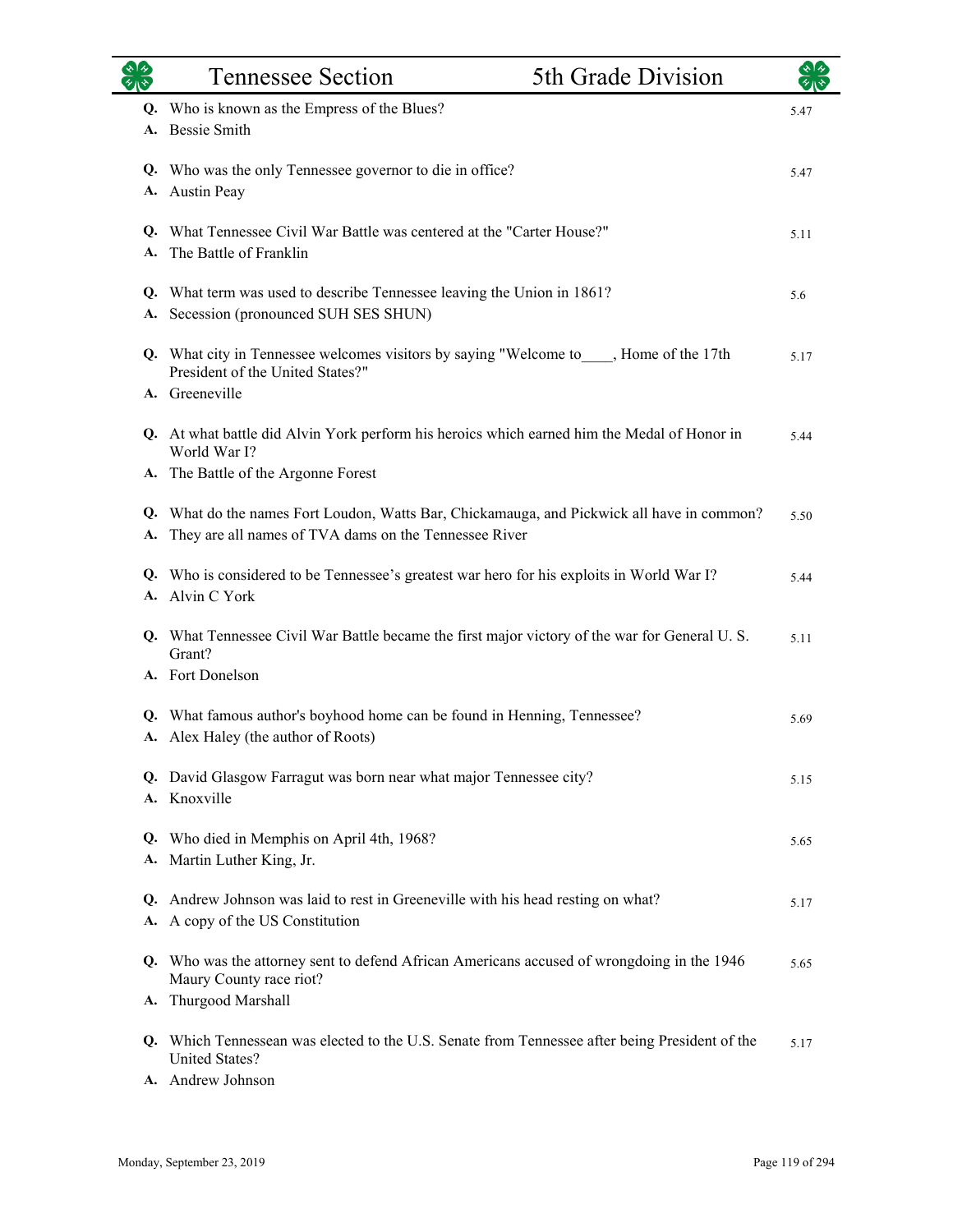|    | <b>Tennessee Section</b>                                                                                                                                  | 5th Grade Division |      |
|----|-----------------------------------------------------------------------------------------------------------------------------------------------------------|--------------------|------|
| А. | Q. Who was the governor of Tennessee when the Great Depression hit the state?<br>Henry Horton                                                             |                    | 5.47 |
| A. | Q. General William P. Sanders was killed in what Civil War battle fought in Tennessee?<br>The Battle of Knoxville                                         |                    | 5.11 |
|    | Q. What Tennessee Interstate Highway connects the cities of Nashville and Chattanooga?<br>A. Interstate 24 or I-24                                        |                    | 5.61 |
|    | Q. In Tennessee, Interstate 24 runs in what general direction?<br>A. East and West                                                                        |                    | 5.61 |
|    | Q. In Tennessee Interstate 81 runs in what general direction?<br>A. North and South                                                                       |                    | 5.61 |
|    | Q. What Tennessee Interstate Highway connects the cities of Nashville and Clarksville?<br>A. Interstate 24 or I-24                                        |                    | 5.61 |
|    | Q. Who was the Tennessee recipient of the Nobel Prize for his efforts on behalf of the United<br>Nations?<br>A. Cordell Hull                              |                    | 5.60 |
|    | Q. What Tennessee Interstate Highway connects the cities of Johnson City and Asheville, North<br>Carolina?<br>A. Interstate 26 or I-26                    |                    | 5.61 |
| A. | Q. Which of the Tennessee Presidents was never elected?<br>Andrew Johnson (took over after Lincoln's death in 1865 did not run in 1868)                   |                    | 5.17 |
| А. | Q. What Tennessean was the author of "Roots"?<br>Alex Haley                                                                                               |                    | 5.69 |
|    | Q. What is the name of the river which "crosses" Interstate 40 five times between Cookeville and<br>Carthage?                                             |                    | 5.61 |
|    | A. The Caney Fork River                                                                                                                                   |                    |      |
| А. | Q. What was the name of the world renowned singing group from Fisk University?<br>The Fisk Jubilee Singers                                                |                    | 5.20 |
|    | Q. For whom is the Interstate system in Tennessee named?<br>A. Al Gore, Sr. (note: the SENIOR is vital to the answer)                                     |                    | 5.61 |
|    | Q. What Union Army and Navy victory opened the door to the unopposed invasion of Nashville<br>during the early days of the Civil War?<br>A. Fort Donelson |                    | 5.11 |
| А. | Q. What was the last major Civil War battle fought in Tennessee?<br>The Battle of Nashville (December 15 and 16, 1864)                                    |                    | 5.11 |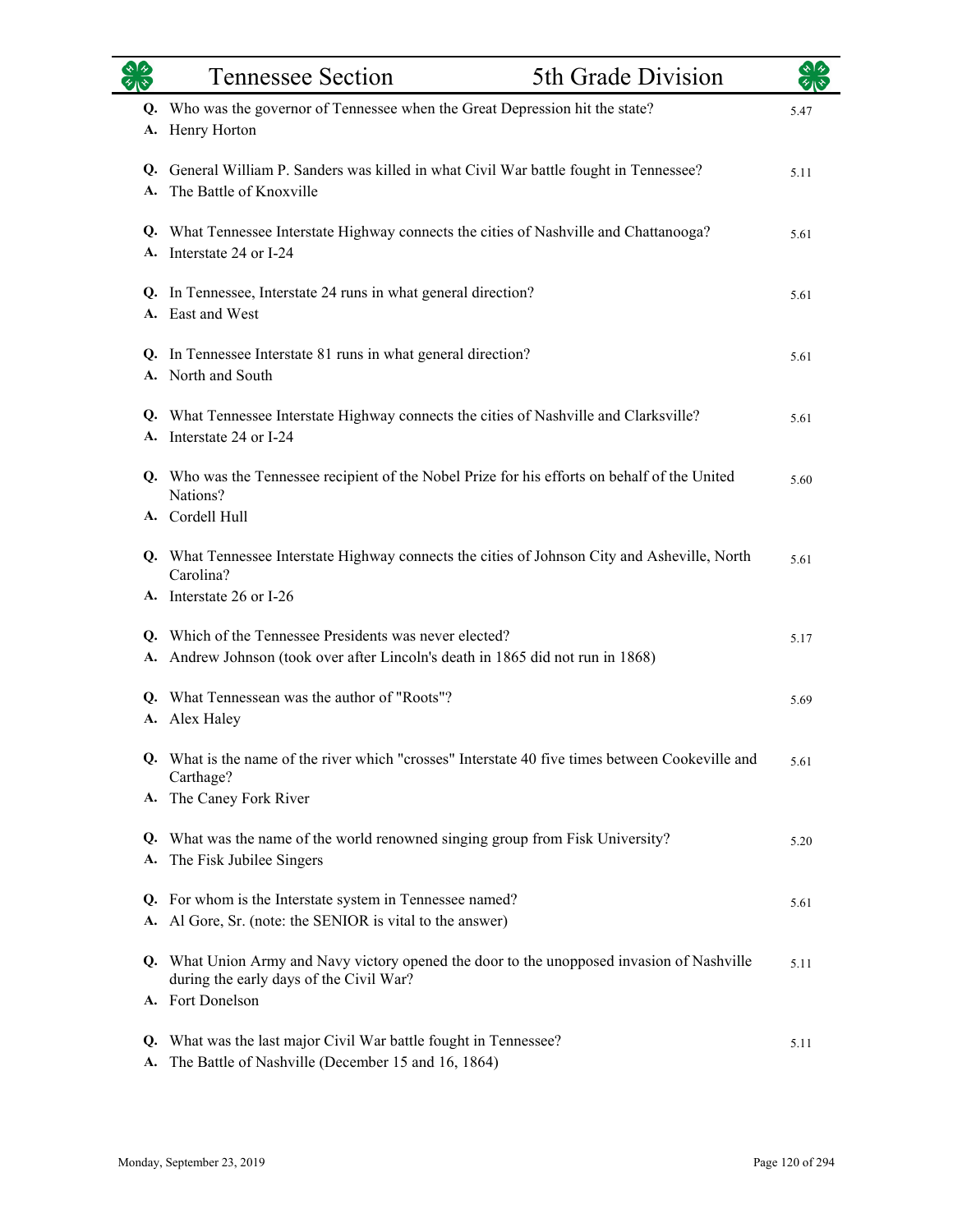|          | <b>Tennessee Section</b>                                                                                                                                                | 5th Grade Division |      |
|----------|-------------------------------------------------------------------------------------------------------------------------------------------------------------------------|--------------------|------|
| Q.<br>A. | What famous opera star grew up in Campbell County?<br><b>Grace Moore</b>                                                                                                |                    | 5.64 |
| А.       | Q. What street in Memphis is considered the home of the blues?<br><b>Beale Street</b>                                                                                   |                    | 5.64 |
| Q.<br>А. | The Memphis hotel in which Martin Luther King, Jr. was shot is now the site of what?<br>The National Civil Rights Museum                                                |                    | 5.65 |
| Q.<br>A. | What Tennessee Interstate Highway connects the cities of Knoxville and Chattanooga?<br>Interstate 75 or I-75                                                            |                    | 5.61 |
|          | Q. In Tennessee Interstate 65 runs in what general direction?<br>A. North and South                                                                                     |                    | 5.61 |
| Q.       | What Tennessee Interstate Highway connects the cities of Nashville and Birmingham, Alabama?<br>A. Interstate 65 or I-65                                                 |                    | 5.61 |
| Q.<br>А. | What was the original governmental name for Oak Ridge?<br>The Clinton Engineering Works                                                                                 |                    | 5.59 |
|          | Q. What Tennessean said "all hostilities in those states in rebellion against the United States is<br>virtually at an end?"                                             |                    | 5.17 |
|          | A. Andrew Johnson (then President in an address proclaiming the end of the Civil War)                                                                                   |                    |      |
| Q.<br>A. | What interstate connects Memphis, Nashville and Knoxville?<br>Interstate 40                                                                                             |                    | 5.61 |
| Q.       | Who was the governor who sent National Guardsmen into Clinton to restore order a few weeks<br>after the integration of a high school there in 1955?<br>A. Frank Clement |                    | 5.65 |
| А.       | Q. What is known as the "Mother Church of Country Music?"<br>The Ryman Auditorium                                                                                       |                    | 5.64 |
|          | Q. What was the name of the record company which produced Elvis' first record?<br>A. Sun Records in Memphis                                                             |                    | 5.64 |
|          | Q. In what town would you find "Graceland?"<br>A. Memphis                                                                                                               |                    | 5.64 |
| Q.       | In Tennessee, Interstate 40 runs in what general direction?<br>A. East and West                                                                                         |                    | 5.61 |
| Q.       | The mining of what element caused sulfuric acid to make its way into the ground around<br>Ducktown, Tennessee killing the vegetation for miles?<br>A. Copper            |                    | 5.27 |